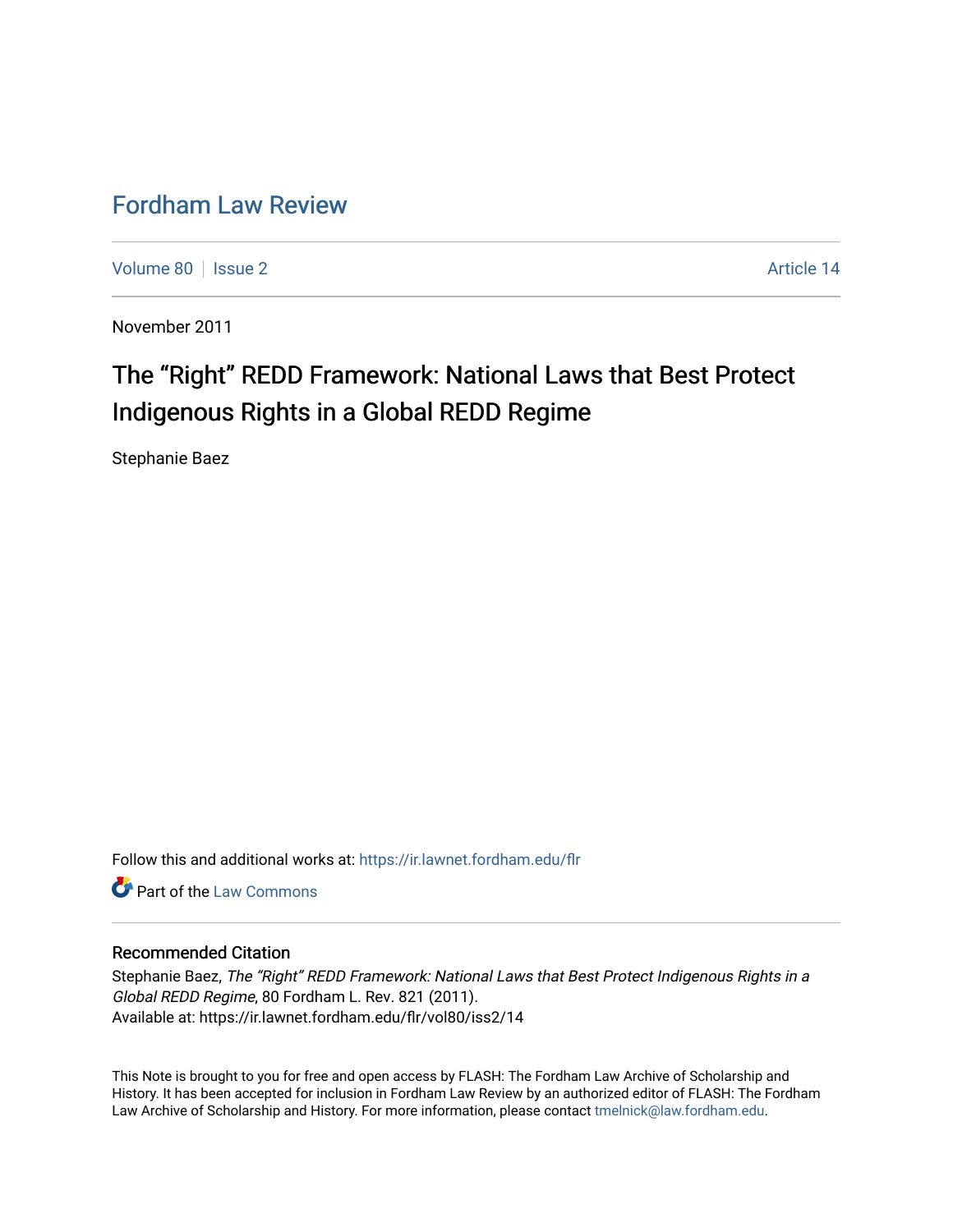# **NOTES**

# **THE "RIGHT" REDD FRAMEWORK: NATIONAL LAWS THAT BEST PROTECT INDIGENOUS RIGHTS IN A GLOBAL REDD REGIME**

# *Stephanie Baez*[\\*](#page-1-0)

*This Note focuses on Reducing Emissions from Deforestation and Forest Degradation (REDD), an international framework that aims to curb carbon emissions by reducing deforestation. While international negotiators discuss the environmental benefits of REDD, which will likely be implemented in the Kyoto Protocol's post-2012 commitment period, forestdwelling indigenous communities worry that REDD will destroy their livelihoods. Countries with high deforestation rates, such as Brazil and Indonesia, have already implemented a number of voluntary REDD pilot projects and are currently creating legal frameworks to address the complexities of REDD. This Note compares the legal frameworks of Brazil and Indonesia in terms of how well they protect indigenous rights. Ultimately, the lives of indigenous peoples will be most affected by national laws that govern the implementation of REDD. Accordingly, this Note provides suggestions on how to build a legal framework that capitalizes on the environmental and economic benefits of REDD while protecting the rights and livelihood of indigenous peoples.*

#### TABLE OF CONTENTS

| I. REDDY OR NOT: REDD'S SUDDEN PROMINENCE AND HOW IT          |  |
|---------------------------------------------------------------|--|
|                                                               |  |
|                                                               |  |
|                                                               |  |
| C. REDD Realities: Differing Implementations of International |  |
|                                                               |  |
|                                                               |  |
| 2. Scope: What Activities Are Included in REDD? 833           |  |
|                                                               |  |

<span id="page-1-0"></span><sup>\*</sup> J.D. Candidate, 2012, Fordham University School of Law; B.A., 2009, University of Southern California. I would like to thank my Note advisor Katherine Hughes for her advice, edits, and encouragement. I would also like to thank John Tschirgi, Natalie Smith, and my family for their support.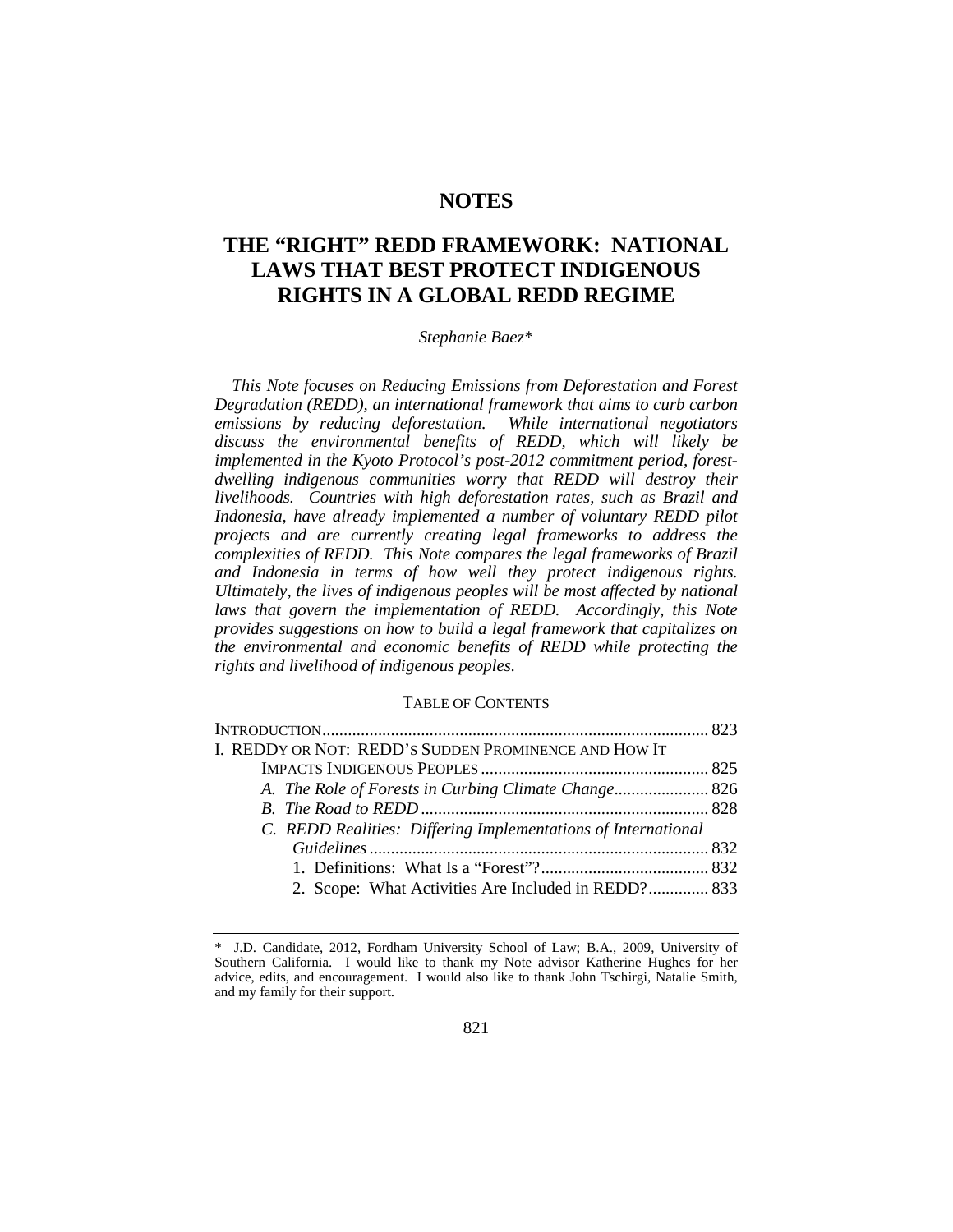| 3. Scale: Is REDD Implemented on a National or Project   |  |
|----------------------------------------------------------|--|
|                                                          |  |
|                                                          |  |
|                                                          |  |
|                                                          |  |
|                                                          |  |
|                                                          |  |
|                                                          |  |
| D. "No Rights, No REDD": Indigenous Peoples' Response to |  |
|                                                          |  |
| 1. Indigenous Rights in International Law 841            |  |
|                                                          |  |
|                                                          |  |
| 2. Indigenous Rights (or the Lack Thereof) in REDD 846   |  |
|                                                          |  |
| b. Indigenous Rights in Voluntary REDD Projects 848      |  |
| i. Climate, Community, and Biodiversity Standards. 848   |  |
| ii. World Bank Forest Carbon Partnership Fund  849       |  |
| II. REDD RAMIFICATIONS: THE LEGAL CONSEQUENCES OF REDD   |  |
|                                                          |  |
|                                                          |  |
|                                                          |  |
|                                                          |  |
|                                                          |  |
|                                                          |  |
|                                                          |  |
| 1. Indonesia's Governmental Power Struggle 863           |  |
| a. Decentralization and Deforestation 864                |  |
|                                                          |  |
| 3. Ownership of Land and Carbon in Indonesia  868        |  |
|                                                          |  |
| III. REALITIES OF REDD: HOW TO BEST PROTECT INDIGENOUS   |  |
|                                                          |  |
| A. National Legal Frameworks Are Crucial to Rights       |  |
|                                                          |  |
| B. Recommendations for a Legal Framework                 |  |
|                                                          |  |
|                                                          |  |
|                                                          |  |
|                                                          |  |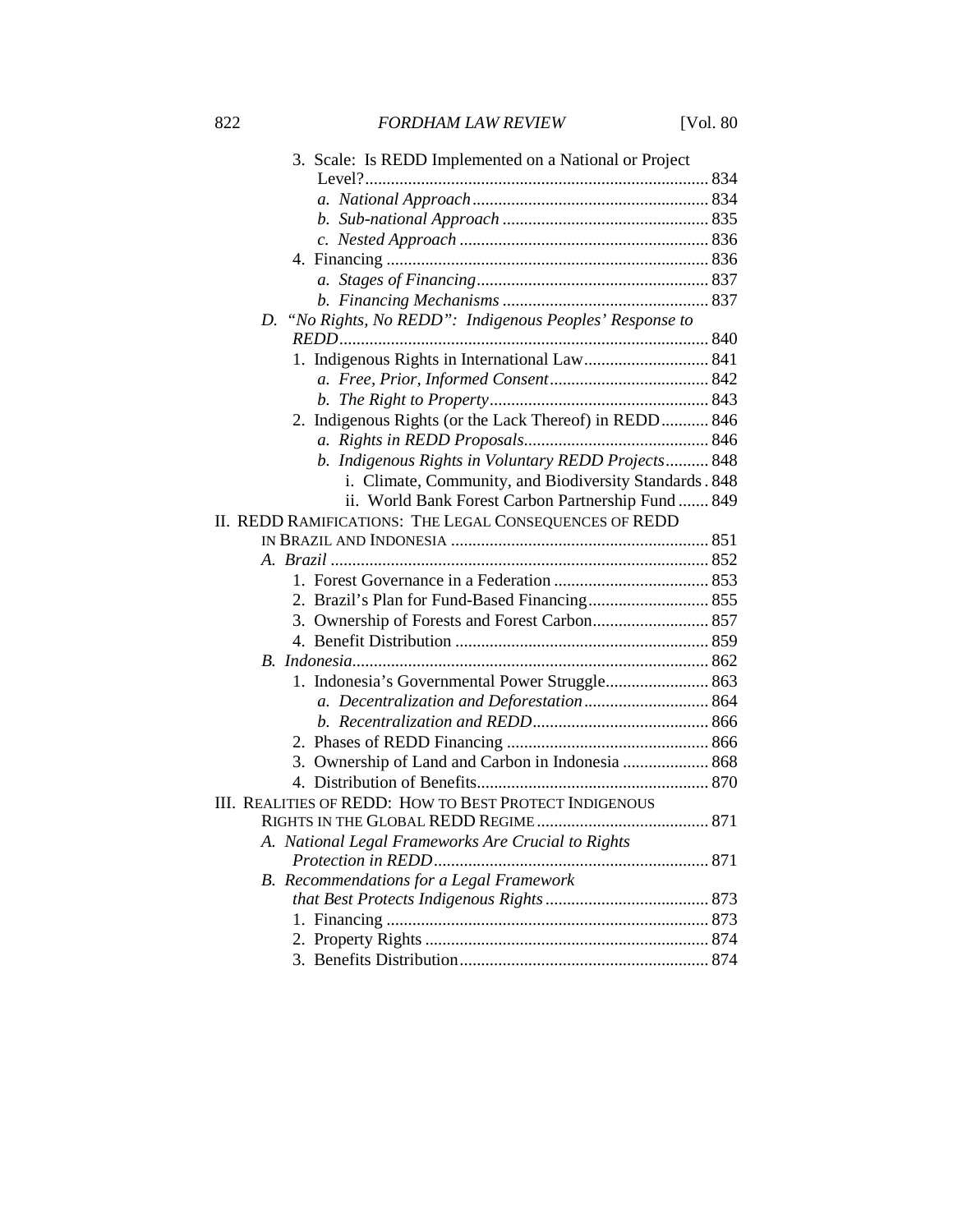#### <span id="page-3-10"></span><span id="page-3-0"></span>**INTRODUCTION**

When the roof over his home in Amazonas, Brazil, sprung a leak, Antonio Alves ventured into the [1](#page-3-1).57 million square kilometers<sup>1</sup> of forest around him to gather wood.[2](#page-3-2) Instead of finding material to fix the leak, Alves found the Green Police,  $3$  a group of local law enforcement officials hired by General Motors, American Electric Power, and Chevron.<sup>[4](#page-3-4)</sup> Together these corporations spent \$18 million to purchase the carbon dioxide sequestered inside 202 square kilometers of the Amazon forest.[5](#page-3-5) Hoping forest conservation will allow them to offset their own emissions and make money on the carbon market, the companies created forest reserves and hired the Green Police to protect their investments. "[I]f you're not clear-cutting forest, just cutting three or four trees to build a house, I don't think it's a crime," said Alves, who ended up with a gun to his neck as he tried to cut one tree.<sup>[6](#page-3-6)</sup> "They think it is."<sup>7</sup> After spending eleven days in jail, Alves eventually moved to avoid further harassment by the Green Police.[8](#page-3-8)

<span id="page-3-11"></span>Alves is not alone. As science and economics convince international policymakers that forest protection will play a crucial role in the reduction of global greenhouse gas (GHG) emissions,<sup>[9](#page-3-9)</sup> indigenous peoples across the globe are being bound by land-use restrictions in forests they have

4*. See* Mark Schapiro, *GM's Money Trees*, MOTHER JONES, Nov.–Dec. 2009, at 61–62.

<span id="page-3-6"></span><span id="page-3-5"></span><span id="page-3-4"></span>5*. See id.* (noting that the companies purchased 50,000 acres, which is equivalent to 202 square kilometers).

6*. Transcript*, *supra* note [2.](#page-3-0)

<span id="page-3-1"></span><sup>1</sup>*. See* Virgilio M. Viana, *Seeing REDD in the Amazon: A Win for People, Trees and Climate*, INT'L INST. FOR ENV'T AND DEV., Mar. 2009, at 1.

<span id="page-3-2"></span><sup>2</sup>*. See Transcript*, *Frontline World: The Carbon Hunters*, PBS, *available at*  http://www.pbs.org/frontlineworld/stories/carbonwatch/2009/05/the-carbon-hunterstranscript-credits.html (transcript of PBS television broadcast of May 11, 2010).

<span id="page-3-3"></span><sup>3</sup>*. Id.*; *see also Conservation Projects Displace Locals*, MARKETPLACE: AMERICAN PUBLIC MEDIA (Feb. 26, 2010), http://marketplace.publicradio.org/display/web/2010/02/26/ pm-brazil-two/ (noting that while the "Green Police," or *Força Verde*, are hired to ensure that land developers and poachers do not cut down trees or otherwise destroy the ecosystem, forest-dwelling people protest that they are unfairly prevented from using forest resources).

<sup>7</sup>*. Id.*

<sup>8</sup>*. Id.*

<span id="page-3-9"></span><span id="page-3-8"></span><span id="page-3-7"></span><sup>9.</sup> The world currently emits forty gigatons of carbon dioxide  $(CO<sub>2</sub>)$  each year, causing the atmosphere to contain 425 parts per million (ppm) of GHGs. In order to avoid dangerous levels of CO2, many scientists recommend that the atmospheric concentration of GHGs be stabilized at 450 ppm. To achieve this, global  $CO<sub>2</sub>$  emissions should be reduced to five gigatons per year. See generally Climate Change 2007: Synthesis Report, gigatons per year. See generally Climate Change 2007: INTERGOVERNMENTAL PANEL ON CLIMATE CHANGE (2007), http://www.ipcc.ch/pdf/ assessment-report/ar4/syr/ar4\_syr.pdf [hereinafter *Climate Change 2007*] (suggesting that if major climate catastrophes are to be avoided,  $CO<sub>2</sub>$  emissions should peak within the next ten to twenty years, and then begin to decline); *Climate Change "Can Be Tackled*,*"* BBC (May 4, 2007) http://news.bbc.co.uk/2/hi/science/nature/6620909.stm (noting that  $CO<sub>2</sub>$ stabilization at 450 ppm would prevent the world's average temperature from increasing more than two degrees Celsius, which would be a dangerous temperature rise). The most cost-effective way to curb emissions is through avoided deforestation projects, such as REDD. For elaboration on the economic impact of avoided deforestation, see JOHN ELIASCH, CLIMATE CHANGE: FINANCING GLOBAL FORESTS: THE ELIASCH REVIEW (2008) and NICHOLAS STERN, THE ECONOMICS OF CLIMATE CHANGE: THE STERN REVIEW (2007).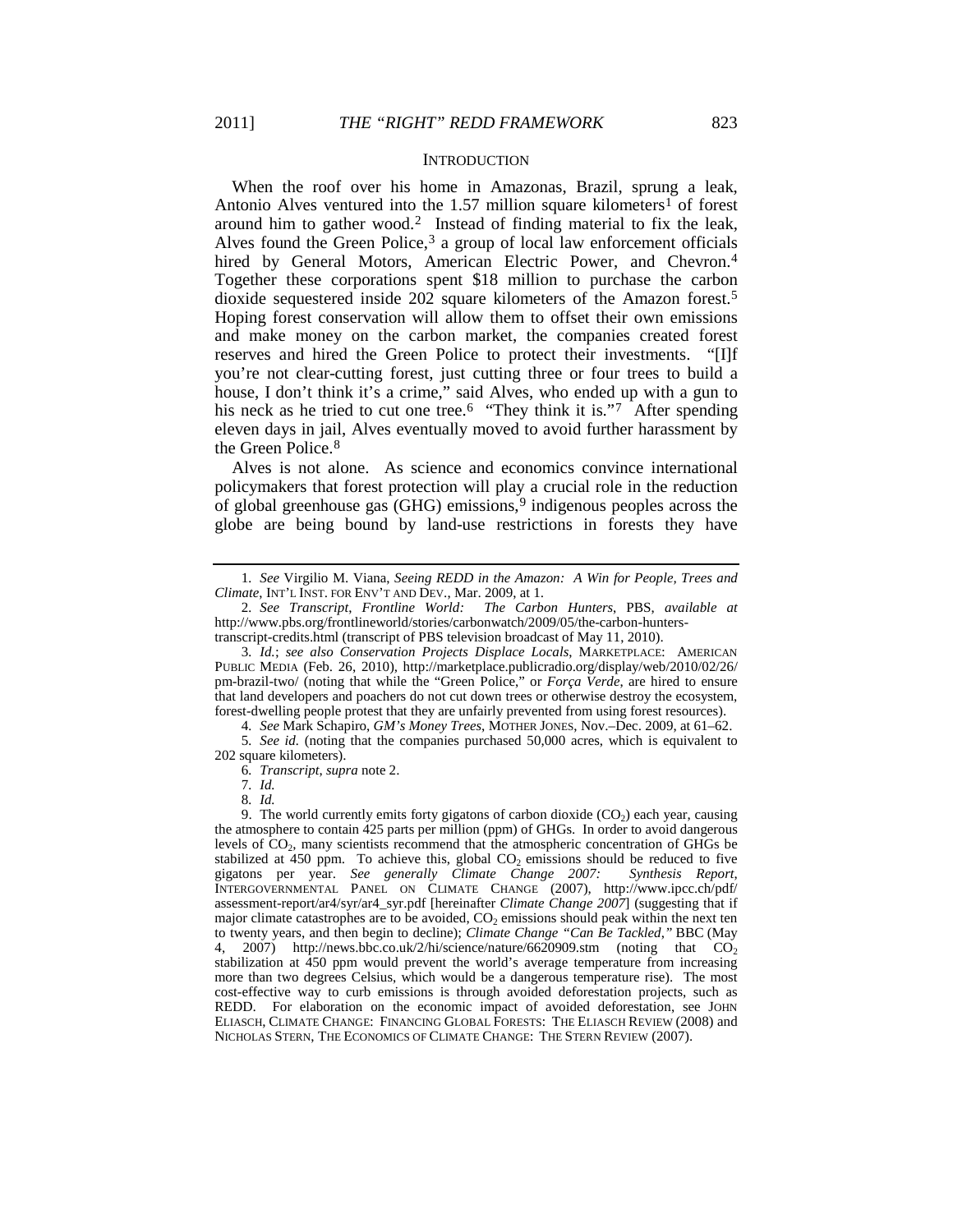<span id="page-4-8"></span>traditionally considered home.[10](#page-4-0) The most developed method of forest conservation is Reducing Emissions from Deforestation and Forest Degradation (REDD), which allows governments and private companies to offset their own carbon emissions by paying to keep forests standing, and, in effect, purchasing the carbon that is stored inside.<sup>[11](#page-4-1)</sup>

While the forest carbon market is growing exponentially, many indigenous groups fear that they will not see the benefits of REDD, and may actually be harmed, by it.<sup>[12](#page-4-2)</sup> For the indigenous, trees do much more than store carbon; they provide food, shelter, and livelihood.[13](#page-4-3) Deforestation can also be an essential part of indigenous income, as agricultural expansion, logging activities, and infrastructure creation all contribute to the economic well-being of forest-dwelling peoples.[14](#page-4-4) Although REDD has positive environmental goals, indigenous groups are concerned that these goals will be achieved at the expense of their livelihood, while allowing developed nations to continue "business as usual."[15](#page-4-5) In order to ensure that indigenous peoples can co-exist with REDD, avoided deforestation programs must protect indigenous rights to self-determination, informed consent, and property.[16](#page-4-6)

<span id="page-4-10"></span><span id="page-4-9"></span>This Note focuses on the impact that national legal frameworks will have on rights protection in a global REDD regime. Regardless of international REDD agreements, the lives of indigenous peoples will be most directly influenced by the national laws that regulate forest governance.<sup>[17](#page-4-7)</sup> After explaining the background of REDD and indigenous rights in Part I, this Note compares the legal frameworks of two countries with the world's highest deforestation rates—Brazil and Indonesia—in terms of how their

<span id="page-4-2"></span>12*. See generally* Griffiths, *supra* note 10 (noting that indigenous groups have not been able to participate in the decision-making stages of REDD).

13*. See* Viana, *supra* not[e 1.](#page-3-10)

<span id="page-4-4"></span><span id="page-4-3"></span>14*. See id.*; *see also* Sheila Wertz-Kanounnikoff et al., *Reducing Forest Emissions in the Amazon Basin: A Review of Drivers of Land-Use Change and How Payments for Environmental Services (PES) Schemes Can Affect Them* 7–9 (Ctr. for Int'l Forestry Research, Working Paper No. 40, 2008), *available at* http://www.cifor.org/publications/ pdf\_files/WPapers/WP40Wertz-Kanounnikoff.pdf.

15. Griffiths, *supra* note 10, at 21.

<span id="page-4-6"></span><span id="page-4-5"></span>16*. See, e.g.*, Kathleen Lawlor & David Huberman, *Reduced Emissions from Deforestation and Forest Degradation (REDD) and Human Rights*, *in* RIGHTS BASED APPROACHES: EXPLORING ISSUES AND OPPORTUNITIES FOR CONSERVATION 269, 281–82 (Jessica Campese et al. eds., 2009).

<span id="page-4-7"></span>17*. See* Alejandro Iza, *Foreword* to JOHN COSTENBADER, LEGAL FRAMEWORKS FOR REDD: DESIGN AND IMPLEMENTATION AT THE NATIONAL LEVEL ix, ix (John Costenbader ed., 2009) (noting that national legal clarity is essential to a successful REDD program).

<span id="page-4-0"></span><sup>10</sup>*. See* Nicholas Anderson, *REDDy or Not? The Effects on Indigenous Peoples in Brazil of a Global Mechanism for Reducing Emissions from Deforestation and Degradation*, 2 J. SUSTAINABLE DEV. 18 (2009) (detailing how REDD has prevented indigenous peoples from using forests for traditional practices). *See generally* Tom Griffiths, *Seeing 'REDD'? Forests, Climate Change Mitigation and the Rights of Indigenous Peoples and Local Communities,* FOREST PEOPLES PROGRAMME (May 2009), *Communities,* http://www.rightsandresources.org/documents/files/doc\_923.pdf (explaining how REDD programs preclude indigenous peoples from using forests for economic purposes).

<span id="page-4-1"></span><sup>11</sup>*. See* John Vidal, *Q&A: Reducing Emissions from Deforestation and Forest Degradation (REDD)*, GUARDIAN (Sept. 24, 2009), http://www.guardian.co.uk/ environment/2009/sep/24/redd-reducing-emissions-from-deforestation.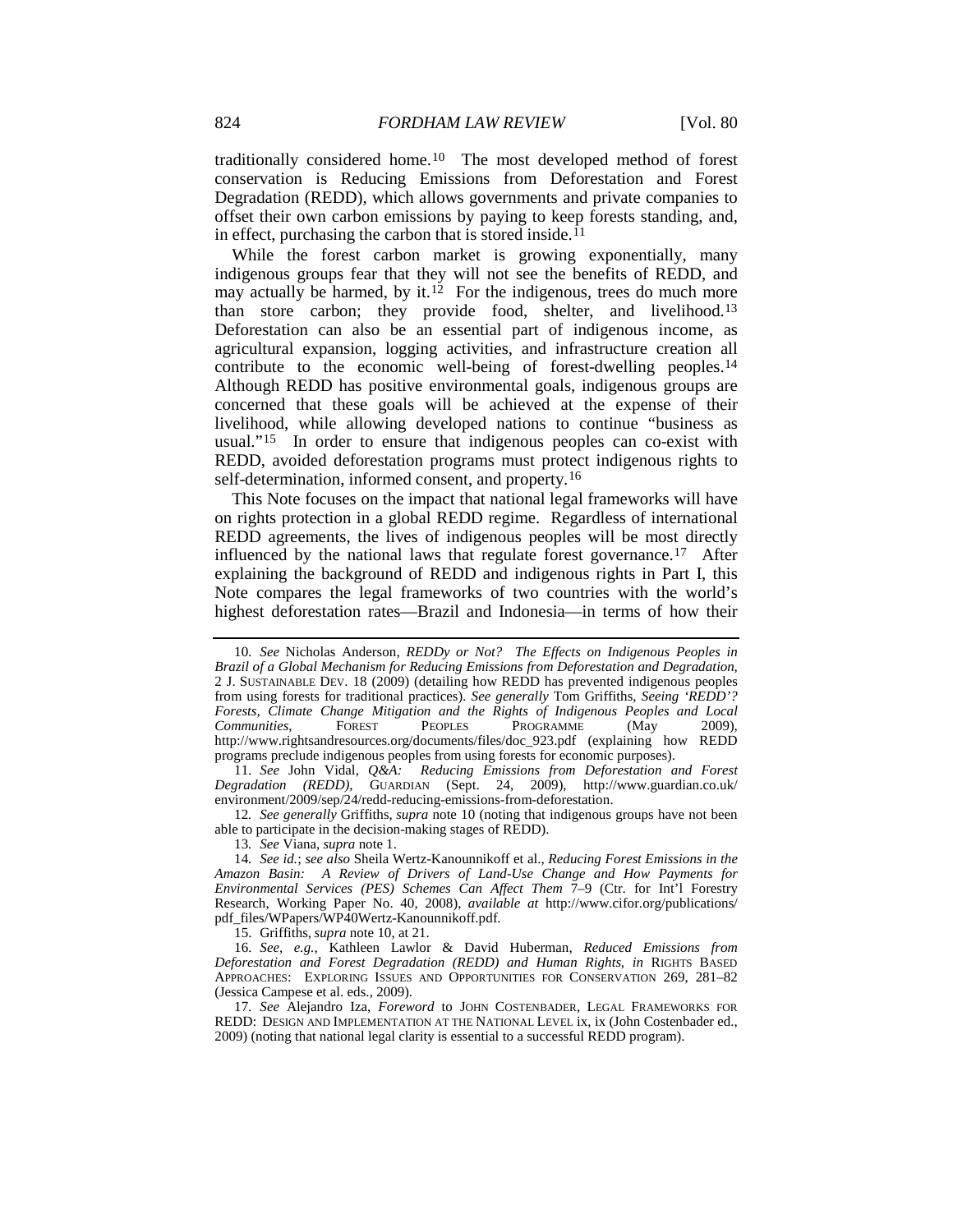national REDD regulations affect indigenous populations. Part III then argues that a national legal framework which clearly defines forest governance—including carbon property rights, REDD financing, and benefits distribution—should be implemented in any country that adopts REDD programs. Lastly, this Note closes by making recommendations for a legal framework that best protects indigenous rights to property, informed consent, and self-determination.

# I. REDDY OR NOT: REDD'S SUDDEN PROMINENCE AND HOW IT IMPACTS INDIGENOUS PEOPLES

<span id="page-5-0"></span>In November of 2009, one week before the 15th Conference of the Parties of the United Nations Framework Convention on Climate Change (COP-15) gathered in Copenhagen to discuss the future of the Kyoto Protocol,<sup>[18](#page-5-1)</sup> the summit was hailed as "the most important [international meeting] since World War II."<sup>[19](#page-5-2)</sup> COP-15 was expected to yield an international agreement on the successor to the Kyoto Protocol, which will expire in 2012.<sup>20</sup> Ratified by 193 parties,<sup>[21](#page-5-4)</sup> the Kyoto Protocol sets mandatory limits on the production of six greenhouse gases, and demonstrates the "near universal recognition of the seriousness of . . . climate change  $\dots$  for the future of the world."<sup>[22](#page-5-5)</sup> COP-15 is generally regarded as a failure because the parties did not agree on binding commitments for the reduction of GHG levels in the post-2012 commitment

<span id="page-5-4"></span>21*. See Status of Ratification of the Kyoto Protocol*, UNITED NATIONS FRAMEWORK CONVENTION ON CLIMATE CHANGE, http://unfccc.int/kyoto\_protocol/status\_of\_ratification/ items/2613.php (last visited Oct. 20, 2011).

<span id="page-5-6"></span><span id="page-5-1"></span><sup>18.</sup> The Conference of the Parties (COP) is a yearly gathering of the Parties to the United Nations Framework Convention on Climate Change (UNFCCC), the primary international agreement to mitigate climate change. *See* U.N. Framework Convention on Climate Change, art. 7, May 9, 1992, 1771 U.N.T.S. 107. The UNFCCC is a framework treaty that is meant to be adapted over time in light of new information. During each annual COP summit, international negotiators discuss potential amendments. *See, e.g.*, *Convention Bodies*, UNITED NATIONS FRAMEWORK CONVENTION ON CLIMATE CHANGE, http://unfccc.int/essential\_background/convention/convention\_bodies/items/2629.php (last visited Oct. 20, 2011).

<span id="page-5-2"></span><sup>19.</sup> Lara Lázaro, *Climate Change Talks: Breakdown in Copenhagen: Next Stop, Mexico 2010 (COP 16)*, ELCANO ROYAL INSTITUTE (Sept. 3, 2010), http://www.isn.ethz.ch/isn/Digital-Library/Publications/Detail/?size320=50&ots591= 0c54e3b3-1e9c-be1e-2c24-a6a8c7060233&lng=en&id=122367.

<span id="page-5-3"></span><sup>20.</sup> The first commitment period of the Kyoto Protocol began on January 1, 2008 and will end on December 31, 2012. *See* Daniel Bodansky, *W[h]ither the Kyoto Protocol? Durban and Beyond*, HARVARD PROJECT ON CLIMATE AGREEMENTS, 1 (Aug. 2011), http://belfercenter.ksg.harvard.edu/files/Bodansky\_Viewpoint-Final.pdf. For a subsequent commitment period to begin on January 1, 2013, amendments to the Protocol must enter into force on or before that date. *See* 3rd Conference of the Parties to the United Nations Framework Convention on Climate Change, Kyoto, Japan, Dec. 1–10, 1997, *Kyoto Protocol to the United Nations Framework Convention on Climate Change*, ¶ 3.7, U.N. DOC. FCCC/CP/1997/7, Dec. 10, 1997 [hereinafter *Kyoto Protocol*].

<span id="page-5-5"></span><sup>22.</sup> Richard L. Ottinger, *Introduction: Copenhagen Climate Change Conference— Success or Failure?*, 27 PACE ENVTL. L. REV. 411, 412–13 (2010); *see also Kyoto Protocol*, *supra* note [20,](#page-5-0) ¶ 3.1 (establishing a framework for developed nations to "reduc[e] their overall emissions of [greenhouse] gases by at least 5 per cent below 1990 levels in the commitment period 2008 to 2012").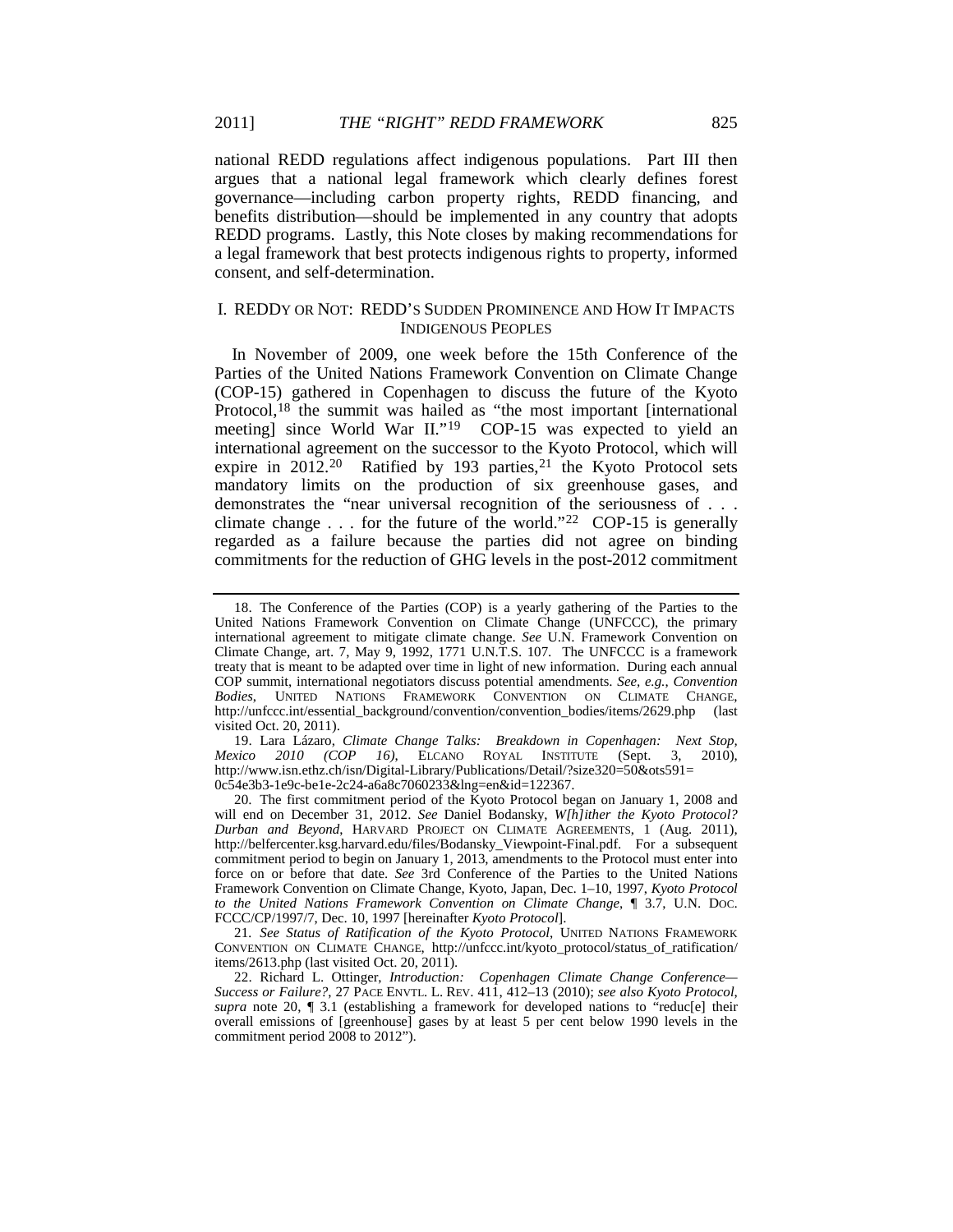<span id="page-6-10"></span><span id="page-6-8"></span>period.[23](#page-6-0) They did, however, agree that emissions reduction credits for avoided deforestation (REDD) projects will be included in the post-Kyoto protocol.[24](#page-6-1) Although the Copenhagen Accord is neither binding nor specific, it shifted the debate from *if* to *how* REDD will be implemented.[25](#page-6-2)

This Part provides background on REDD, focusing on its environmental and social impacts. It first explores the environmental benefits of forest protection, and then traces the history of REDD in international agreements. Part I.C. highlights the numerous policy uncertainties that still exist in REDD implementation, and finally, Part I.D. analyzes REDD and indigenous rights, looking at the potential risks and rewards REDD could bestow upon indigenous communities.

# <span id="page-6-11"></span><span id="page-6-9"></span><span id="page-6-7"></span>*A. The Role of Forests in Curbing Climate Change*

According to the United Nations Framework Convention on Climate Change (UNFCCC), climate change occurs when the composition of the global atmosphere is altered, either directly or indirectly, by human activity.[26](#page-6-3) Power generation, deforestation, transportation, and agriculture all produce greenhouse gases—such as carbon dioxide—that cause temperatures to rise across the globe.<sup>[27](#page-6-4)</sup> Because climate change is "intricately intertwined with . . . population growth, desertification and land degradation, air and water pollution [and] loss of biodiversity," it has been identified as an international crisis.[28](#page-6-5)

The consequences of climate change are especially severe for indigenous peoples, who are among the poorest and most marginalized in the world, and often also live in areas most affected by rising temperature.<sup>[29](#page-6-6)</sup> Because their livelihoods frequently depend upon land use and natural resources,

<span id="page-6-0"></span><sup>23</sup>*. See generally* Daniel Bodansky, *The Copenhagen Climate Change Conference: A Postmortem*, 104 AM. J. INT'L L. 230, 240 (2010).

<span id="page-6-1"></span><sup>24</sup>*. See* 15th Conference of the Parties to the United Nations Framework Convention on Climate Change, Copenhagen, Den., Dec. 7–18, 2009, *Copenhagen Accord*, ¶ 6 U.N. DOC. FCCC/CP/2009/L.7 (Dec. 18. 2009) [hereinafter *Copenhagen Accord*] ("We recognize the crucial role of reducing emissions from deforestation and forest degradation and the need to enhance removals of greenhouse gas emission by forests and agree on the need to provide positive incentives to such actions through the immediate establishment of a mechanism including REDD-plus, to enable the mobilization of financial resources from developed countries.").

<span id="page-6-2"></span><sup>25.</sup> Ottinger, *supra* note [22,](#page-5-6) at 417 (noting that "[o]ne of the most important accomplishments" of COP-15 was an agreement on the architecture and funding of REDD).

<span id="page-6-3"></span><sup>26</sup>*. Climate Change Glossary*, UNITED NATIONS FRAMEWORK CONVENTION ON CLIMATE CHANGE, http://unfccc.int/files/documentation/text/html/list\_search.php?what=keywords &val=&valan=a&anf=0&id=10 (last visited Oct. 20, 2011).

<span id="page-6-4"></span><sup>27</sup>*. See, e.g.*, LENNY BERNSTEIN ET AL., INTERGOVERNMENTAL PANEL ON CLIMATE CHANGE, CLIMATE CHANGE 2007: SYNTHESIS REPORT 5 (2008).

<span id="page-6-5"></span><sup>28.</sup> Charlotte Streck et al., *Climate Change and Forestry: An Introduction*, *in* CLIMATE CHANGE AND FORESTS: EMERGING POLICY AND MARKET OPPORTUNITIES 3, 3 (Charlotte Streck ed., 2008).

<span id="page-6-6"></span><sup>29</sup>*. See* Annelie Fincke, *Indigenous Peoples and REDD-plus: Challenges and Opportunities for the Engagement of Indigenous Peoples and Local Communities in REDDplus*, INT'L UNION FOR CONSERVATION OF NATURE, 2 (June 2010), http://cmsdata.iucn.org/downloads/iucn\_briefing\_ips\_and\_redd\_aug\_2010\_summary.pdf.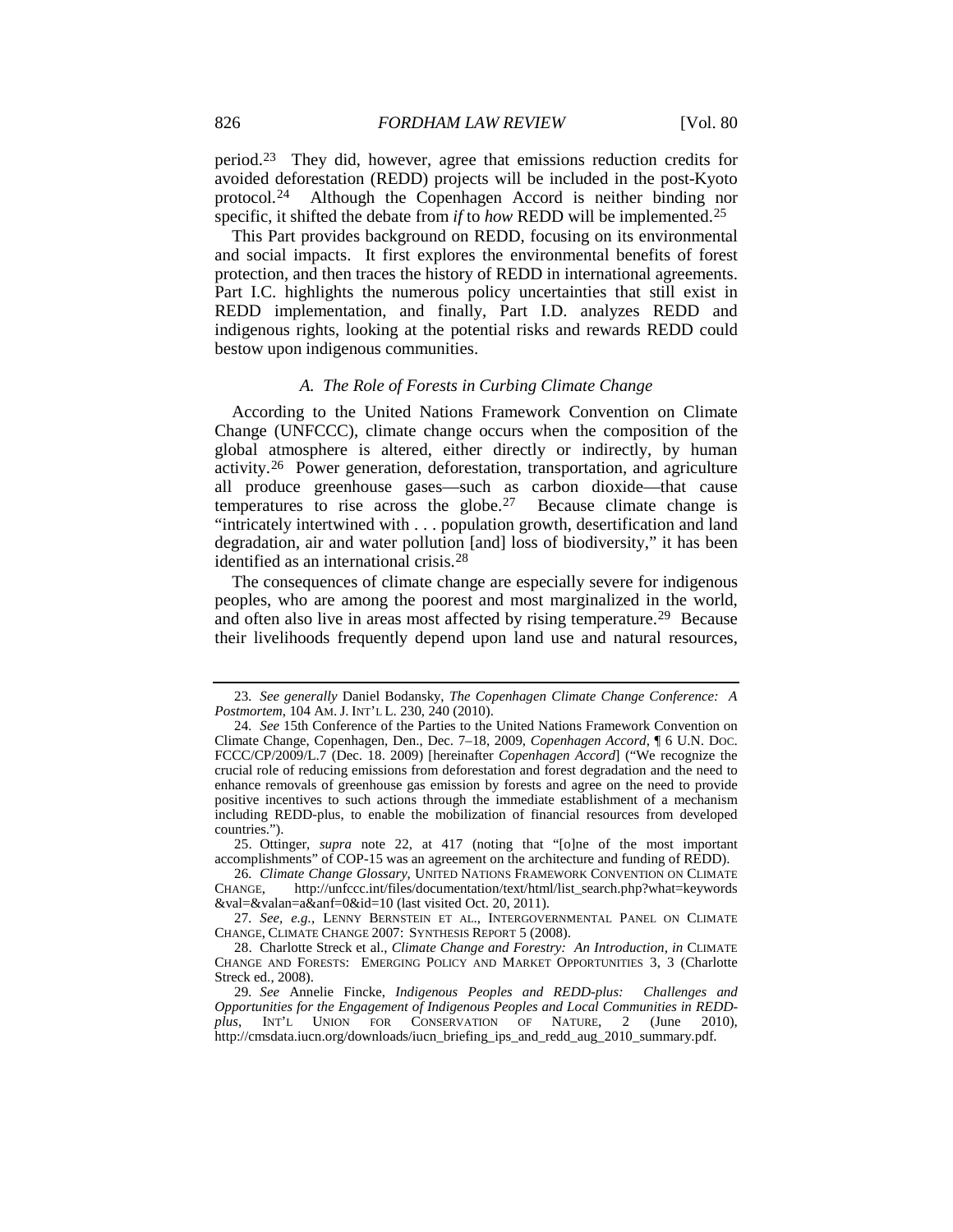indigenous groups are at great risk as climate change depletes resources and pushes them from their traditional homes[.30](#page-7-0)

To combat climate change, the international community has principally focused on reducing the amount of carbon dioxide that is released into the atmosphere by industrial and energy sectors.<sup>[31](#page-7-1)</sup> The focus is now shifting to the reduction of forest carbon emissions[,32](#page-7-2) however, as it is recognized that deforestation is a major contributor to climate change.  $33$  The Intergovernmental Panel on Climate Change (IPCC), a United Nations body containing over 2,000 scientists who analyze evidence on climate change, estimates that the forestry sector is responsible for 17.4 percent of global GHG emissions, placing it above the transportation and industry sectors, which account for 14 percent of global emissions each.<sup>[34](#page-7-4)</sup>

Forests are the world's most important terrestrial carbon "sink," or storehouse of carbon.<sup>35</sup> The Earth's carbon naturally cycles through four main sinks: geological, oceanic, terrestrial, and atmospheric.<sup>[36](#page-7-6)</sup> One "goal of climate change initiatives" is to "reduce the amount of carbon in the atmospheric store and increase the amount that is sequestered in one of the other three reservoirs."[37](#page-7-7) Forests remove carbon from the atmosphere and sequester it in their biomass and soils, which contain approximately 60 percent of the carbon that is stored in terrestrial sinks.[38](#page-7-8)

When a forest is destroyed (for example, cut down for timber or burned), the harmful effects are twofold: not only is the carbon sequestered in each tree released into the atmosphere, but also the remaining forest's capacity to absorb carbon from the atmosphere is diminished.<sup>[39](#page-7-9)</sup> As a result, deforestation, which is the "permanent removal of forest cover," contributes significantly to global carbon dioxide emissions.<sup>[40](#page-7-10)</sup> In fact, in "2002 [the] rate of forest loss in Brazil and Indonesia alone . . . produced four-fifths as

<span id="page-7-5"></span>35. Dennis D. Hirsch, *Trading in Ecosystem Services: Carbon Sinks and the Clean Development Mechanism*, 22 J. LAND USE & ENVTL. L. 623, 628 (2007) (defining a carbon sink as "a process, activity, or mechanism that removes GHG . . . from the atmosphere and then stores them").

36*. See id.*

37*. Id.*

<span id="page-7-9"></span>39*. See generally* G. Bala et al., *Combined Climate and Carbon-Cycle Effects of Large-Scale Deforestation*, 104 PROC. NAT'L ACAD. SCI. 6550 (2007).

<span id="page-7-10"></span>40. Ross Andrew Clarke, *Moving the REDD Debate from Theory to Practice: Lessons Learned from the ULU Masen Project*, 6 LAW ENV'T & DEV. J. 36, 39 (2010) (explaining the harmful effects of forest degradation, as well as deforestation, and defining "forest degradation" as "gradual changes that negatively affect forest production capacity").

<span id="page-7-11"></span><sup>30</sup>*. See id.*

<sup>31</sup>*. See* Streck et al., *supra* not[e 28,](#page-6-7) at 3–4.

<sup>32</sup>*. See id.* at 4.

<sup>33</sup>*. Seeing the Wood: Special Report: Forests*, ECONOMIST, Sept. 25, 2010, at 3–6.

<span id="page-7-4"></span><span id="page-7-3"></span><span id="page-7-2"></span><span id="page-7-1"></span><span id="page-7-0"></span><sup>34</sup>*. See Climate Change 2007*, *supra* note [9;](#page-3-11) *see also* Daniel Howden, *Deforestation: The Hidden Cause of Global Warming*, INDEP. (May 2007) http://www.independent.co.uk/environment/climate-change/deforestation-the-hidden-causeof-global-warming-448734.html (noting that in a 24-hour period, deforestation emits the same amount of carbon as 8 million people flying from New York to London).

<span id="page-7-8"></span><span id="page-7-7"></span><span id="page-7-6"></span><sup>38.</sup> Jiarui Dong et al., *Remote Sensing Estimates of Boreal and Temperate Forest Woody Biomass: Carbon Pools, Sources, and Sinks*, 84 REMOTE SENSING OF ENV'T 393, 393 (2003).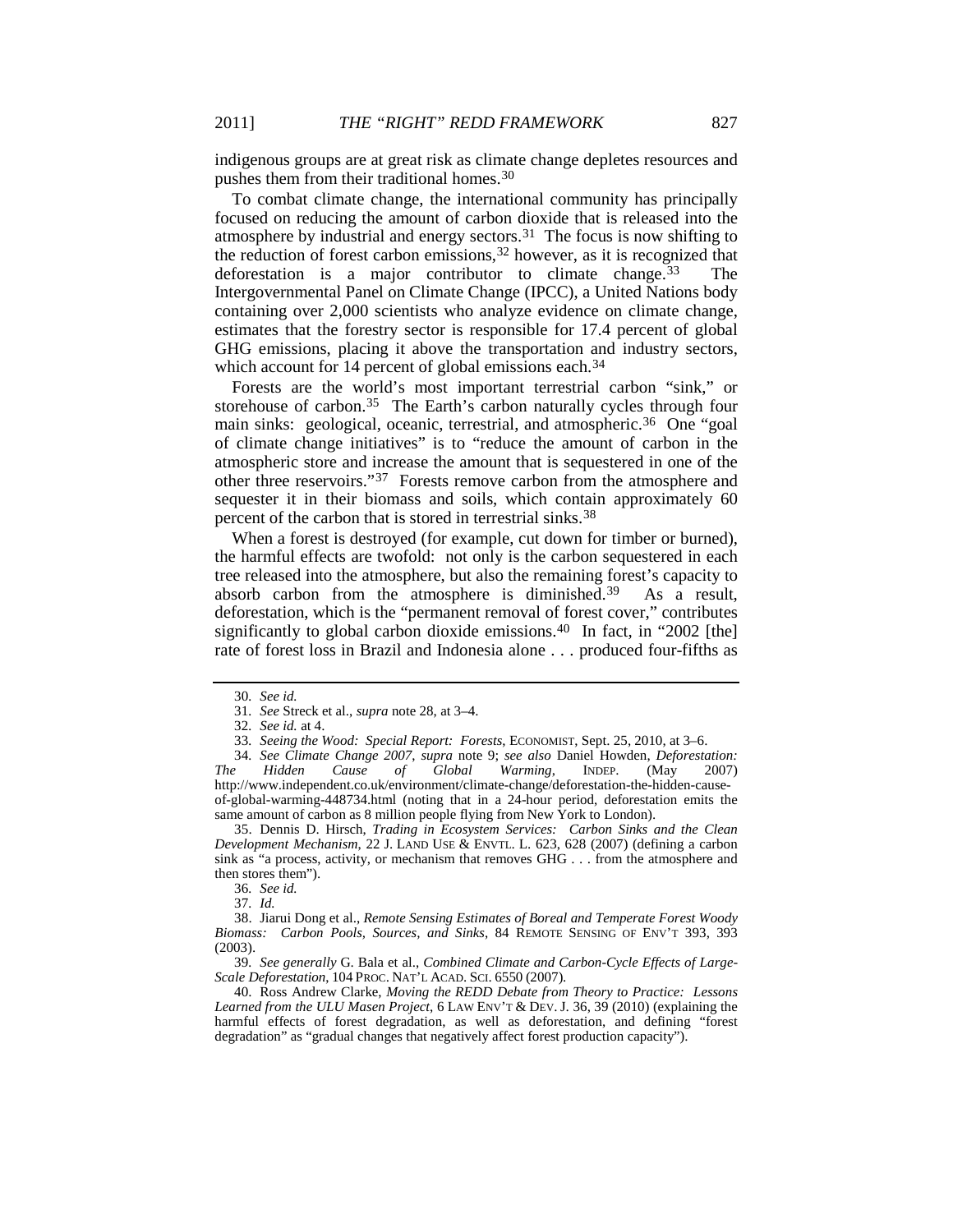many greenhouse gases as the Annex I  $\lbrack$  developed $\rbrack$ <sup>[41](#page-8-0)</sup> countries committed to reduce that year under the Kyoto Protocol."[42](#page-8-1)

Because forests are immense carbon sinks, many scientists and policymakers alike agree that they should play an important role in curbing climate change.[43](#page-8-2) REDD is the best-developed international proposal for forest conservation. Part I.B. traces the history of REDD, which is expected to be a legally binding part of the post-2012 successor to the Kyoto Protocol. Currently, REDD exists solely as a series of pilot projects that are guided by non-binding international agreements. Beginning with the Kyoto Protocol, Part I.B. discusses the inclusion—or exclusion—of REDD in international climate change legislation and explains how REDD proposals have changed over time, ending with the projection of a legally binding global REDD regime.

#### <span id="page-8-7"></span><span id="page-8-6"></span>*B. The Road to REDD*

Despite the recognized link between deforestation and climate change, avoided deforestation projects were excluded from the Kyoto Protocol's 2008–12 commitment period, in large part because of practical concerns.[44](#page-8-3) Due to the difficulties of monitoring and verifying carbon emissions that are reduced from avoided deforestation, negotiators decided to limit the inclusion of forestry projects in the Kyoto Protocol to afforestation—the planting of trees on land that was not previously forested —and reforestation, which refers to recently cleared forestland.[45](#page-8-4)

Avoided deforestation became a key part of international discussions in 2005, when the Coalition of Rainforest Nations (CfRN), led by Costa Rica and Papua New Guinea, proposed "RED" at COP-11 in Montreal.<sup>[46](#page-8-5)</sup>

<span id="page-8-4"></span>45*. See* ROSS W. GORTE & JONATHAN L. RAMSEUR, CONG. RESEARCH SERV., RL 34560, FOREST CARBON MARKETS: POTENTIAL AND DRAWBACKS 3 (2008).

<span id="page-8-5"></span>46. 11th Conference of the Parties to the United Nations Framework Convention on Climate Change, Montreal, Can., Nov. 28–Dec. 9, 2005, *Reducing Emissions from* 

<span id="page-8-0"></span><sup>41.</sup> According to the UNFCCC, Annex I nations "include the industrialized countries that were members of the OECD (Organisation for Economic Co-operation and Development) in 1992, plus countries with economies in transition (the EIT Parties), including the Russian Federation, the Baltic States, and several Central and Eastern European States." *Parties and Observers*, UNITED NATIONS FRAMEWORK CONVENTION ON CLIMATE CHANGE, http://unfccc.int/parties\_and\_observers/items/2704.php (last visited Oct. 20, 2011). Annex I nations are the only countries bound by mandatory carbon emission reduction targets under the Kyoto Protocol. *Id.*

<span id="page-8-1"></span><sup>42.</sup> Michael L. Brown, Note, *Limiting Corrupt Incentives in a Global REDD Regime*, 37 ECOLOGY L.Q. 237, 239 (2010); *see also* David Takacs, *Carbon into Gold: Forest Carbon Offsets, Climate Change Adaptation, and International Law*, 15 HASTINGS W.-NW. J. ENVTL. L. & POL'Y 39, 56 (2009).

<sup>43</sup>*. See supra* not[e 9](#page-3-11) and accompanying text.

<span id="page-8-3"></span><span id="page-8-2"></span><sup>44</sup>*. See* Frances Seymour, *Forests, Climate Change, and Human Rights: Managing Risk and Trade-offs*, CTR. FOR INT'L FORESTRY RESEARCH, 6 (Oct. 2008), http://www.cbd.int/ doc/meetings/tk/redd-ilc-01/other/redd-ilc-01-cifor-en.pdf; *see also* David Freestone, *Foreword*, *in* CLIMATE CHANGE AND FORESTS, *supra* note [28,](#page-6-7) at ix, x (noting that avoided deforestation was kept out of international climate change discussions for political and methodological reasons, including disagreements among Annex I nations and difficulties with emissions leakage and additionality).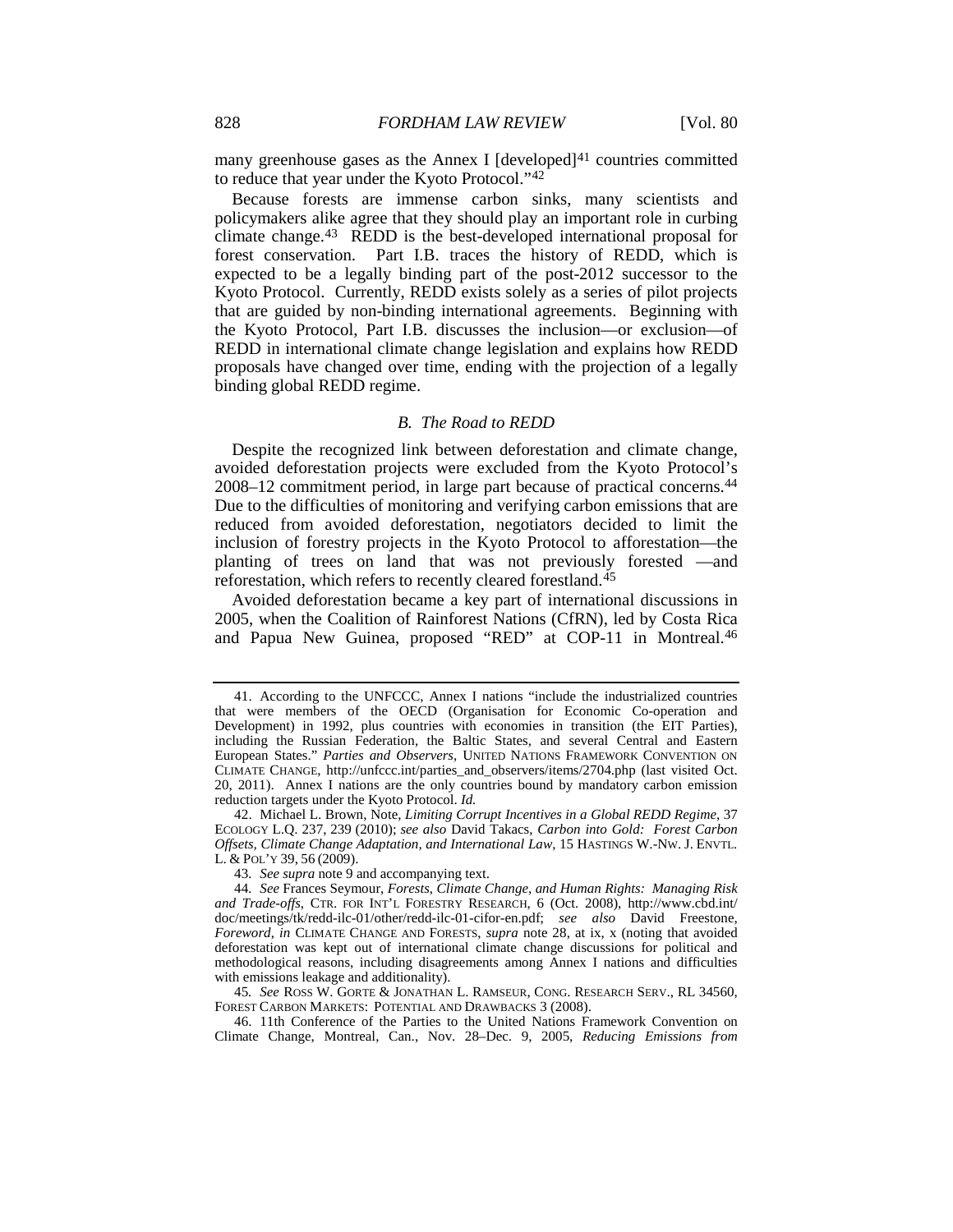Focusing solely on deforestation (not forest degradation, hence only one "D") the CfRN called on UNFCCC parties to "take note of present rates of deforestation within developing nations, acknowledge the resulting carbon emissions, and consequently open dialogue to develop scientific, technical, policy and capacity responses to address such emissions resulting from tropical deforestation." $4\overline{7}$  The COP-11 parties agreed to submit CfRN's RED proposal to the Subsidiary Body for Scientific and Technical Advice (SBSTA) for a further study on deforestation, to be reviewed at COP-12.[48](#page-9-2)

Avoided deforestation programs gained further support following the release of the *Stern Review on the Economics of Climate Change* in 2007.[49](#page-9-3) The "most comprehensive synthesis of data concerning the economic impacts of climate change," the *Stern Review* identifies avoided deforestation as the cheapest option for mitigating emissions of greenhouse gases.[50](#page-9-4) In light of the environmental and economic evidence produced by the CfRN proposal and *Stern Review* findings, RED moved to the forefront of international climate change discussions.

<span id="page-9-0"></span>At COP-13 in Bali, the UNFCCC parties agreed upon the "Bali Roadmap," a timeline for the development of an international REDD proposal. [51](#page-9-5) The forward-looking Roadmap was designed to create climate change legislation beyond the Kyoto Protocol, emphasizing the importance of "long-term cooperative action" within the international community.[52](#page-9-6) The Bali Roadmap targeted COP-15 (the 2009 summit in Copenhagen) as the deadline for an agreement on a comprehensive post-Kyoto plan.[53](#page-9-7) Additionally, the parties identified forest degradation as a major source of emissions that should be discussed in conjunction with deforestation, and specifically identified an "urgent need" to take further action with REDD implementation.[54](#page-9-8)

<span id="page-9-4"></span>50. Daniel Watts, *Capping Deforestation Emissions in Developing Countries Equitably and Effectively*, 8 SEATTLE J. SOC. JUST. 819, 822 (2010).

<span id="page-9-9"></span>*Deforestation in Developing Countries: Approaches to Stimulate Action*, U.N. DOC. FCCC/CP/2005/L.2 (2005) [hereinafter *RED Proposal*].

<sup>47</sup>*. Id.* at *Submission by the Governments of Papua New Guinea and Costa Rica*, at 2.

<span id="page-9-2"></span><span id="page-9-1"></span><sup>48</sup>*. See Convention Bodies*, UNITED NATIONS FRAMEWORK CONVENTION ON CLIMATE CHANGE, http://unfccc.int/essential\_background/convention/convention\_bodies/items/2629. php (last visited Oct. 20, 2011) (explaining that the SBSTA follows a specific mandate to give advice to the COP on land-use issues).

<span id="page-9-3"></span><sup>49</sup>*. See generally* STERN, *supra* note [9](#page-3-11) (arguing that it is more cost-effective for developed nations to reduce carbon emissions via offsets from REDD projects than to convert their fossil-fuel-dependent economies and reduce emissions domestically).

<span id="page-9-5"></span><sup>51</sup>*. See* 13th Conference of the Parties to the United Nations Framework Convention on Climate Change, Bali, Indon., Dec. 3–15, 2007, *Report of the Conference of the Parties on its Thirteenth Session*, U.N. DOC FCCC/CP/2007/6/Add.1 (Mar. 14, 2008) [hereinafter *Bali Roadmap*].

<sup>52</sup>*. Id.* ¶ 1.

<span id="page-9-7"></span><span id="page-9-6"></span><sup>53</sup>*. See* Chris Spence et al., *Great Expectations: Understanding Bali and the Climate Change Negotiations Process*, 17 REV. EUR. COMMUNITY & INT'L ENVTL. L. 142, 151 (2008).

<span id="page-9-8"></span><sup>54.</sup> *Bali Roadmap*, *supra* not[e 51,](#page-9-0) ¶ 1(b)(iii) (deciding that, by COP-15, the international community should develop "[p]olicy approaches and positive incentives on issues relating to reducing emissions from deforestation and forest degradation in developing countries; and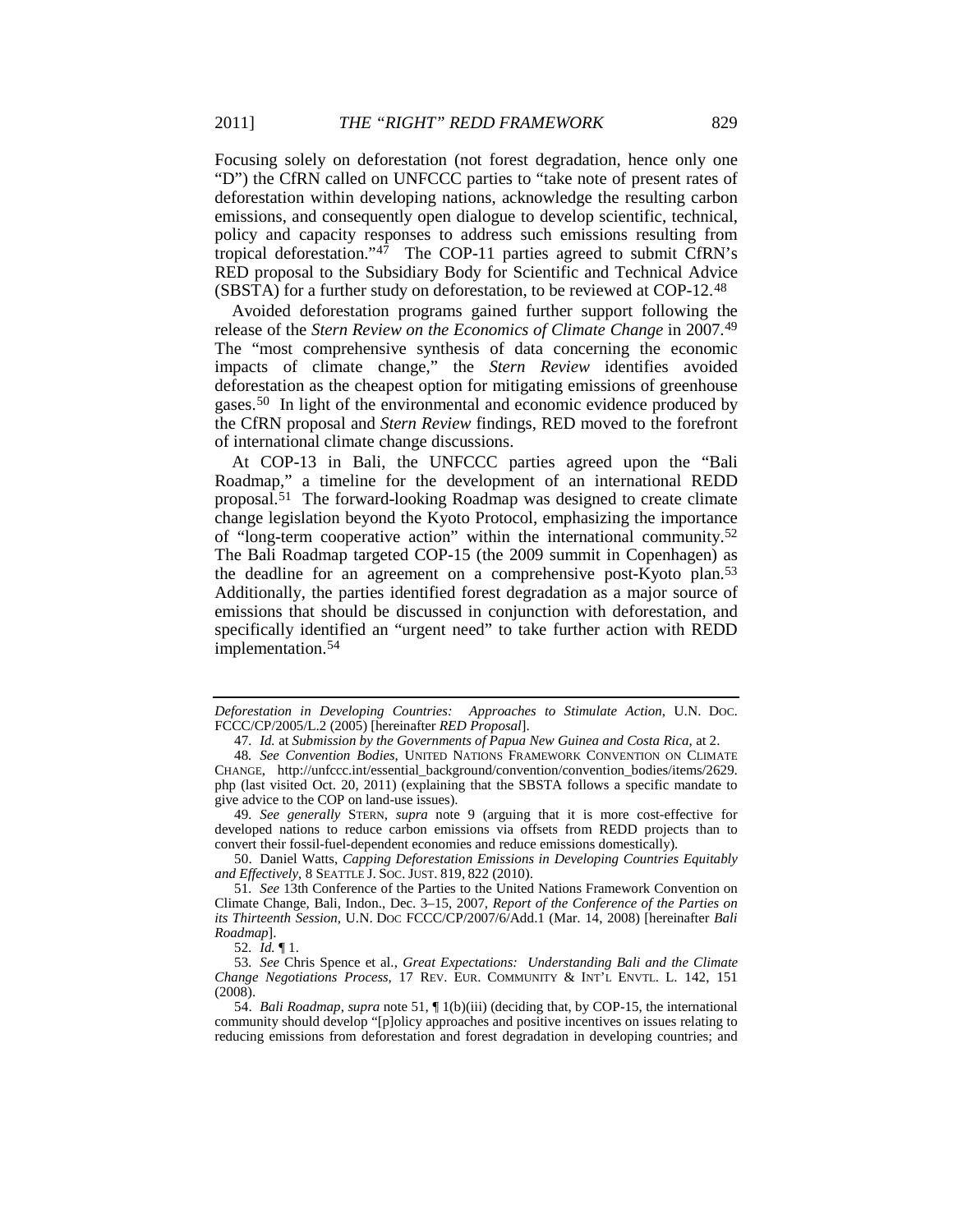<span id="page-10-8"></span>Although the Bali Roadmap led to Copenhagen, COP-15 was ultimately not as successful as most had hoped.[55](#page-10-0) Instead of developing the successor to the Kyoto Protocol, COP-15 yielded the Copenhagen Accord, a "nonbinding political statement outlining principles to keep global warming to 2 degrees Celsius."[56](#page-10-1) In terms of REDD, the Copenhagen Accord recognizes the importance of including REDD in future legislation, calls for the "immediate establishment" of a mechanism to mobilize resources for REDD, and emphasizes the "need to provide positive incentives" to encourage REDD support.[57](#page-10-2) The Copenhagen Accord loosely outlines a framework for "REDD-Plus"—an expanded version of REDD that would include the maintenance of forest carbon stocks as well as avoided deforestation and degradation—but does not provide concrete guidance for REDD plans.<sup>[58](#page-10-3)</sup> Despite the vague language of the Copenhagen Accord, it ensures REDD's place in future climate change legislation.

Following the disappointment of the Copenhagen summit, international negotiators did not have high expectations going into Cancun's COP-16, held in December 2010.<sup>59</sup> Worse than reaching an impasse regarding the details of a climate change plan, the parties were unable to agree on whether the Kyoto Protocol should have a second commitment period at all.<sup>[60](#page-10-5)</sup> After two weeks of negotiations, the parties agreed upon the Cancun Accord, <sup>[61](#page-10-6)</sup> a

57*. Copenhagen Accord*, *supra* not[e 24,](#page-6-10) ¶ 6.

<span id="page-10-3"></span><span id="page-10-2"></span>58. Tom Griffiths notes that the change from REDD to REDD+ occurred in March 2009, and "has since been used as the official definition of REDD in the negotiating text for an agreement in Copenhagen that includes Sustainable Forest Management (SFM) and enhancement of forest carbon stocks, notably reforestation, afforestation and plantations." Griffiths, *supra* note [10,](#page-4-8) at 5. For purposes of clarity, this Note uses REDD as a synonym for REDD+.

the role of conservation, sustainable management of forests and enhancement of forest carbon stocks in developing countries").

<span id="page-10-7"></span><sup>55</sup>*. See supra* note[s 23](#page-6-8)[–25](#page-6-9) and accompanying text.

<span id="page-10-1"></span><span id="page-10-0"></span><sup>56.</sup> Florence Daviet, *From Copenhagen to Cancun: Forests and REDD+*, WORLD RESEARCH INST. (Nov. 23, 2010), http://www.wri.org/stories/2010/11/copenhagen-cancunforests-and-redd; *see also* Bodansky, *supra* not[e 23,](#page-6-8) at 231 (noting that objections by a small group of countries—led by Sudan, Venezuela and Bolivia—prevented the Copenhagen Conference from officially "adopting" the Accord and instead caused the Conference to take "note of" the Copenhagen Accord, leaving its future status uncertain).

<span id="page-10-4"></span><sup>59</sup>*. See The United Nations Climate Conference in Cancun, COP-16*, UNITED NATIONS FRAMEWORK CONVENTION ON CLIMATE CHANGE, http://unfccc.int/meetings/cop\_16/items/ 5571.php (last visited Oct. 20, 2011); *see also* Lisa Friedman, *Sandy, White Beaches and a 'Toxic' Issue Confront Negotiators as Cancun Talks Begin*, N.Y. TIMES (Nov. 29, 2010), http://www.nytimes.com/cwire/2010/11/29/29climatewire-sandy-white-beaches-and-a-toxicissue-confro-40061.html?pagewanted=all (noting that the future of the Kyoto Protocol was uncertain before the Cancun Summit, with many policymakers expecting negotiation breakdowns and mass walk-outs instead of an agreement); Gregory Hudson, *Cancun: Will COP 16 Live Up to Low Expectations?*, TRADE & ENV'T REV., Dec. 2010, at 2–16 (explaining that, after the Copenhagen Summit failed to yield a binding agreement, commentators believed that a comprehensive emissions reductions agreement at Cancun was not possible).

<span id="page-10-5"></span><sup>60</sup>*. See* Alister Doyle, *Kyoto Impasse Still Blocks U.N. Climate Talks: India*, REUTERS (Dec. 9, 2010, 4:45 PM), http://www.reuters.com/article/idUSTRE6B83ZP20101209.

<span id="page-10-6"></span><sup>61.</sup> 16th Conference of the Parties to the United Nations Framework Convention on Climate Change, Cancun, Mex., Nov. 29–Dec. 10, 2010, *Outcome of the Work of the Ad Hoc*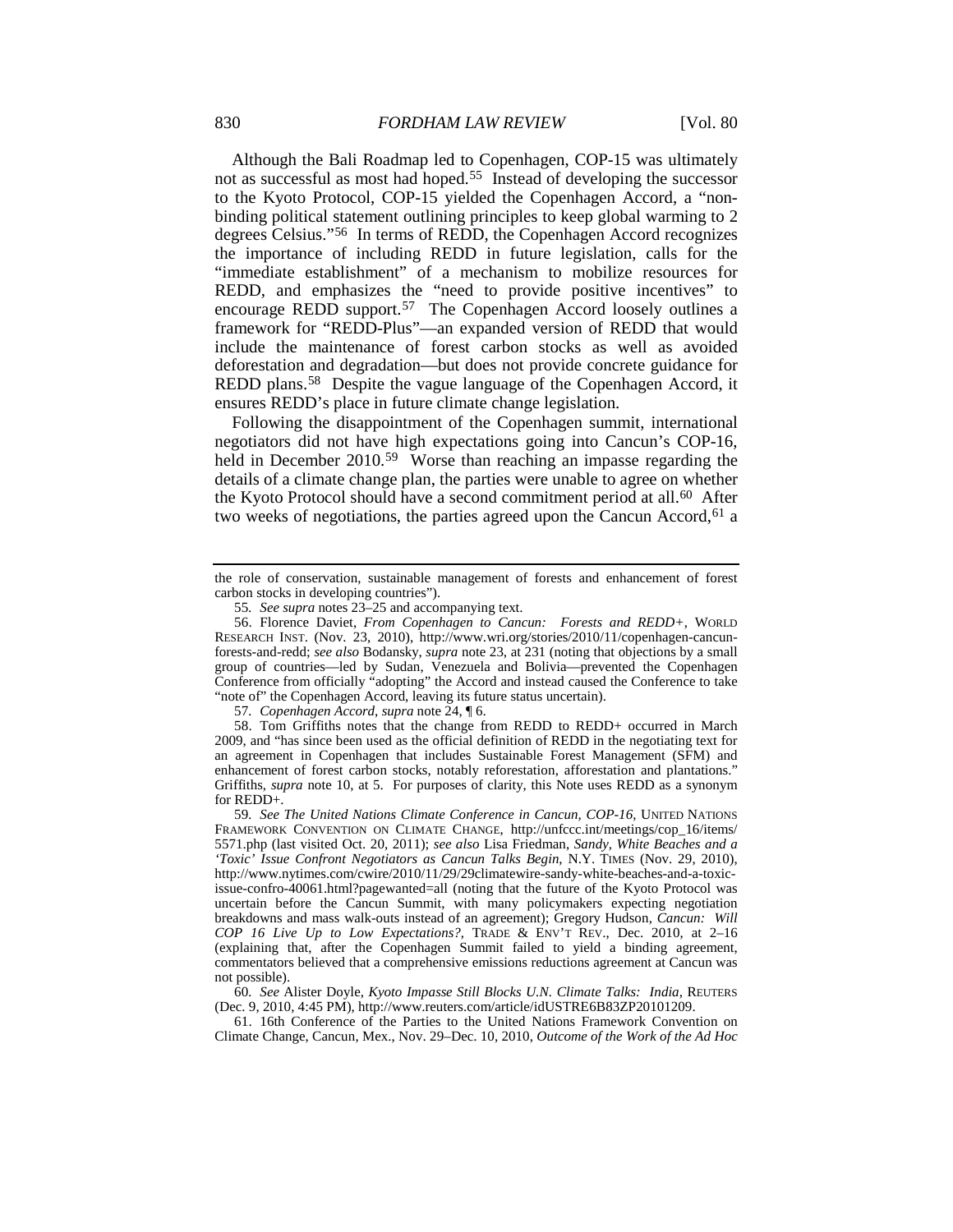<span id="page-11-10"></span><span id="page-11-0"></span>"brilliant" compromise that allowed each nation to get its way in some area[62](#page-11-1)—except Bolivia, who adamantly objected to the entire agreement<sup>[63](#page-11-2)</sup>—and avoided the question of a Kyoto successor altogether.<sup>[64](#page-11-3)</sup> Although the Cancun Accord will be fully adopted, it leaves open the question of whether its measures will be legally binding.[65](#page-11-4)

Despite the disagreements surrounding the Cancun Accord, the COP-16 parties reached a consensus on REDD. $66$  Regardless of whether there is a post-Kyoto agreement, the international community is committed to creating REDD legislation.<sup>[67](#page-11-6)</sup> Building upon the REDD text that has been discussed in previous COP summits, the Cancun Accord added guidance on REDD-capacity-building measures to ensure that developing countries are able to implement REDD effectively.[68](#page-11-7) The Accord advocates a phased approach, with three readiness phases: planning, implementation, and results-based activities.[69](#page-11-8) To undertake REDD activities, each country must develop a national REDD plan, a national reference emission level, a national forest monitoring system, and a system to address safeguards for indigenous peoples' rights.[70](#page-11-9)

<span id="page-11-11"></span>Despite the agreement in Cancun, the international REDD text still leaves a number of unanswered questions. Key policy uncertainties include the definition of "forest," the scope and scale of REDD activities, and REDD

<span id="page-11-2"></span>63*. See Climate Change Diplomacy: Back from the Brink*, ECONOMIST, Dec. 16, 2010, at 121 (explaining that Bolivia was the sole objector to the Cancun Accord, causing the parties to hold that the "principle of consensus on which the conference runs does not give one country the right to veto the will of all the others," and allowing the Cancun Accord to be fully adopted).

<span id="page-11-4"></span>65*. See UN Climate Change Talks in Cancun Agree [to] a Deal*, BBC (Dec. 11, 2010), http://www.bbc.co.uk/news/science-environment-11975470.

66*. Cancun Accord*, *supra* not[e 61,](#page-10-7) § III.C, ¶¶ 68–79.

*Working Group on Long-Term Cooperative Action Under the Convention*, U.N. DOC. FCCC/AWGLCA/2010/L.7 (2010) [hereinafter *Cancun Accord*].

<span id="page-11-1"></span><sup>62.</sup> The Cancun Accord helped close the gap between rich and poor nations, for example, by developing the Green Climate Fund to raise \$100 billion to assist poor nations with carbon emissions reductions (something that pleases poor nations), and mandating that the fund be controlled by the World Bank (at the request of rich nations, like the United States). *See, e.g.*, Lisa Friedman, *Cancun Agreement Preserves an Escape Hatch for Japan and Other Industrial Nations*, N.Y. TIMES (Dec. 17, 2010), *and Other Industrial Nations*, N.Y. TIMES (Dec. 17, 2010), http://www.nytimes.com/cwire/2010/12/17/17climatewire-cancun-agreement-preserves-anescape-hatch-f-38242.html?pagewanted=all (interviewing Ned Helme, President of Center for Clean Air Policy, who describes the Cancun Accord as "really clever" because "[e]ach step of the way, it's got a piece that's taken care of each [nation's] thing").

<span id="page-11-3"></span><sup>64</sup>*. See, e.g.*, Friedman, *supra* note [62](#page-11-0) (noting that the Cancun Accord left the question of a Kyoto successor open because Japan and other industrialized countries refused to commit to mandatory emissions reductions post-2012; however, many commentators believe that by virtue of reaching an agreement, the COP-16 parties indicated that there will be a second Kyoto commitment period).

<span id="page-11-9"></span><span id="page-11-8"></span><span id="page-11-7"></span><span id="page-11-6"></span><span id="page-11-5"></span><sup>67</sup>*. See* Christian Schwägerl & Gerald Traufetter, *Cancun Climate Summit: Can Rainforests Be Saved with Cash Injections?*, SPIEGEL ONLINE (Dec. 7, 2010), http://www.spiegel.de/international/world/0,1518,733270,00.html.

<sup>68</sup>*. Cancun Accord*, *supra* not[e 61,](#page-10-7) § III (C), ¶ 71.

<sup>69</sup>*. Id.* § III (C), ¶ 73.

<sup>70.</sup> *Id.* § III (C), ¶ 71(a)–(d).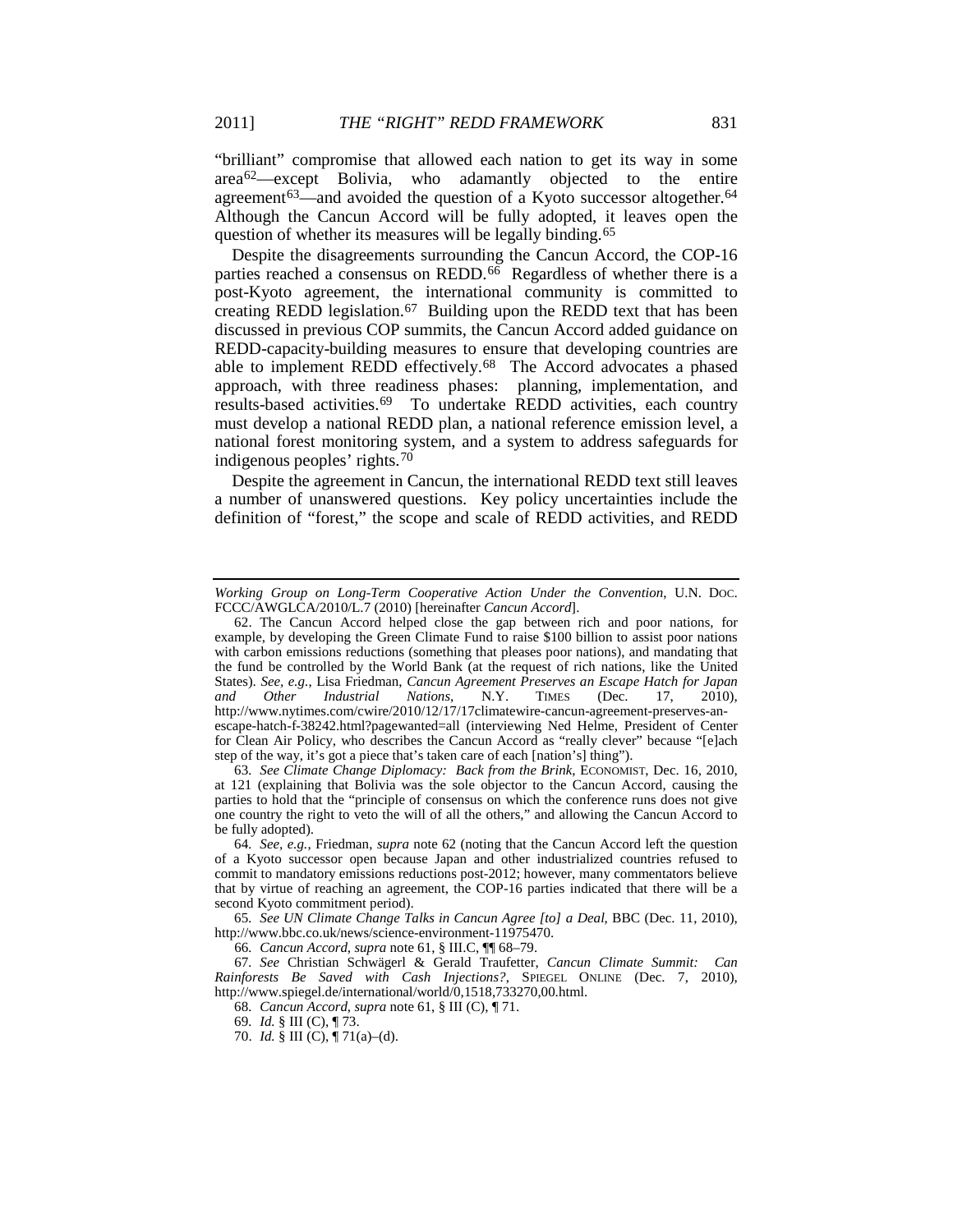financing.[71](#page-12-0) Section I.C. explores how REDD pilot projects have developed in each of these areas absent international guidance.

#### *C. REDD Realities: Differing Implementations of International Guidelines*

Although the international community has agreed on the general framework for REDD, there has yet to be a "consensus proposal[] for the system's design."[72](#page-12-1) Thus, REDD remains a collection of country proposals and pilot projects, rather than a unified international plan. Existing REDD projects differ on everything from their definitions of "forest" to their methods of financing to their scales of implementation, causing scholars to note that the only shared attribute in REDD programs is a lack of clarity.[73](#page-12-2) As negotiators discuss the implementation of an international REDD regime, it is important that there is consistency in key "unanswered questions."[74](#page-12-3) This Section highlights some of the diverse and often contradictory policy practices in existing REDD projects.

#### <span id="page-12-9"></span><span id="page-12-8"></span>1. Definitions: What Is a "Forest"?

The UNFCCC defines "forest" as an area greater than 0.5-1 hectares (ha) in size with 10–30 percent covered by canopy consisting of trees that reach a height of at least two to five meters at maturity.<sup>[75](#page-12-4)</sup> This definition identifies canopy cover, rather than biomass content, as the defining characteristic of a forest. UNFCCC negotiators agreed on this definition because tree crown cover is easier to monitor and measure than biomass, and "plays a vital role in biosphere and atmosphere interactions."[76](#page-12-5) Further, canopy cover has been an essential part of the definition of "forest" that the Food and Agricultural Organization (FAO) has used for decades, and thus has an established place in international law.[77](#page-12-6)

Critics of the UNFCCC definition argue that by not focusing on the biomass content of a forest, the definition does not differentiate between plantations and natural forests. As a result, it is possible that "natural forests that are severely degraded or converted to plantations technically remain classified as forests."[78](#page-12-7) Because it is possible for biomass content to

<sup>71</sup>*. See infra* Part I.C.1–4.

<sup>72</sup>*. See* Brown, *supra* not[e 42,](#page-8-6) at 259.

<span id="page-12-2"></span><span id="page-12-1"></span><span id="page-12-0"></span><sup>73</sup>*. See* John Costenbader, *Introduction* to LEGAL FRAMEWORKS FOR REDD, *supra* note [17,](#page-4-9) at 3, 9.

<span id="page-12-3"></span><sup>74</sup>*. See* Kemen Austin et al., *The REDD+ Decision in Cancun*, WORLD RES. INST. (Dec. 20, 2010), http://wri.org/stories/2010/12/redd-decision-cancun.

<span id="page-12-4"></span><sup>75.</sup> Nophea Sasaki & Francis E. Putz, *Critical Need for New Definitions of "Forest" and "Forest Degradation" in Global Climate Change Agreements*, CONSERVATION LETTERS, Oct. 2009, at 226, 227.

<sup>76</sup>*. Id.*

<span id="page-12-6"></span><span id="page-12-5"></span><sup>77</sup>*. Id.* (noting an important distinction between the FAO definition, which used a 40% tree crown cover to define "closed forest," and the UNFCCC definition which "left it to each country . . . to select a minimum threshold of only 10-30%," so a country could choose the lower number).

<span id="page-12-7"></span><sup>78</sup>*. See* Gavin Doyle, *Additionality and Permanence*, *in* LEGAL FRAMEWORKS FOR REDD, *supra* note [17,](#page-4-9) at 81, 89.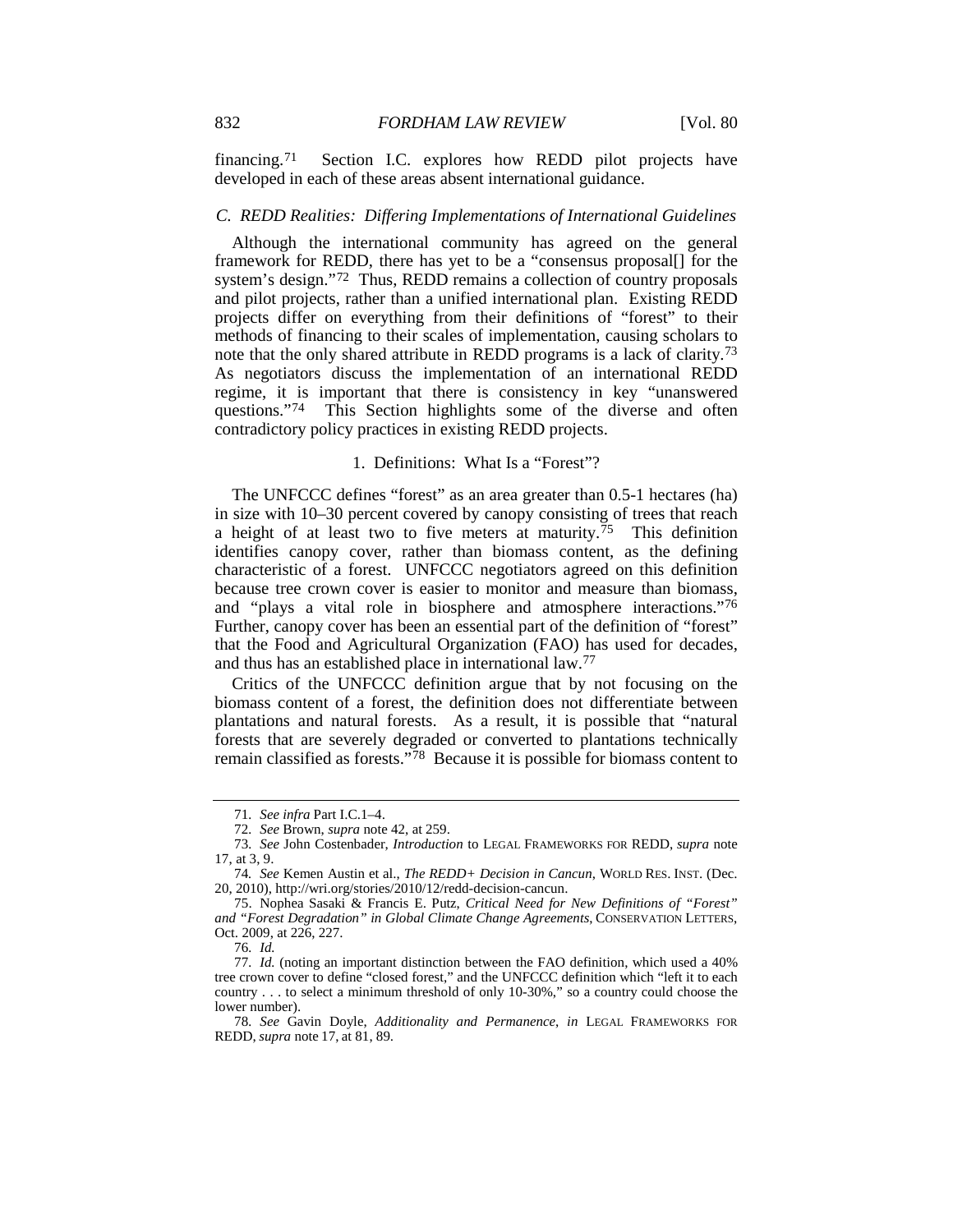be removed from a forest without "recognition of the loss of carbon," environmentalists worry that forestry companies could continue to collect carbon payments, even while damaging a forest's ability to sequester carbon.<sup>[79](#page-13-1)</sup>

Because of the disagreement surrounding the UNFCCC definition of forest, many countries have codified their own definitions in national laws. For example, the Indonesian definition of forest explicitly states that tree plantations cannot be classified as forests.[80](#page-13-2) Due to the difference in definitions, forestry projects that receive credit under the UNFCCC might not be recognized under Indonesian law.[81](#page-13-3) This inconsistency is troubling as it may distort statistics and ultimately result in a system that rewards countries for forest loss.[82](#page-13-4)

#### <span id="page-13-10"></span><span id="page-13-0"></span>2. Scope: What Activities Are Included in REDD?

As avoided deforestation projects have moved from RED to REDD to REDD+, the types of activities that will be included in each scheme have changed in scope. Early discussions limited REDD to avoiding deforestation and forest degradation.[83](#page-13-5) In Copenhagen, however, negotiators referenced five types of REDD activities: reducing emissions from deforestation, reducing emissions from forest degradation, conservation of forest carbon stocks, sustainable management of forests, and enhancement of forest carbon stocks.[84](#page-13-6)

Ultimately the Copenhagen Accords only included three activities avoided deforestation, avoided degradation, and conservation of carbon stocks—but a more expansive scope appeals to nations which do not have a history of deforestation or have already made significant conservation progress.[85](#page-13-7) These nations argue that REDD should encourage positive forest changes, in addition to reducing negative ones, thereby creating more opportunities for international participation in REDD.[86](#page-13-8) Costa Rica, for example, significantly halted deforestation between 1997 and 2005, before REDD reached the forefront of international debate.[87](#page-13-9) Under the

<span id="page-13-1"></span><sup>79.</sup> Rhett A. Butler, *Weak Forest Definition May Undermine REDD Efforts*, MONGABAY (Aug. 20, 2009), http://news.mongabay.com/2009/0819-forests.html.

<span id="page-13-2"></span><sup>80</sup>*. See Background Analysis of REDD Regulatory Frameworks*, 44 (Oct. 2009), http://www.terrestrialcarbon.org/site/DefaultSite/filesystem/documents/TCG-2009-

<span id="page-13-3"></span>Background-Analysis-of-REDD-Regulatory-Frameworks.pdf.

<sup>81</sup>*. See id.*

<sup>82</sup>*. See* Griffiths, *supra* not[e 10,](#page-4-8) at 5.

<span id="page-13-5"></span><span id="page-13-4"></span><sup>83</sup>*. See* Sheila Wertz-Kanounnikoff, *Global REDD Negotiations: Update and Key Issues*, *in* REDD, FOREST GOVERNANCE AND RURAL LIVELIHOODS: THE EMERGING AGENDA 21, 23 (Oliver Springate-Baginski & Eva Wollenberg eds., 2010).

<sup>84</sup>*. See* Daviet, *supra* not[e 56.](#page-10-8)

<sup>85</sup>*. Copenhagen Accord*, *supra* not[e 24.](#page-6-10)

<sup>86</sup>*. See* Wertz-Kanounnikoff, *supra* not[e 83,](#page-13-0) at 23–24.

<span id="page-13-9"></span><span id="page-13-8"></span><span id="page-13-7"></span><span id="page-13-6"></span><sup>87</sup>*. See* Kwaw S. Andam et al., *Protected Areas and Avoided Deforestation: A Statistical Evaluation*, GLOBAL ENV'T FACILITY, 3 (Aug. 2007), http://www.duke.edu/~asp9/ files/ParksImpacts-GEFreport-AndamEtal.pdf ("Costa Rica has one of the most widely lauded protected areas systems and is a leader in the debate to have 'avoided deforestation' credits recognized by the Kyoto Protocol.").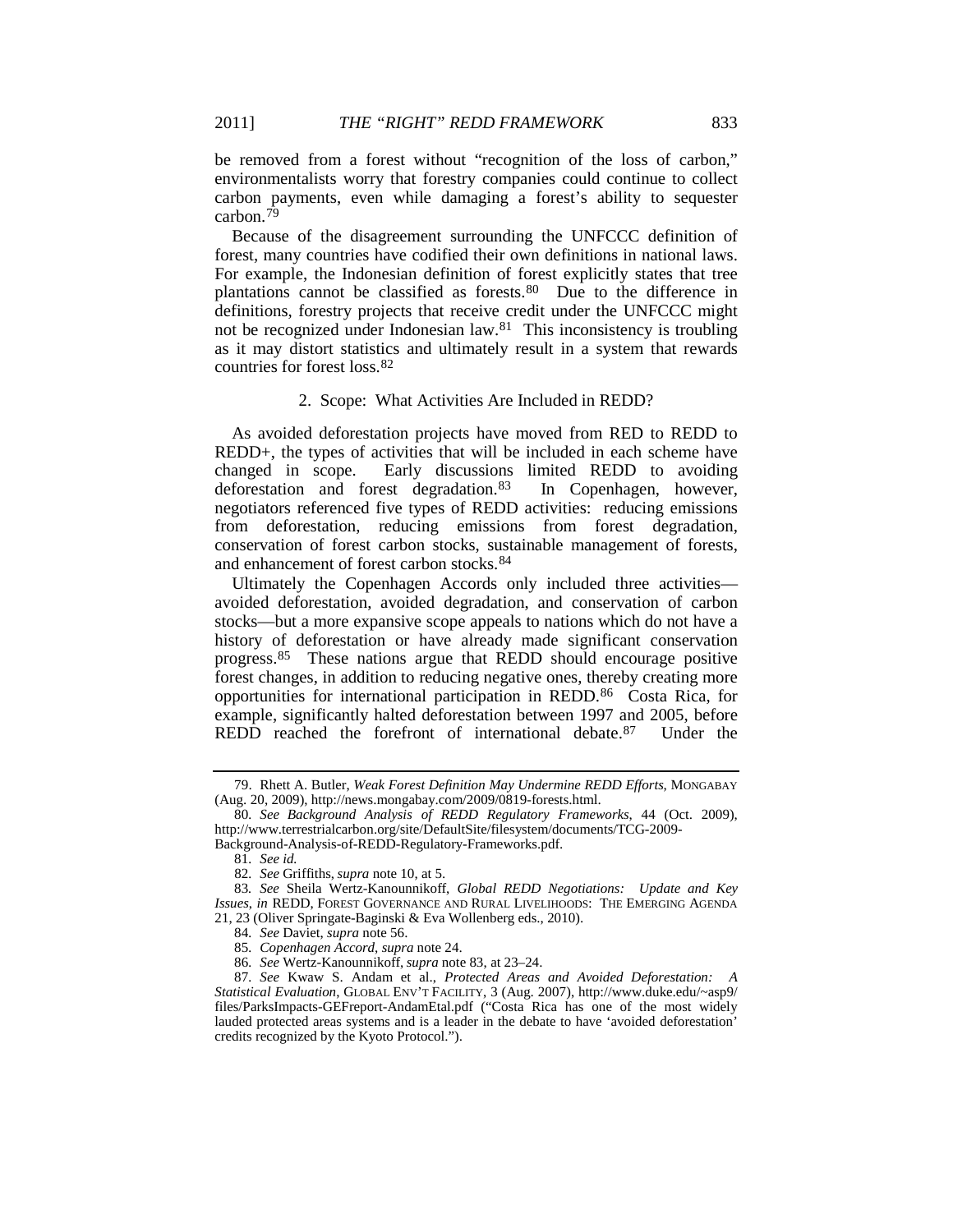Copenhagen proposal, Costa Rica would have minimal participation in REDD, as enhancement and sustainable management of forest carbon are not included.[88](#page-14-1) To bypass this problem, some scholars have proposed categorizing REDD activities to allow each country to be involved with REDD on different levels.<sup>[89](#page-14-2)</sup> Under this proposal, REDD would change the behavior of countries with high deforestation rates and reward countries that have traditionally maintained their forests, thereby alleviating any pressure they may feel to participate in deforestation in the future.

3. Scale: Is REDD Implemented on a National or Project Level?

An additional variable in REDD proposals is the scale, or "geographical level," on which REDD accounting and distribution will take place.<sup>90</sup> In order to be effective, a REDD plan must accurately measure whether emissions from deforestation are actually being reduced. The REDD plan then must provide incentives such as carbon credits or community funding to reward past reductions and/or entice future efforts.<sup>[91](#page-14-4)</sup> There are three possible ways to measure and reward reduced deforestation: on the national level, the sub-national level, or through a nested approach, which is a hybrid of the first two.[92](#page-14-5)

#### <span id="page-14-0"></span>*a. National Approach*

<span id="page-14-9"></span>A majority of the country proposals submitted to the UNFCCC advocate a national scale. Under this approach, a State would establish a national reference level to determine the baseline amount of deforestation countrywide.[93](#page-14-6) If, after a defined monitoring period, deforestation was reduced as compared to the national reference level, a national government agency would be rewarded with REDD payments from the international community.[94](#page-14-7) National payments could include tradable carbon credits or money from a global climate change fund.<sup>[95](#page-14-8)</sup>

The national approach would preclude a country from receiving direct credits for emissions that are reduced on the sub-national level; however, in order to reduce total national emissions from deforestation, a government

<sup>88</sup>*. Copenhagen Accord*, *supra* not[e 24,](#page-6-10) ¶ 7.

<span id="page-14-2"></span><span id="page-14-1"></span><sup>89.</sup> One example of a phased approach to REDD is the following: Stage One would involve countries such as the Democratic Republic of Congo and Ghana, whose REDD programs would focus on avoiding leakage and future deforestation. *See* Wertz-Kanounnikoff, *supra* note [83,](#page-13-0) at 23–24. Stage Two countries like Indonesia and Brazil would avoid deforestation and forest degradation, while Stage Three countries such as India and Costa Rica would continue forest conservation. *Id.* Finally, Vietnam, China, and other Stage Four nations would continue afforestation and reforestation projects. *Id*.

<span id="page-14-3"></span><sup>90</sup>*. See* Arild Angelsen et al., *What is the Right Scale for REDD?*, *in* MOVING AHEAD WITH REDD: ISSUES, OPTIONS AND IMPLICATIONS 31, 31 (Arild Angelson ed., 2008).

<sup>91</sup>*. See Summary*, *in* MOVING AHEAD WITH REDD, *supra* note [90,](#page-14-0) at viii, viii–x.

<sup>92</sup>*. See* Angelsen et al., *supra* not[e 90,](#page-14-0) at 31.

<span id="page-14-8"></span><span id="page-14-7"></span><span id="page-14-6"></span><span id="page-14-5"></span><span id="page-14-4"></span><sup>93</sup>*. See* John Costenbader, *Benefit Sharing*, *in* LEGAL FRAMEWORKS FOR REDD, *supra* not[e 17,](#page-4-9) at 57, 62.

<sup>94</sup>*. See id.*

<sup>95</sup>*. See* Angelsen et al., *supra* not[e 90,](#page-14-0) at 34.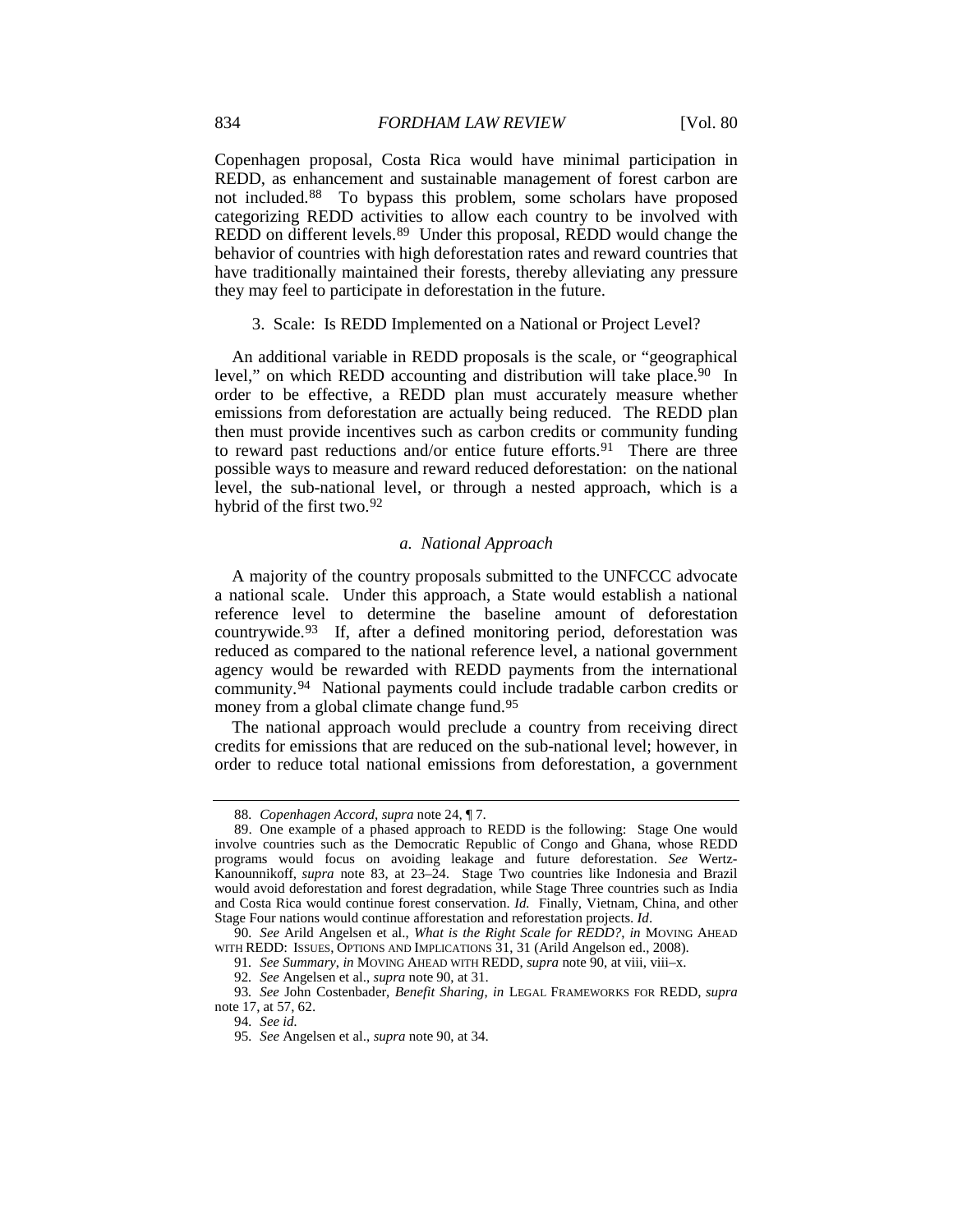could implement laws and policies to entice local communities to reduce deforestation.<sup>96</sup> Thus, the national approach gives the government wide discretion to implement policies that will reduce deforestation and forest degradation.[97](#page-15-1) This could work to the advantage of indigenous peoples, since the national government would be responsible for paying for "any necessary policy and administrative reforms" as well as the monitoring and verification mechanisms, thereby reducing the financial burden of forest communities.[98](#page-15-2) Additionally, a national approach may create laws that "align with national development strategies and bring long-term development benefits.["99](#page-15-3)

Despite these advantages, many indigenous groups disfavor a national approach because their ability to participate in the REDD decision-making process would be severely limited.[100](#page-15-4) It is unlikely that local communities would have a say in the design and implementation of national REDD policies. Further, REDD benefit sharing would probably be inequitable, with rewards piling up nationally and not trickling down to indigenous peoples.[101](#page-15-5) In addition, "[i]ndigenous groups are also worried that because they have historically served as guardians of forests—deforestation rates in indigenous territories are lower than in parks and unprotected areas—they won't qualify for REDD payments, which reward activities that reduce forest clearing relative to a baseline of past deforestation."[102](#page-15-6)

Regardless of its impact on indigenous communities, the national approach may not be feasible in poorer countries that lack the capacity to monitor deforestation adequately at the national level.<sup>[103](#page-15-7)</sup> For these countries, a sub-national approach may be more practical.

#### <span id="page-15-10"></span>*b. Sub-national Approach*

Under a sub-national, or "project-level," approach, REDD measurements and payments would occur in a defined geographical area or project site.[104](#page-15-8) REDD projects could be implemented by "individuals, communities, nongovernmental organisations (NGOs), private companies or national or local governments."[105](#page-15-9)

<span id="page-15-0"></span>Because they occur on a smaller scale, sub-national REDD programs are easier and faster to implement than programs at the national level.

<sup>96</sup>*. See id.*

<sup>97</sup>*. See id.*

<sup>98.</sup> Costenbader, *supra* note [93,](#page-14-9) at 63.

<sup>99</sup>*. See* Angelsen et al., *supra* not[e 90,](#page-14-0) at 39.

<sup>100.</sup> Costenbader, *supra* note [93,](#page-14-9) at 64.

<span id="page-15-5"></span><span id="page-15-4"></span><span id="page-15-3"></span><span id="page-15-2"></span><span id="page-15-1"></span><sup>101</sup>*. See id.* (noting that adequate legal safeguards are necessary "to ensure participation and objective selection of projects, centralized national systems may favour elite, larger projects and exclude small community initiatives, raising fairness concerns and preventing benefits from reaching local and indigenous landholders").

<span id="page-15-9"></span><span id="page-15-8"></span><span id="page-15-7"></span><span id="page-15-6"></span><sup>102.</sup> Rhett A. Butler, *Brazil's Plan to Save the Amazon*, MONGABAY (June 2, 2009), http://news.mongabay.com/2009/0602-brazil.html.

<sup>103.</sup> Costenbader, *supra* note [93,](#page-14-9) at 62–63.

<sup>104</sup>*. Id.* at 62.

<sup>105</sup>*. See* Angelsen et al., *supra* not[e 90,](#page-14-0) at 32.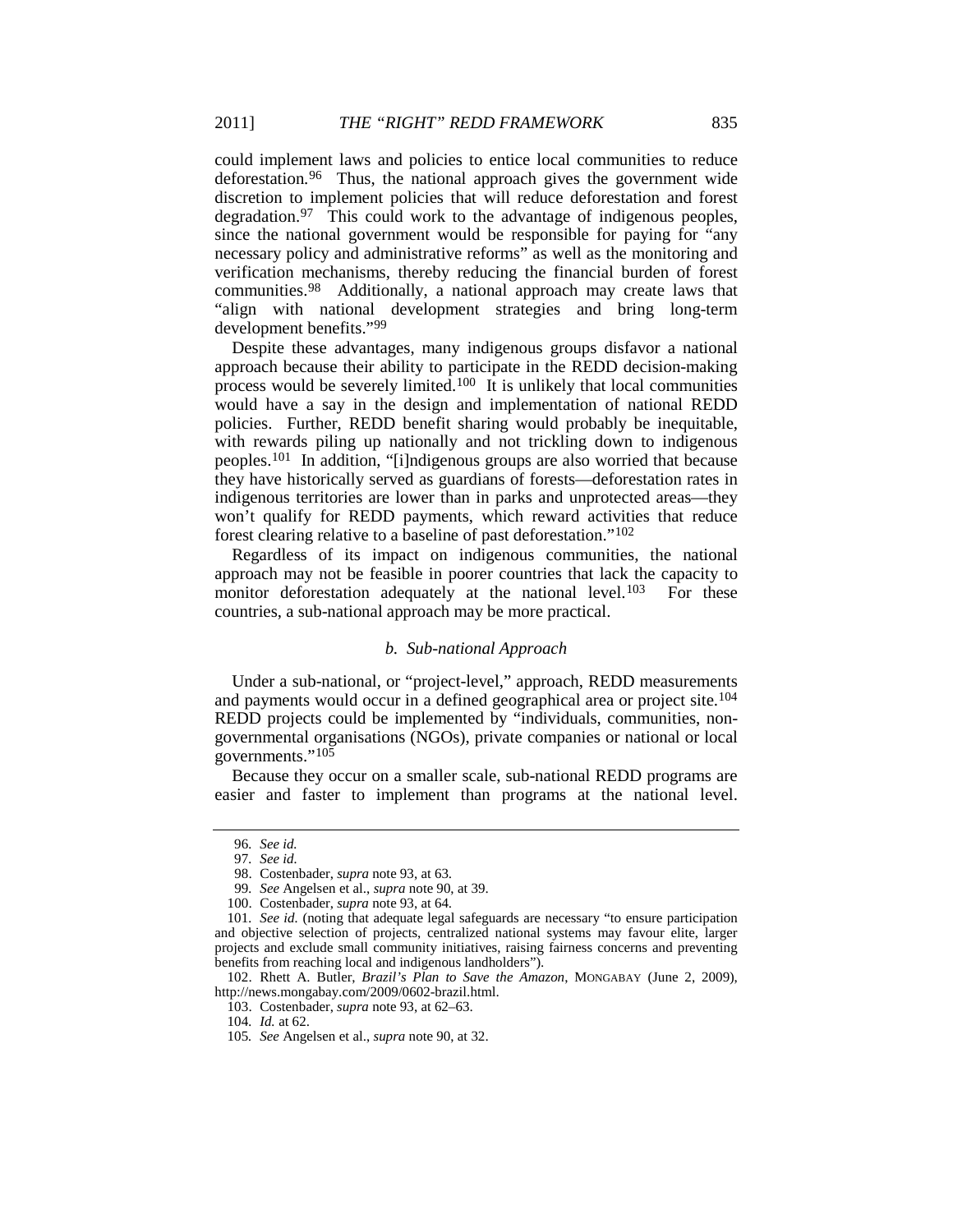Additionally, the carbon market has already utilized the sub-national approach for various carbon-trading schemes, with relatively successful results.[106](#page-16-0) It may be easier for indigenous peoples to participate in the design and implementation of REDD at the project level as well, because the projects will be controlled by community laws and governance[.107](#page-16-1) On the other hand, decentralization of forest governance could "lead to increased corruption and 'elite capture' at local levels, as powerful groups with government connections dominate target communities."<sup>108</sup> Another potential risk at the sub-national level is that the goal of carbon sequestration will lose priority, and practices that have traditionally benefitted the local economy—such as deforestation—will remain powerful.[109](#page-16-3)

# *c. Nested Approach*

A nested, or hybrid, approach would "allow payments to go directly to projects that achieve reductions, and also to the national level if there is a proven overall reduction."[110](#page-16-4) This is different from the national approach in that sub-national projects can receive direct funding, instead of being utilized simply to reduce national totals. In a nested approach, the accounting between national and sub-national level projects would need to be "harmonized" so that "any emission reduction credits issued at the subnational level would be deducted from the national accounting."[111](#page-16-5)

Advantages to this approach include the ability to "phase" from a nested scale to the national scale, so that developing nations that currently lack resources for a national approach can utilize REDD on a smaller scale while building capacity for a national program.<sup>112</sup> Additionally, the nested approach offers flexibility, so that smaller projects can receive benefits even if net national deforestation emissions have not been reduced.<sup>[113](#page-16-7)</sup>

#### 4. Financing

The most crucial—and hotly debated—element of an international REDD scheme is financing. The Copenhagen Accord recognizes that any successful REDD scheme must "provide positive incentives" for countries that take action to reduce deforestation and degradation.<sup>[114](#page-16-8)</sup> How countries would receive this money, however, is still uncertain. REDD pilot projects

<span id="page-16-0"></span><sup>106</sup>*. Id.* at 33 (noting that the Clean Development Mechanism under the Kyoto Protocol "could serve as a model for the institutional set-up" of a sub-national REDD program).

<sup>107</sup>*. See id.* at 39.

<sup>108.</sup> Costenbader, *supra* note [93,](#page-14-9) at 63.

<span id="page-16-6"></span><span id="page-16-5"></span><span id="page-16-4"></span><span id="page-16-3"></span><span id="page-16-2"></span><span id="page-16-1"></span><sup>109</sup>*. See* LAWRENCE C. CHRISTY ET AL., FOREST LAW AND SUSTAINABLE DEVELOPMENT: ADDRESSING CONTEMPORARY CHALLENGES THROUGH LEGAL REFORM 86 (2007) ("Issues like . . . carbon sequestration are . . . likely to lose priority when there is decentralization.").

<sup>110.</sup> Costenbader, *supra* note [93,](#page-14-9) at 63.

<sup>111</sup>*. Id.*

<sup>112</sup>*. Id.*

<sup>113</sup>*. Id.* 

<span id="page-16-8"></span><span id="page-16-7"></span><sup>114</sup>*. See Copenhagen Accord*, *supra* not[e 24,](#page-6-10) ¶ 6.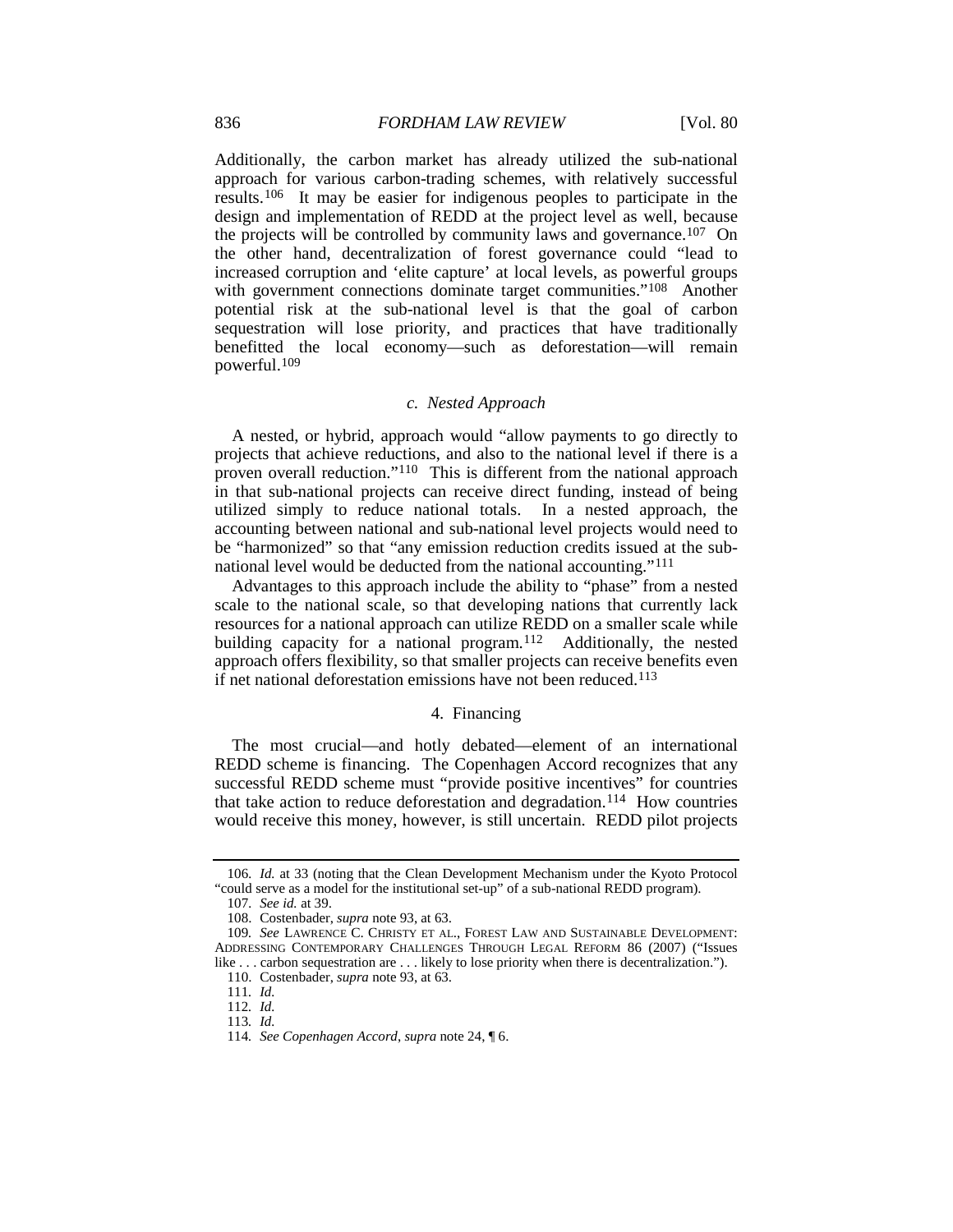and proposals suggest that, similar to scope, there are three mechanisms through which finances could be provided: the carbon market, a dedicated fund, or a hybrid of the two.<sup>[115](#page-17-2)</sup> This section briefly explores what stages of financing are necessary to implement REDD, and the advantages and disadvantages of each financing mechanism.

# <span id="page-17-12"></span>*a. Stages of Financing*

<span id="page-17-0"></span>It is generally agreed that there are two phases to REDD that will need funding.<sup>116</sup> The first is a capacity-building phase, also referred to as "readiness."<sup>117</sup> The capacity-building phase includes, among other The capacity-building phase includes, among other activities, building "infrastructure for monitoring emission reductions, clarifying land tenure, and strengthening institutional capacities for law enforcement."<sup>[118](#page-17-5)</sup> This stage is essential for building a legal framework that can support REDD activities and ensure that REDD protects international obligations regarding indigenous rights.

<span id="page-17-1"></span>The second stage of funding "comes into play when countries have adequately prepared to reduce, monitor, account for, and verify emissions reductions."<sup>[119](#page-17-6)</sup> Funding at this stage includes both financing the costs of reducing emissions, as well as the costs of protecting the forest and distributing benefits and opportunity costs.<sup>120</sup> In order to make up for a loss of livelihood that comes from deforestation, "[f]inancing for this stage of REDD will need to represent a viable and long-term alternative to the income generated through activities resulting in deforestation and degradation."[121](#page-17-8)

#### <span id="page-17-11"></span>*b. Financing Mechanisms*

There are three broad proposals for REDD financing: carbon market-based, non-market-based, or a hybrid of the two.<sup>[122](#page-17-9)</sup> The market-based approach allows companies in Annex I countries to offset part of their emission reduction obligations by paying for avoided deforestation and degradation projects in developing nations.<sup>[123](#page-17-10)</sup> This approach is similar to

<span id="page-17-2"></span><sup>115</sup>*. See* Daviet, *supra* note [56.](#page-10-8) *See generally* Charlotte Streck, *Financing REDD: A Review of Selected Policy Proposals*, WWF (Jan. 2009), http://assets.panda.org/ downloads/redd.pdf (providing an outline of REDD funding proposals submitted by ten countries and eight NGOs).

<span id="page-17-4"></span><span id="page-17-3"></span><sup>116</sup>*. See* Michael Dutschke et al., *How Do We Match Country Needs with Financing Sources?*, *in* MOVING AHEAD WITH REDD, *supra* not[e 90,](#page-14-0) at 41, 41–42.

<sup>117</sup>*. See id.* at 42.

<sup>118</sup>*. See id.*

<span id="page-17-7"></span><span id="page-17-6"></span><span id="page-17-5"></span><sup>119.</sup> T. Johns et al., *A Three-Fund Approach to Incorporating Government, Public and Private Forest Stewards into a REDD Funding Mechanism*, 10 INT'L FORESTRY REV. 458, 461 (2010).

<sup>120</sup>*. See* Dutschke et al., *supra* not[e 116,](#page-17-0) at 42.

<sup>121.</sup> Johns, *supra* not[e 119,](#page-17-1) at 461.

<sup>122.</sup> Clarke, *supra* note [40,](#page-7-11) at 43.

<span id="page-17-10"></span><span id="page-17-9"></span><span id="page-17-8"></span><sup>123</sup>*. See* T. Johns et al., *supra* not[e 119,](#page-17-1) at 460; *see also* Andrew Macintosh, *Can Money Grow on Trees?: Reducing Emissions from Deforestation and Degradation (REDD) in Developing Countries*, AUSTL. COUNCIL FOR INT'L DEV., 22–31 (Oct. 2010),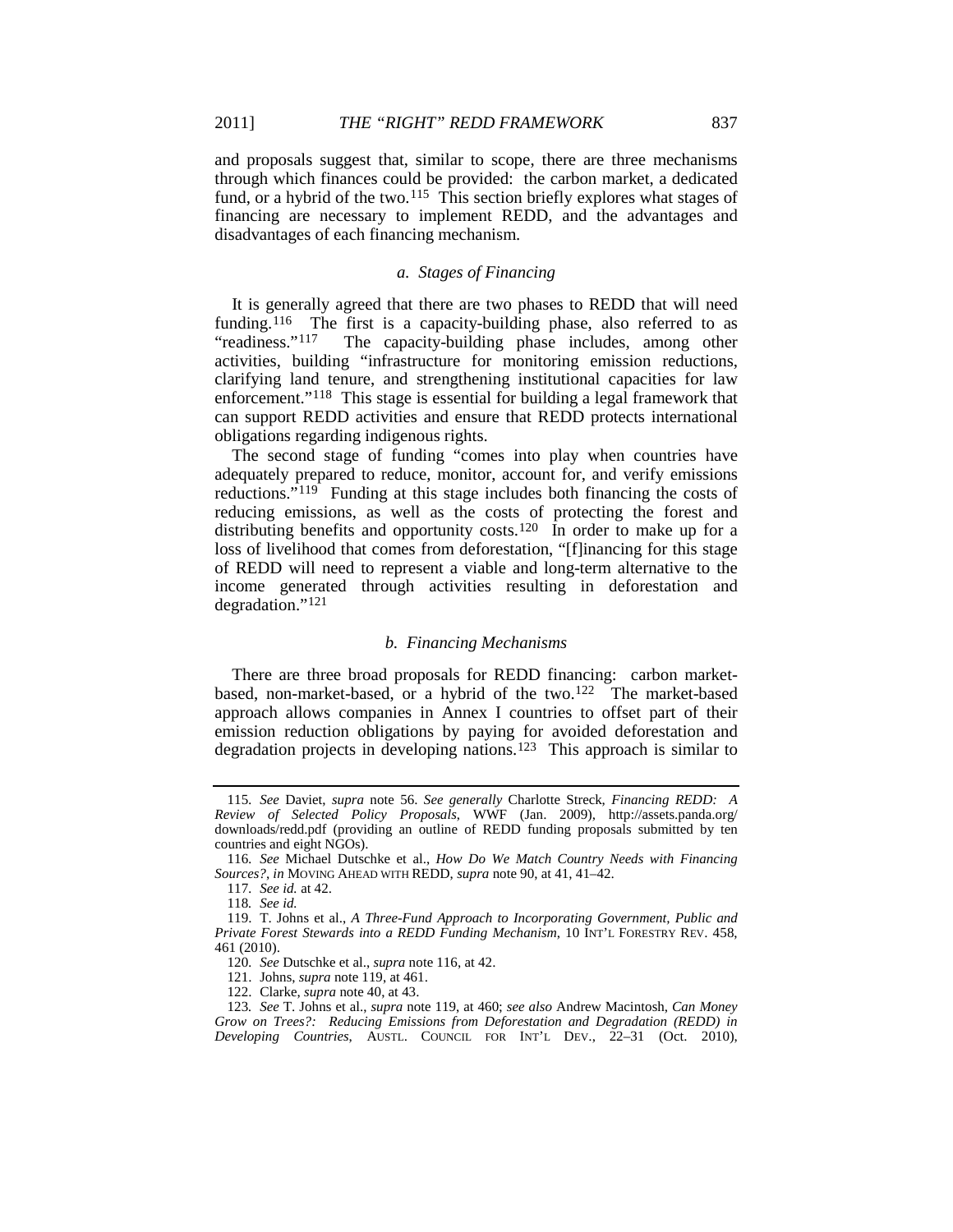the Clean Development Mechanism (CDM) in the Kyoto Protocol, which allows Annex I countries to earn "credits" by paying for avoided deforestation projects in developing countries, while continuing "business as usual" back home.[124](#page-18-0) While the only forestry projects permitted under the CDM are afforestation and reforestation projects, market-based REDD financing would expand these benefits to avoided deforestation and degradation projects.[125](#page-18-1)

An important restriction of market-based funding is that project developers can only earn credits for "additional" projects, that is, the emissions reduction would not otherwise have occurred. "For forest credits to be traded in international carbon markets, the reductions in emissions must be measurable, and they must be over and above what would have happened otherwise."<sup>[126](#page-18-2)</sup> To make sure a REDD project is "additional," a "reference level must be established, which forms the baseline against which the impact of programmes to reduce deforestation is measured."<sup>[127](#page-18-3)</sup>

Because of the baseline requirement in market-based funding, countries that do not have historically high levels of deforestation, or those who have already taken steps to reduce deforestation, may not benefit.[128](#page-18-4) Marketbased financing is additionally criticized because it would allow the market to control REDD, possibly to the exclusion of local communities. This possibility is greatest in countries that have a high prevalence of corruption and have weak forest tenure structures.[129](#page-18-5)

On the other hand, the market-based approach is encouraged because it would likely allow for the greatest amount of funds to be raised for REDD. A market-based REDD scheme would encourage private investors to become involved with REDD by making carbon a valuable commodity and increasing private sector confidence.<sup>130</sup> Because of this, many believe that a market-based scheme is the best financing mechanism to produce enough money to make REDD financially viable.<sup>[131](#page-18-7)</sup>

Most NGOs and indigenous peoples' groups support a non-market based mechanism for funding, however, which would likely be a voluntary or compulsory fund created by "Annex I countries, and distributed to

125*. See id.*

127*. Id.*

128*. See* Macintosh, *supra* not[e 123,](#page-17-11) at 19.

<span id="page-18-7"></span><span id="page-18-6"></span>130*. See* MERIDIAN INST., FOSTERING CARBON MARKETS INVESTMENT IN REDD 7–8 (2009).

131*. See* Dutschke et al., *supra* not[e 116,](#page-17-0) at 52.

<span id="page-18-0"></span>http://www.redd-monitor.org/wordpress/wp-content/uploads/2010/11/ACFID-REDDreport.pdf (explaining how REDD can be linked to the carbon market).

<sup>124</sup>*. See* Macintosh, *supra* not[e 123,](#page-17-11) at 15–17.

<span id="page-18-2"></span><span id="page-18-1"></span><sup>126</sup>*.* Kate Dooley, *Why Congo Basin Countries Stand to Lose Out from a Market-Based REDD*, FERN, 2 (Dec. 2009), http://www.fern.org/sites/fern.org/files/congo%20basin% 20countries%20lose%20out.pdf.

<span id="page-18-5"></span><span id="page-18-4"></span><span id="page-18-3"></span><sup>129</sup>*. See generally* Griffiths, *supra* note [10](#page-4-8) (explaining that indigenous groups are in danger of losing their livelihoods without seeing any financial compensation, as marketbased REDD programs do not allow for indigenous participation and frequently distribute finances to powerful government groups and corporations, bypassing vulnerable indigenous communities); *see also id.* at 29 (noting that market-based REDD could exacerbate poverty and force indigenous communities to relocate).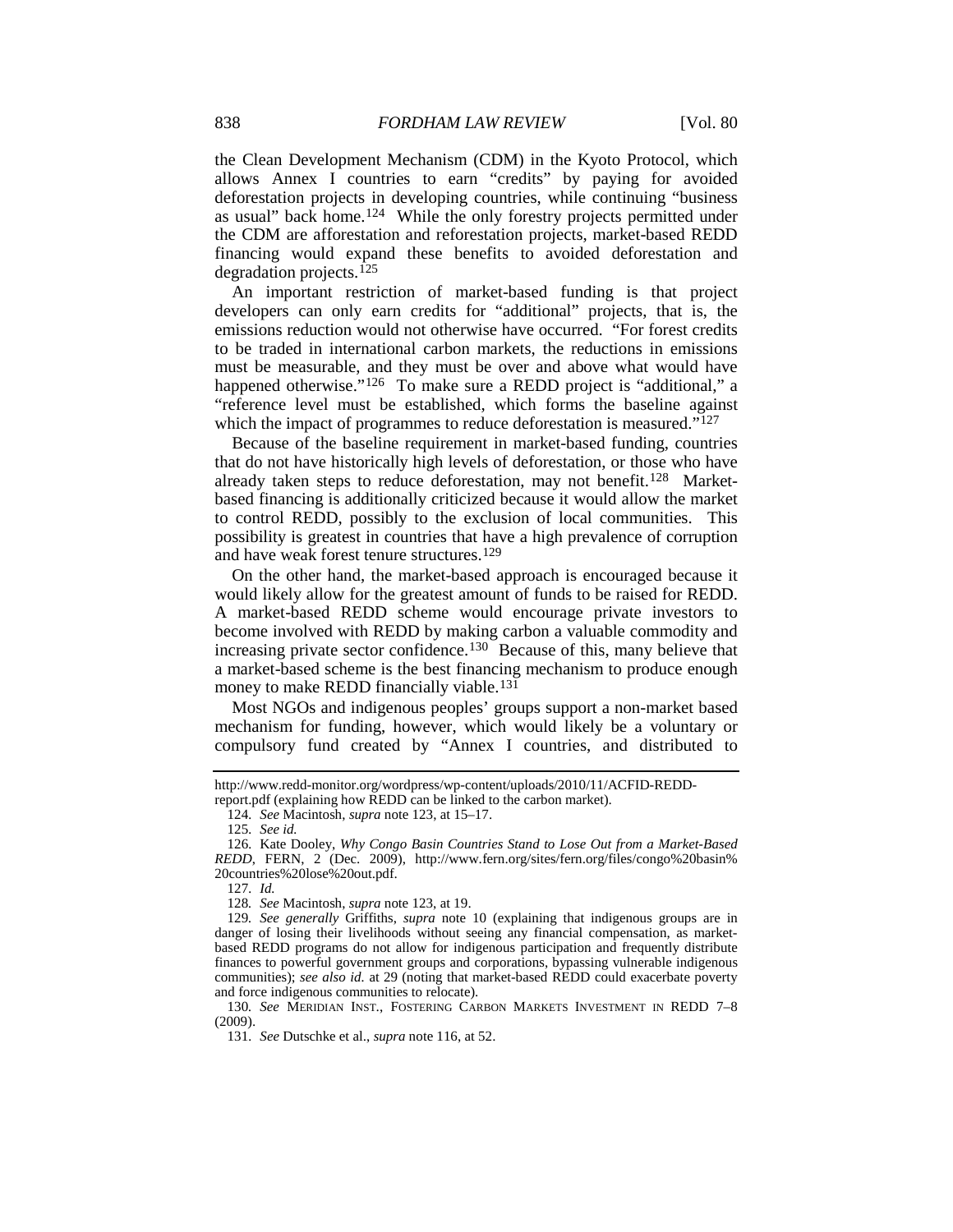participating developing countries to aid and reward their efforts to reduce emissions from deforestation and forest degradation."[132](#page-19-0) This method of funding more closely resembles development assistance, as money comes from discretionary aid donors and voluntary sources, not compliance markets.<sup>[133](#page-19-1)</sup> A fund-based mechanism is considered to be safer and easier for local communities who wish to protect their forests. This method of financing is better able to support REDD-capacity-building efforts, which must take place in a country before the REDD projects start generating money on the carbon market.<sup>[134](#page-19-2)</sup> Many indigenous groups fear that, absent fund-based financing, capacity building will be limited, and the protections that indigenous groups need will not be built into a REDD legal framework[.135](#page-19-3)

Finally, there are additional proposals for financing that involve a mix between market- and fund-based approaches. These so-called "hybrid" methods of financing could involve taxes or levies, in which a fixed percentage of international carbon trading schemes would be set aside for REDD funding. Proponents of this method of financing state that it can combine the benefits of market finance with the delivery of social benefits to local communities[.136](#page-19-4) Currently, the majority of REDD projects utilize fund-based mechanisms, but more and more market-based approaches are predicted to emerge in a few years' time, causing many commentators to predict that, ultimately, both approaches will coexist.[137](#page-19-5)

The environmental, economic, and social impacts of REDD ultimately depend upon which policy variables are selected in the international REDD agreement. Because of the uncertainty surrounding REDD—and indigenous groups' inability to influence REDD decisions<sup>[138](#page-19-6)</sup>—many forestdwelling peoples are opposed to avoided deforestation programs. The following section provides background on the interplay between indigenous rights and REDD, explaining where indigenous rights are found in international law and how those rights are upheld, or ignored, in existing REDD proposals. Part I.D. also emphasizes the importance of protecting indigenous rights in future REDD proposals.

<sup>132.</sup> T. Johns et al., *supra* note [119,](#page-17-1) at 460.

<span id="page-19-1"></span><span id="page-19-0"></span><sup>133</sup>*. See* David Brown et al., *How Do We Achieve Co-benefits and Avoid Doing Harm?*, *in* MOVING AHEAD WITH REDD, *supra* note [90,](#page-14-0) at 107, 110–11.

<span id="page-19-2"></span><sup>134</sup>*. See* Louis V. Verchot & Elena Petkova, *The State of REDD Negotiations: Consensus Points, Options for Moving Forward and Research Needs to Support the Process*, CTR. FOR INT'L FORESTRY RESEARCH, 15 (Oct. 2009), http://www.iisd.org/pdf/2010/ redd\_state\_of\_negotiations.pdf.

<sup>135</sup>*. See generally* Macintosh, *supra* note [123.](#page-17-11)

<sup>136</sup>*. See Last Gasp for the Forest*, ECONOMIST, Sept. 24, 2009, at 93–95.

<sup>137</sup>*. See id.*

<span id="page-19-6"></span><span id="page-19-5"></span><span id="page-19-4"></span><span id="page-19-3"></span><sup>138</sup>*. See, e.g.*, Griffiths, *supra* note [10,](#page-4-8) at 9 (noting that indigenous groups have repeatedly complained that they do not have adequate representation during UNFCCC climate negotiations, and thus are unable to impact the outcome of negotiations).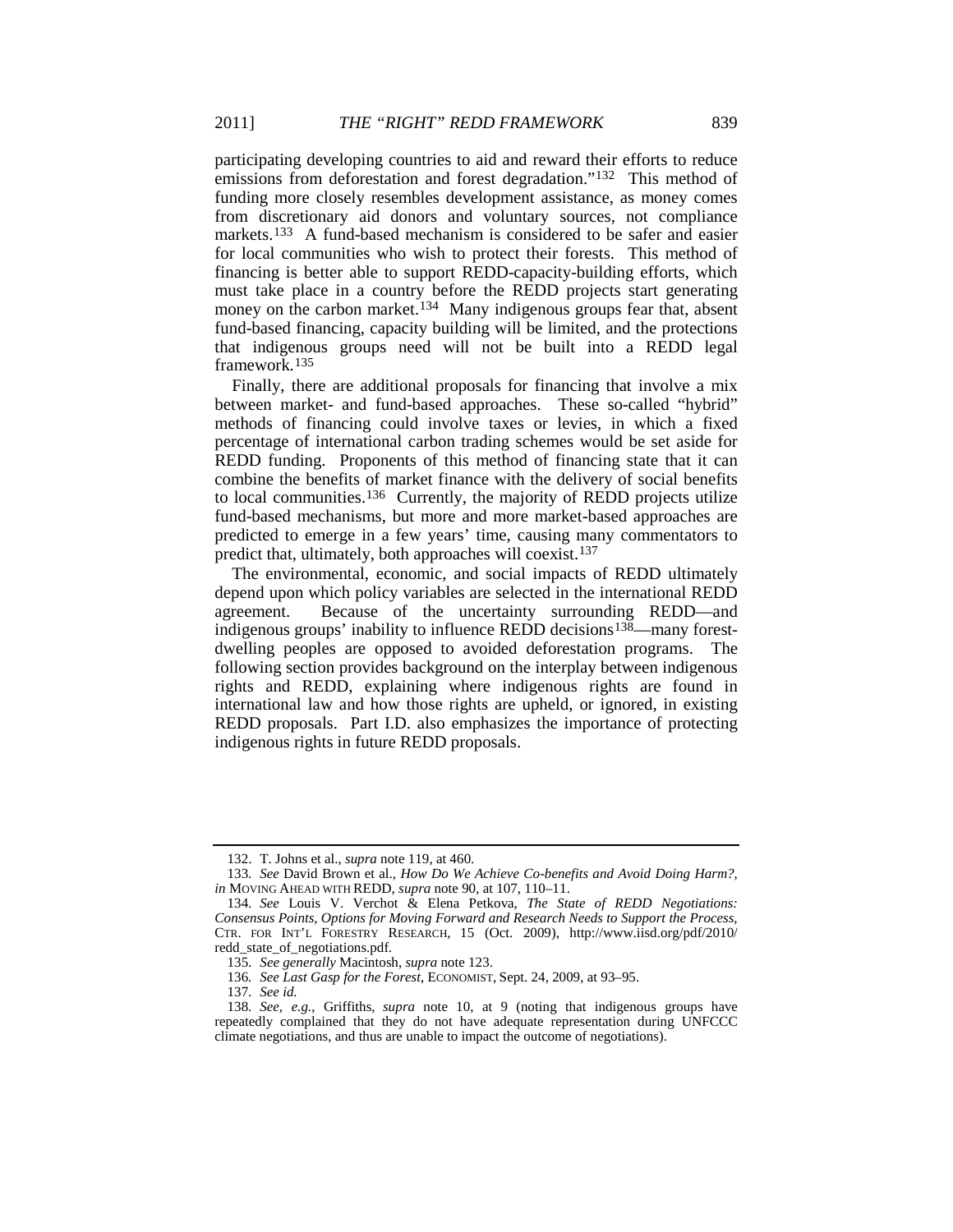# *D. "No Rights, No REDD": Indigenous Peoples' Response to REDD*

While policymakers have agreed on the benefits of REDD programs at the international level, many forest-dwelling peoples are worried about the effects REDD will have on the ground.[139](#page-20-0) Indigenous groups in particular have expressed concern that by placing a price tag on trees, "REDD programmes could undermine some of the ecosystem services that forests provide locally, such as providing food, fuel and medicine to the millions of poor who live in and depend on the forests."[140](#page-20-1)

Indigenous groups argue that there is both a moral and practical imperative for emphasizing equity and protecting indigenous rights in REDD.[141](#page-20-2) They assert that it is fundamentally unfair that REDD would curb development for indigenous peoples, who have contributed least to climate change, while allowing Annex I nations to continue business as usual.<sup>142</sup> If REDD is designed without the input of forest-dwelling peoples, Annex I nations may be able to benefit economically and environmentally from indigenous groups' loss of livelihood.[143](#page-20-4) Practically speaking, REDD policies will be most successful when they have the cooperation and support of the people who have been traditional stewards of the forests. Environmental NGOs and researchers agree that "'REDD will never succeed . . . without the involvement of the [communities] that are making decisions every day as to whether to cut a tree down or leave it standing."<sup>[144](#page-20-5)</sup>

Indigenous peoples have highlighted three key areas that should be included in REDD schemes. First, indigenous peoples should have the right to participate in the REDD decision-making process, "in accordance with the[ir] right to free, prior and informed consent."[145](#page-20-6) Second, REDD should respect indigenous property rights to lands and resources, in accordance with international human rights instruments and obligations.<sup>[146](#page-20-7)</sup> Finally, REDD should "[r]ecognize the fundamental role and contribution of indigenous peoples' traditional knowledge, innovations and practices."[147](#page-20-8)

<span id="page-20-0"></span><sup>139</sup>*. See generally* Griffiths, *supra* note [10](#page-4-8) (noting that indigenous groups have protested UNFCCC REDD proposals because they lack adequate safeguards for indigenous rights); SEYMOUR, *supra* note [44](#page-8-7) (suggesting that environmental policies should be equitable and include indigenous input).

<sup>140</sup>*. See* Lawlor & Huberman, *supra* not[e 16,](#page-4-10) at 271.

<span id="page-20-2"></span><span id="page-20-1"></span><sup>141.</sup> *Cf.* Adianto P. Simamora, *No Rights, No REDD: Communities*, JAKARTA POST (July 1, 2010), http://www.thejakartapost.com/news/2010/07/01/no-rights-no-redd-communities. html (quoting Abdon Nababan, the Secretary General of the Alliance of Archipelagic Indigenous People, who was speaking about the impact of REDD on indigenous rights in Indonesia).

<sup>142</sup>*. See generally* Griffiths, *supra* not[e 10.](#page-4-8)

<sup>143</sup>*. See generally id*.

<span id="page-20-7"></span><span id="page-20-6"></span><span id="page-20-5"></span><span id="page-20-4"></span><span id="page-20-3"></span><sup>144.</sup> Anderson, *supra* not[e 10,](#page-4-8) at 26; *see also* Florence Daviet et al., *REDD Flags: What We Need to Know About the Options*, WORLD RES. INST., 2 (Dec. 2007), http://pdf.wri.org/redd-flags.pdf (noting that indigenous participation is "fundamental" to the success of any REDD program).

<sup>145.</sup> Fincke, *supra* note [29,](#page-6-11) at 5.

<sup>146</sup>*. Id.*

<span id="page-20-8"></span><sup>147</sup>*. Id.*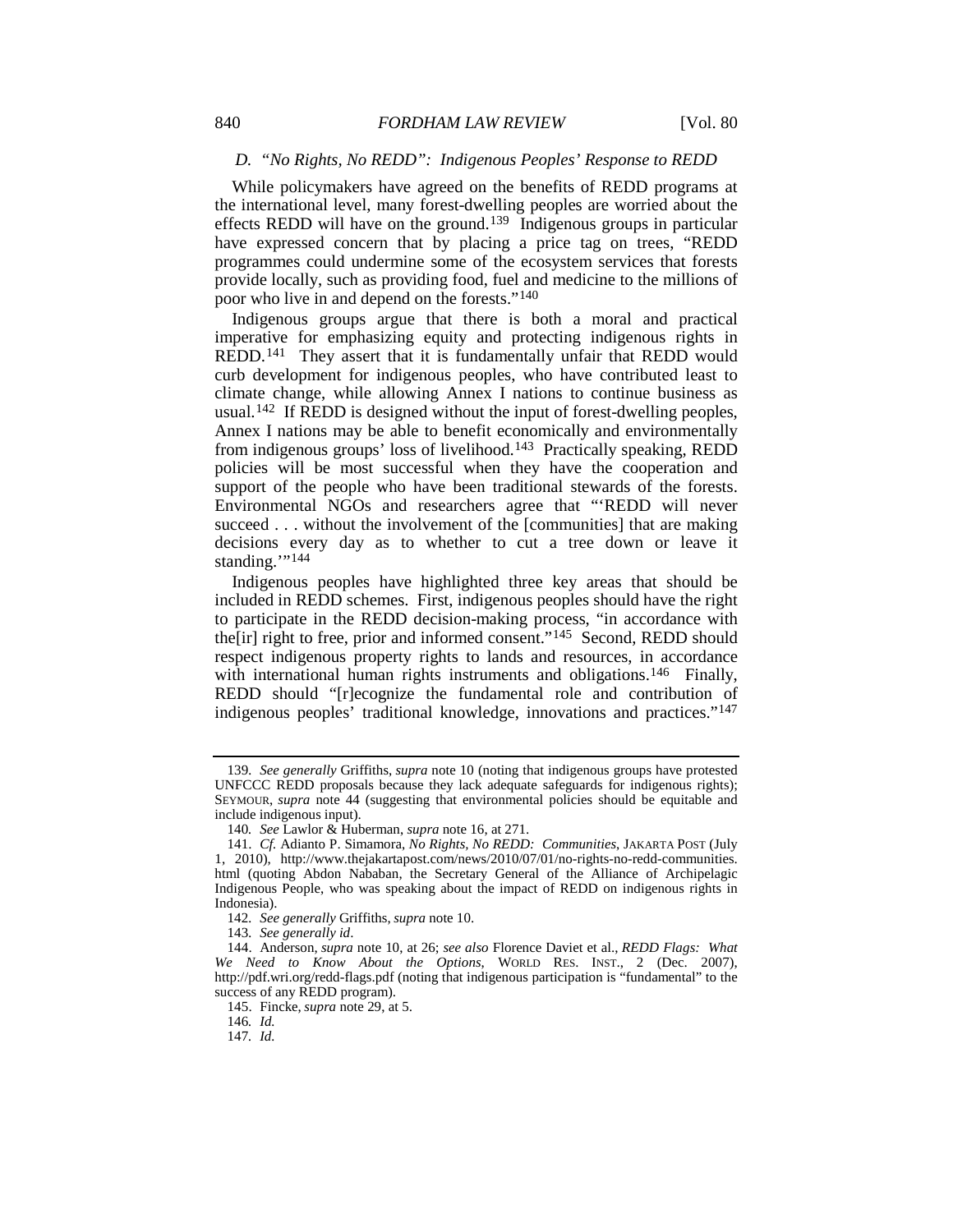Indigenous communities have warned that they will reject the implementation of an international REDD scheme unless it guarantees their rights to livelihood in the forests[.148](#page-21-2) The Secretary-General of the Alliance of Archipelagic Indigenous Peoples summed up a common sentiment when he bluntly told reporters, "Our stance is clear—no rights, no REDD."[149](#page-21-3)

#### <span id="page-21-1"></span>1. Indigenous Rights in International Law

<span id="page-21-0"></span>In 1989, the International Labour Organization's Convention Concerning Indigenous and Tribal Peoples in Independent Countries (ILO 169) was adopted.[150](#page-21-4) Although only ratified by twenty-two nations, ILO 169 is still recognized as the paramount international law guaranteeing the rights of indigenous peoples.[151](#page-21-5) ILO 169 "outlines the special rights of such peoples regarding activity on their customary lands."<sup>[152](#page-21-6)</sup> In its parts most pertinent to REDD, ILO 169 grants indigenous peoples the rights to "exercise control . . . over their own economic, social and cultural development" and participate in development plans that "may affect them directly."[153](#page-21-7) In addition, Article 14 guarantees that indigenous peoples' "rights of ownership and possession . . . over the lands which they traditionally occupy shall be recognised"[154](#page-21-8) and Article 16 states that they "shall not be removed from the lands which they occupy."[155](#page-21-9)

Indigenous peoples' rights were further recognized in 2007 by the United Nations Declaration on the Rights of Indigenous Peoples (UNDRIP).[156](#page-21-10) Approved by the UN thirty years after it was originally introduced, UNDRIP builds on ILO 169 by emphasizing that parties are required to "grant legal title to indigenous peoples' customary lands and to ensure their free, prior, and informed consent for any activity on, or their resettlement from, their lands."[157](#page-21-11) While UNDRIP is not binding, it does "provide[] evidence of a worldwide consensus on indigenous peoples' right to self-

<span id="page-21-2"></span><sup>148</sup>*. See, e.g.*, United Nations Permanent Forum on Indigenous Issues, N.Y.C., U.S., Apr. 21–May 2, 2008, *Report on the Seventh Session,* ¶¶ 44–45, U.N. Doc. E/C.19/2008/13 (2008) (stating that indigenous peoples will not support REDD policies unless they uphold social justice, environmental justice, and human rights).

<sup>149.</sup> Simamora, *supra* note 141.

<span id="page-21-4"></span><span id="page-21-3"></span><sup>150</sup>*. See* International Labour Organization Indigenous and Tribal Peoples Convention (June 27, 1989), Geneva, Switz., *Convention 169*, *available at* http://www.ilo.org/ilolex/cgilex/convde.pl?C169 [hereinafter *ILO 169*].

<span id="page-21-6"></span><span id="page-21-5"></span><sup>151</sup>*. See Convention No. 169*, INT'L LABOUR ORGANIZATION, http://www.ilo.org/ilolex/ cgi-lex/ratifce.pl?C169 (last visited Oct. 20, 2011) (noting that Brazil ratified ILO 169 in 2002, but Indonesia has not ratified as of October 2011).

<sup>152</sup>*.* Lawlor & Huberman, *supra* not[e 16,](#page-4-10) at 276.

<sup>153</sup>*. ILO 169*, *supra* not[e 150,](#page-21-0) at art. 7.

<sup>154</sup>*. Id.* at art. 14.

<sup>155</sup>*. Id.* at art. 16.

<span id="page-21-10"></span><span id="page-21-9"></span><span id="page-21-8"></span><span id="page-21-7"></span><sup>156</sup>*. See* United Nations Declaration on the Rights of Indigenous Peoples, G.A. Res. 61/295, U.N. DOC A/RES/61/295 (Sept. 13, 2007) [hereinafter UNDRIP].

<span id="page-21-11"></span><sup>157.</sup> Lawlor & Huberman, *supra* note [16,](#page-4-10) at 277; *see also* UNDRIP, supra note [156,](#page-21-1) at art. 26 (recognizing that "[i]ndigenous peoples have the right to the lands, territories and resources which they have traditionally owned, occupied or otherwise used or acquired").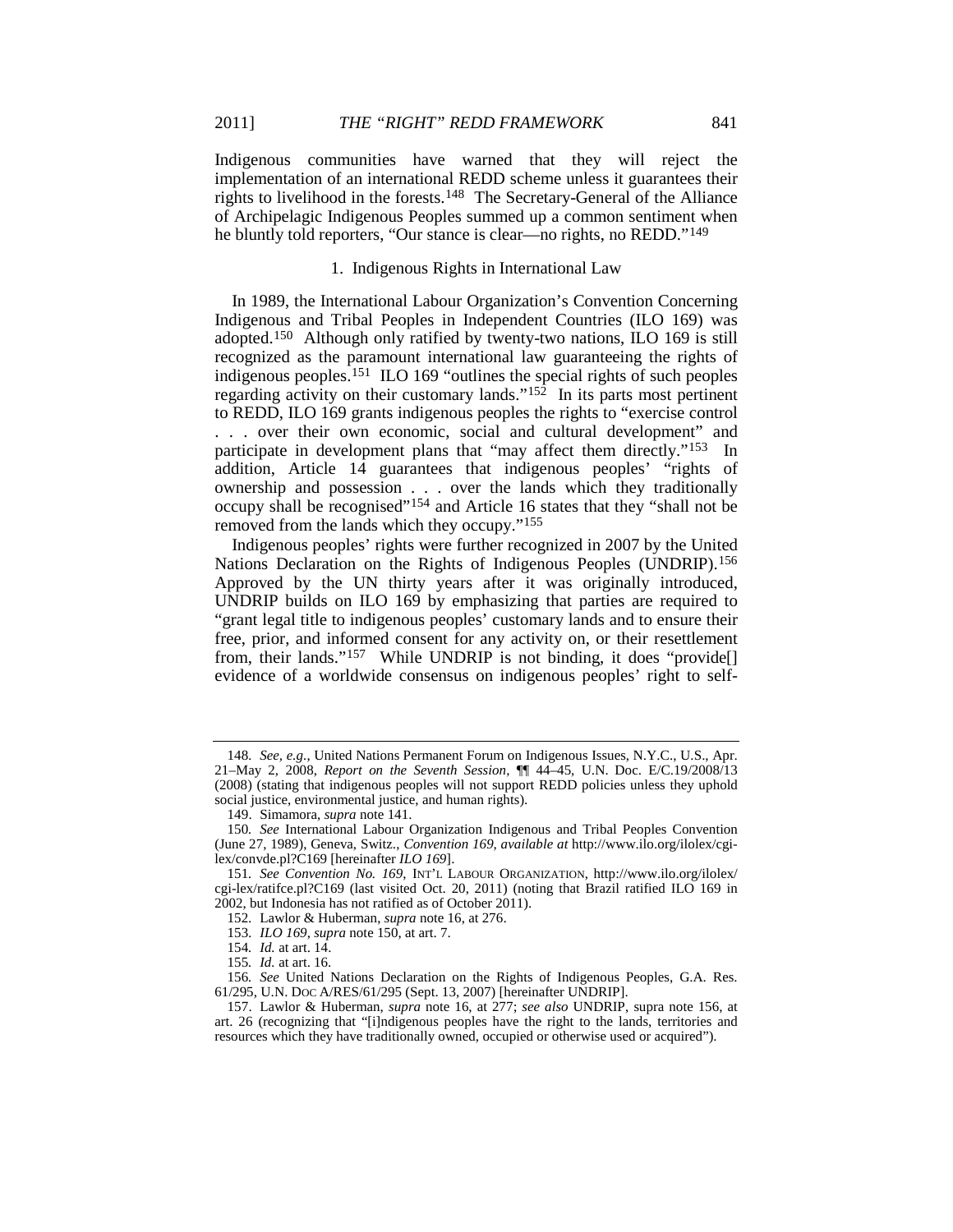determination."[158](#page-22-0) In fact, 144 nations voted that the UN should approve UNDRIP, while only four (Canada, New Zealand, the United States, and Australia) voted against the Declaration.<sup>[159](#page-22-1)</sup> All four nations have since reversed their decisions and signed UNDRIP.[160](#page-22-2)

#### *a. Free, Prior, Informed Consent*

Both UNDRIP and ILO 169 explicitly recognize that indigenous peoples have a right to "free, prior and informed consent" (FPIC) regarding activities that directly or indirectly affect them.[161](#page-22-3) FPIC is crucial to the protection of indigenous peoples' right to self-determination.<sup>[162](#page-22-4)</sup> "Free" implies that local communities should not be coerced, manipulated, or intimidated while making decisions.[163](#page-22-5) "Prior" means that local communities are contacted well before the authorization or implementation of any activities, and that there is sufficient time for consultation.[164](#page-22-6) "Informed" means that indigenous peoples have knowledge of the

nature, size, duration, pace, reversibility, scope and areas of the proposed activities; that they know the reasons why the project/activity is being proposed; and that they have access to a preliminary assessment of the possible economic, social and environmental impacts (including potential risks as well as fair and equitable benefit sharing  $\dots$ .  $165$ 

In addition, some commentators urge that local communities should be able to participate in decisions that affect their livelihoods through their own freely chosen representatives and customary institutions. [166](#page-22-8) Others argue that REDD processes should be carefully constructed so that FPIC is protected, otherwise REDD will violate international human rights obligations, potentially harm indigenous livelihood and self-determination, and create further environmental vulnerabilities.<sup>[167](#page-22-9)</sup>

<span id="page-22-0"></span><sup>158.</sup> Melissa Farris, Note, *The Sound of Falling Trees: Integrating Environmental Justice Principles into the Climate Change Framework for Reducing Emissions from Deforestation and Forest Degradation*, 20 FORDHAM ENVTL. L. REV. 515, 534 (2010).

<span id="page-22-1"></span><sup>159</sup>*. See UNDRIP Adopted by the General Assembly*, UNITED NATIONS PERMANENT FORUM ON INDIGENOUS ISSUES, http://www.un.org/esa/socdev/unpfii/en/declaration.html (last visited Oct. 20, 2011).

<sup>160</sup>*. See id.*

<span id="page-22-2"></span><sup>161</sup>*. See* UNDRIP, *supra* note [156,](#page-21-1) at arts. 10, 19, 28, 29; *see also ILO 169*, *supra* note [150,](#page-21-0) at art. 14.

<span id="page-22-4"></span><span id="page-22-3"></span><sup>162</sup>*. See* Enrique Ibarra Gené & Arif Aliadi, *REDD (Reducing Emissions from Deforestation and Forest Degradation): Mitigation, Adaptation and the Resilience of Local Livelihoods* 5 (Asia Sec. Initiative Policy Series, Working Paper No. 8, 2010), *available at*  http://www.rsis.edu.sg/NTS/resources/research\_papers/MacArthur%20Working%20Paper\_E nrique\_and\_Arif.pdf.

<sup>163</sup>*. Id.*

<sup>164</sup>*. Id.*

<span id="page-22-9"></span><span id="page-22-8"></span><span id="page-22-7"></span><span id="page-22-6"></span><span id="page-22-5"></span><sup>165</sup>*. Id.* (elaborating that informed "also means [indigenous groups] know who are likely to be involved in the execution of the proposed project (including community members, private sector staff, research institutions, government employees, etc.) and that they understand the procedures that may be involved").

<sup>166</sup>*. See id.*

<sup>167</sup>*. See, e.g.*, Fincke, *supra* not[e 29,](#page-6-11) at 5.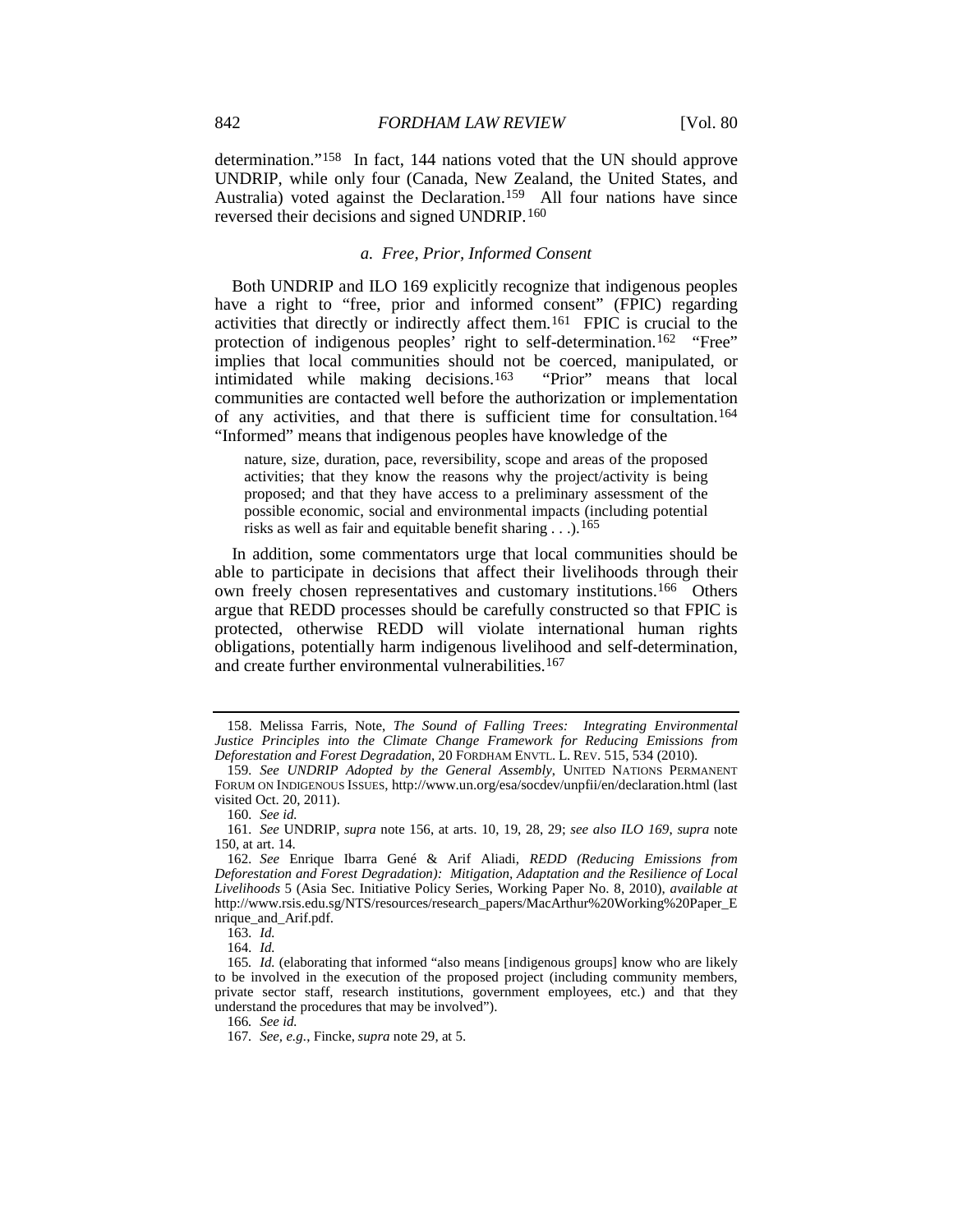#### <span id="page-23-11"></span><span id="page-23-10"></span><span id="page-23-0"></span>*b. The Right to Property*

In addition to being found in specific indigenous rights agreements, the right to hold property is identified as a general human right in both Article 17 of the Universal Declaration of Human Rights<sup>[168](#page-23-1)</sup> and Article 21 of the American Convention on Human Rights.<sup>169</sup> Despite the widespread recognition of property rights, indigenous peoples are frequently stripped of their ownership entitlements, due in large part to the complexities of land tenure systems in developing countries.<sup>[170](#page-23-3)</sup> In such systems, property rights frequently exist as both formally recognized statutory property rights and as informal customary rights.[171](#page-23-4) Overlapping systems of property rights often lead to legal "disputes between competing claimants," undermining the security of both rights regimes.<sup>[172](#page-23-5)</sup> Indigenous peoples are especially vulnerable when statutory rights do not recognize customary rights because they largely live and work on lands that are not formally titled.[173](#page-23-6)

The Inter-American Court of Human Rights (IACHR) has issued two rulings regarding the protection of customary land rights. In 2001, the IACHR found that "the state must obtain consent from indigenous communities for activities on lands they have historically occupied and that the state must enact procedures to grant these communities legal title to their lands in order to uphold the Right to Property."[174](#page-23-7) Moreover, in the case of *Saramaka People v. Suriname*,[175](#page-23-8) the IACHR found that the right to property required the Suriname government to grant the Saramaka people legal title to their customary lands.<sup>[176](#page-23-9)</sup> Although the court held that the Saramaka people have the right to own natural resources on their customary land, it found that the State may still restrict the "'use of property in circumstances that are defined by law and that are proportionate to the

<span id="page-23-1"></span><sup>168.</sup> Universal Declaration of Human Rights, G.A. Res. 217 (III) A, art. 17 U.N. Doc. A/RES/3/217(III) (Dec. 10, 1948).

<span id="page-23-2"></span><sup>169.</sup> American Convention on Human Rights art. 21, Nov. 22, 1969, 5 O.A.S.T.S. 36, 1144 U.N.T.S. 123.

<span id="page-23-3"></span><sup>170</sup>*. See* Gershon Feder et al., *Land Tenure and Property Rights: Theory and Implications for Development Policy* 5 WORLD BANK ECON. REV. 135 (1991)*. See generally* Jeffery Hatcher, *Securing Tenure Rights and Reducing Emissions from Deforestation and Degradation (REDD): Costs and Lessons Learned* (Rights & Res. Initiative, Working Paper No. 120, 2009), *available at* http://www.rightsandresources.org/documents/files/ doc\_1474.pdf.

<sup>171</sup>*. See* Hatcher, *supra* not[e 170,](#page-23-0) at 4.

<span id="page-23-5"></span><span id="page-23-4"></span><sup>172</sup>*. See* Annalisa Savaresi & Elisa Morgera, *Ownership of Land, Forest and Carbon*, *in* LEGAL FRAMEWORKS FOR REDD, *supra* note [17,](#page-4-9) at 15, 16.

<sup>173</sup>*. See id.*

<span id="page-23-8"></span><span id="page-23-7"></span><span id="page-23-6"></span><sup>174.</sup> Lawlor & Huberman, *supra* note [16,](#page-4-10) at 279*. See generally Mayagna (Sumo) Awas Tingni Community v. Nicaragua*, Judgment, Inter-Am. Ct. H.R. (ser. C) No. 79, ¶ 153 (Aug. 31, 2001); Jonathan Vuotto, Awas Tingni v. Nicaragua: *International Precedent for Indigenous Land Rights?* 22 B.U. INT'L L.J. 219 (2004) (providing further commentary on the impact of the *Awas Tingni* decision).

<span id="page-23-9"></span><sup>175.</sup> Inter-Am. Ct. H.R. (ser. C) No. 172, (Nov. 28, 2007).

<sup>176</sup>*. See id.*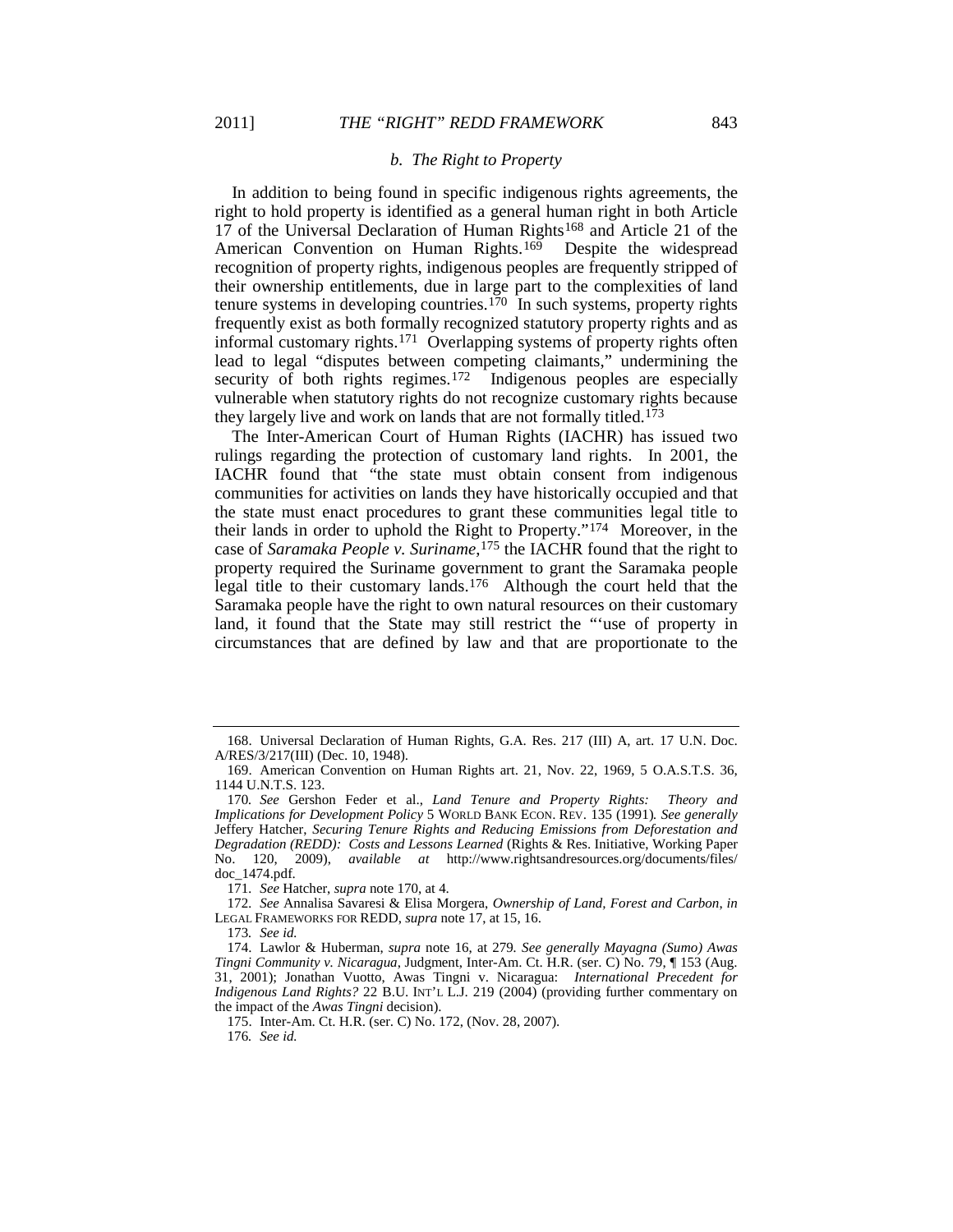achievement of a legitimate objective.'"[177](#page-24-0) Thus, the State may grant concessions on the territory to logging and mining companies.[178](#page-24-1)

<span id="page-24-10"></span>Along with statutory and customary ownership rights, property can also be classified as either private or public. Private ownership is "generally characterized by rights that cannot be unilaterally extinguished by government, without some form of due process and compensation."[179](#page-24-2) Both individuals and communities, such as indigenous groups, are eligible to own private property.[180](#page-24-3) Publicly owned land is managed directly by government agencies, who may allocate the land to communities or indigenous groups for management purposes on a "permanent or semipermanent basis."[181](#page-24-4) In many developing countries, indigenous groups live on publicly owned land. Thus, even if the government allocates certain rights over the land or resources, it may ultimately reserve the right to access or sell the land.[182](#page-24-5)

In the context of carbon property rights, the interplay between public and private land rights creates multiple ownership options. One possibility is that carbon rights and land rights will be intertwined, such that the owner of a forest is also the owner of the carbon stored inside the forest.[183](#page-24-6) In this scenario, the sequestered carbon does not exist as a separate entitlement. Thus, the "forest owner could not sell or give the carbon away independently of the forest."[184](#page-24-7) Alternatively, the carbon could be "subject to a separate, alienable property right, independent of the property of the forest, [so that] the owner could sell that right without conveying forest ownership."[185](#page-24-8) This scenario would incorporate usufruct rights, which create property arrangements in which one entity may "use and derive benefit from property that belongs to another entity," as long as the property is not impaired.<sup>[186](#page-24-9)</sup> Most likely, usufruct rights over sequestered carbon would be in the form of *profit á prendre*, which is a specific kind of easement that grants one entity the right to access a plot of land belonging to another entity and take biological resources that are found naturally on

181. Savaresi & Morgera, *supra* note [172,](#page-23-10) at 19.

<span id="page-24-11"></span><span id="page-24-0"></span><sup>177.</sup> Lawlor & Huberman, *supra* note [16,](#page-4-10) at 280 (quoting James Harrison, *International Law—Significant Environmental Cases 2007-08*, 20 J. ENVTL. L. 475, 481 (2008)).

<span id="page-24-1"></span><sup>178</sup>*. See Saramaka*, Inter-Am. Ct. H.R. (ser. C) No. 172*. See generally* Marcos A. Orellana, Saramaka People v. Suriname, 102 AM. J. INT'L L. 841 (2008) (discussing how indigenous rights were changed following *Saramaka*).

<span id="page-24-2"></span><sup>179.</sup> Savaresi & Morgera, *supra* note [172,](#page-23-10) at 19. *See generally* Hatcher, *supra* note [170](#page-23-0) (explaining that private ownership is most secure, as governments and other powerful actors have more difficulty expropriating private land rights).

<span id="page-24-3"></span><sup>180</sup>*. See generally* LORENZO COTULA ET AL., TENURE IN REDD: START POINT OR AFTERTHOUGHT? (2009) (discussing various structures of forest property rights).

<span id="page-24-6"></span><span id="page-24-5"></span><span id="page-24-4"></span><sup>182</sup>*. See* ANDY WHITE ET AL., WHO OWNS THE WORLD'S FORESTS? FOREST TENURE AND PUBLIC FORESTS IN TRANSITION 8 (2002).

<sup>183</sup>*. See* Savaresi & Morgera, *supra* not[e 172,](#page-23-10) at 24.

<sup>184</sup>*. Id.*

<sup>185</sup>*. Id.*

<span id="page-24-9"></span><span id="page-24-8"></span><span id="page-24-7"></span><sup>186</sup>*. See* David Takacs, *Forest Carbon: Law and Property Rights*, CONSERVATION INT'L*,*  15 (Nov. 1, 2009), http://www.conservation.org/Documents/CI\_Climate\_Forest-Carbon\_ Law-Property-Rights\_Takacs\_Nov09.pdf.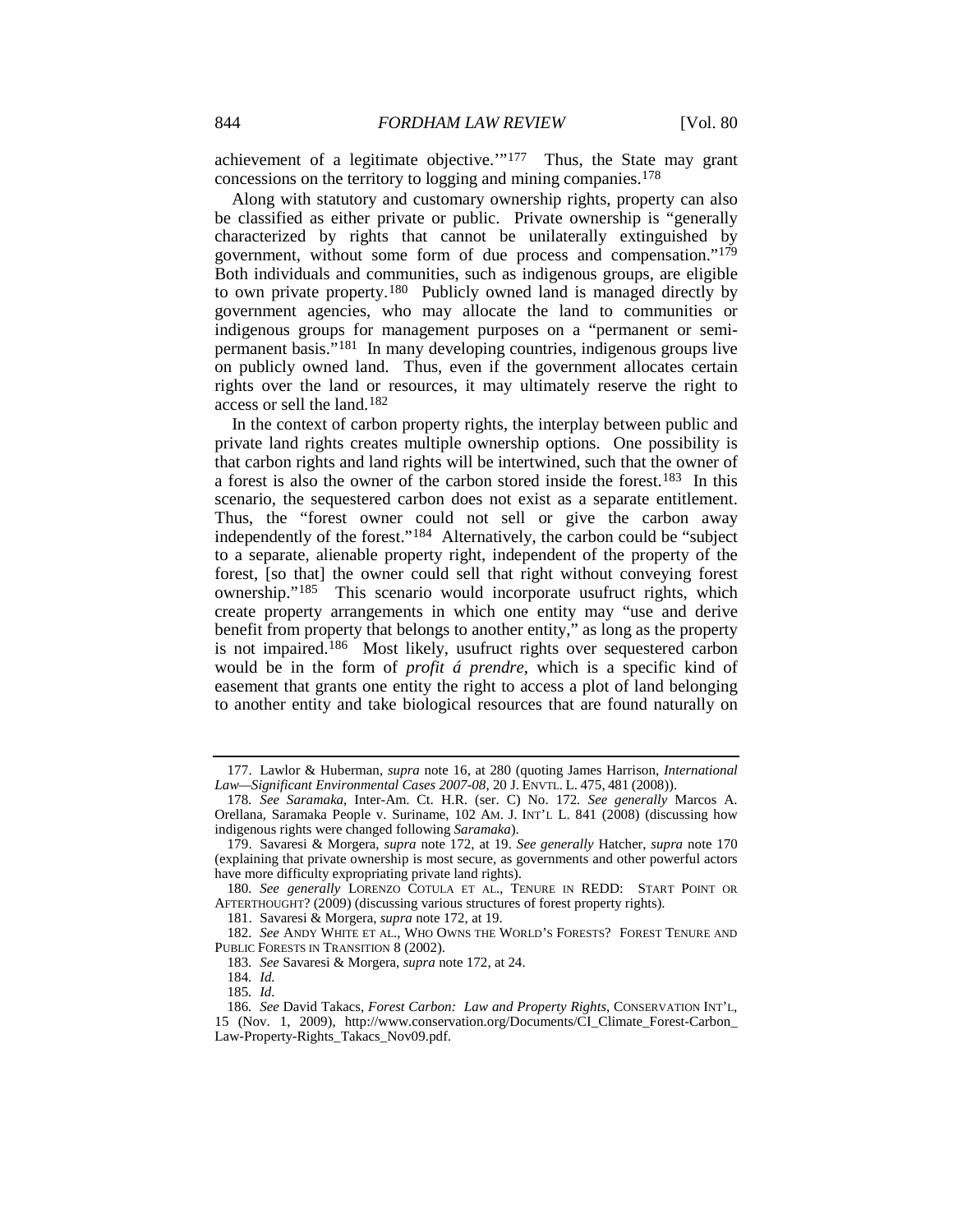the land.[187](#page-25-0) *Profits á prendre* are generally long term rights, as opposed to the right to enter land just once to collect recently fallen trees.<sup>188</sup> Thus, in the carbon context, it is possible that a landowner will grant *profit á prendre* to another entity, who will manage the trees for carbon sequestration purposes without actually owning the area.<sup>[189](#page-25-2)</sup>

Additionally, "the carbon sequestered in forests may be treated as a publicly-owned asset, regardless of forest and land ownership."[190](#page-25-3) Even if a forest were privately owned, the state could declare the sequestered carbon as a public asset and manage the carbon (and the forest), then distribute benefits to the forest owners.<sup>[191](#page-25-4)</sup> In this way, the government would own the carbon. In this situation, the government may have the power to sell the carbon, in which case it could put the benefits earned from the sequestered carbon into a trust for the good of either the private forest owners or the general public.[192](#page-25-5) Additionally, depending on national laws, the government might require forest owners to protect the carbon and avoid deforestation.[193](#page-25-6)

There is a high probability that vulnerable indigenous groups will be further marginalized by REDD.<sup>194</sup> One primary concern is that indigenous peoples who have customary land rights on government land will be ordered to stop deforestation—thereby giving up their livelihood—and yet will not receive any financial benefits from the sale of sequestered carbon.[195](#page-25-8) In addition to indigenous concerns, prominent environmental economic reports emphasize the importance of a clear property rights framework. For example, the *Stern Review* emphasizes the importance of property rights and argues that a clear rights structure is essential to effective forest management for carbon sequestration.[196](#page-25-9) Similarly, the *Eliasch Review* emphasizes that a property rights system which provides benefits to poor people and forest communities is necessary for the longterm sustainability of REDD.[197](#page-25-10)

<span id="page-25-1"></span><span id="page-25-0"></span><sup>187</sup>*. See, e.g.*, Karen Gould et al., *Legislative Approaches to Forest Sinks in Australia and New Zealand: Working Models for Other Jurisdictions?*, *in* CLIMATE CHANGE AND FORESTS, *supra* note [28,](#page-6-7) at 253, 253–71 (explaining that the government of New South Wales, Australia was the first to create a specific property right in forest carbon, and did so following a *profit á prendre* model).

<sup>188</sup>*. See id.* at 262.

<sup>189</sup>*. See id.* at 262–63.

<sup>190.</sup> Savaresi & Morgera, *supra* note [172,](#page-23-10) at 25.

<sup>191</sup>*. Id.*

<sup>192</sup>*. Id.* at 25–26.

<sup>193</sup>*. Id.* at 26.

<span id="page-25-7"></span><span id="page-25-6"></span><span id="page-25-5"></span><span id="page-25-4"></span><span id="page-25-3"></span><span id="page-25-2"></span><sup>194</sup>*. See id.*; *see also* William Sunderlin, *Tenure: What Will REDD Mean for Forest Communities?*, *in* REDD, FOREST GOVERNANCE, AND RURAL LIVELIHOODS, *supra* note [83,](#page-13-0) at 31, 32 (defining "tenure" as "the right . . . that determines who can hold and use forestlands and resources, for how long and under what conditions," and explaining that clearly defined tenure that recognizes customary rights is necessary for the protection of indigenous rights in REDD).

<span id="page-25-8"></span><sup>195</sup>*. See* COTULA, *supra* note [180,](#page-24-10) at 15–18.

<span id="page-25-9"></span><sup>196</sup>*. See generally* STERN, *supra* not[e 9.](#page-3-11)

<span id="page-25-10"></span><sup>197</sup>*. See generally* ELIASCH, *supra* not[e 9.](#page-3-11)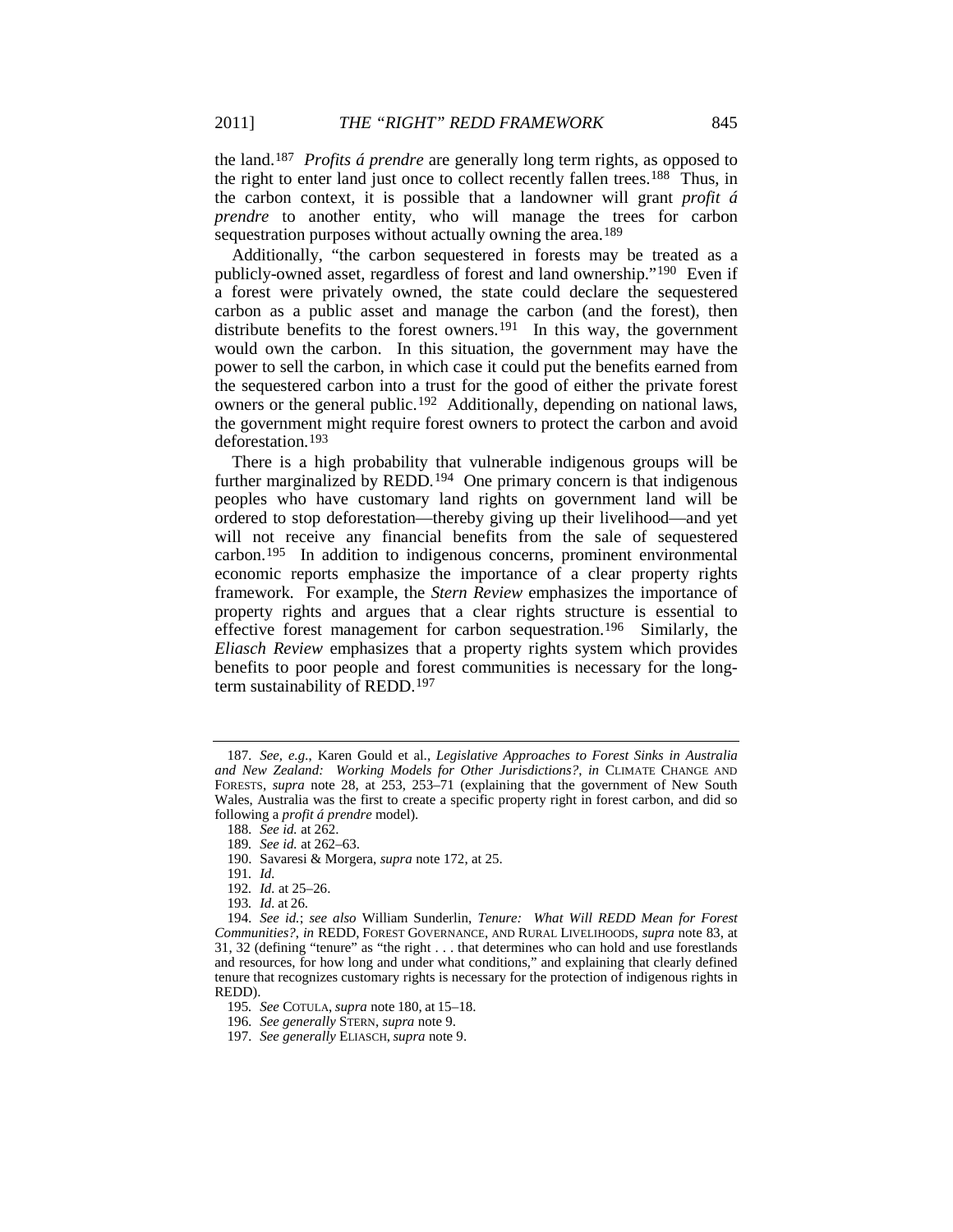#### 846 *FORDHAM LAW REVIEW* [Vol. 80]

#### 2. Indigenous Rights (or the Lack Thereof) in REDD

Absent uniform international guidelines, REDD country proposals and pilot projects are varied in their primary goals and policy practices. Generally speaking, however, each REDD program is guided by the "3E" criteria: effectiveness, efficiency, and equity.<sup>198</sup> Effectiveness means the REDD program creates significant emissions reductions, while efficiency asks if the reductions are being achieved at minimum cost.[199](#page-26-1) Equity looks at who is bearing the burden and benefits of REDD, both among and within nations.[200](#page-26-2) While ideally the 3Es would exist in equilibrium, many REDD projects view the criteria as trade-offs, rather than a balance. In efforts to make REDD financially and environmentally appealing, equity is most frequently sacrificed.<sup>[201](#page-26-3)</sup> This section explores both national REDD proposals and voluntary REDD projects in terms of how well they actualize the third "E" by protecting indigenous rights.

#### *a. Rights in REDD Proposals*

Existing REDD proposals do not contain "explicit recognition of the need to respect the *rights* of indigenous peoples."[202](#page-26-4) General language regarding indigenous rights was included in the preamble to the COP-13 REDD decision, which states: "[T]he needs of local and indigenous communities should be addressed when action is taken to reduce emissions from deforestation and forest degradation in developing countries."[203](#page-26-5) Indigenous parties were not satisfied, protesting that vague language placed in the preamble of the COP-13 agreement was not strong enough to adequately safeguard their rights.[204](#page-26-6) The International Forum of Indigenous Peoples on Climate Change adamantly protested REDD, claiming that it would create more violations of indigenous rights, giving "States and Carbon Traders control . . . over the forests."<sup>[205](#page-26-7)</sup> The indigenous community's primary concern was over property rights, as they

205*. Id.*

<span id="page-26-0"></span><sup>198</sup>*. See* Arild Angelson & Sheila Wertz-Kanounnikoff, *What Are the Key Design Issues for REDD and the Criteria for Assessing Options?*, *in* MOVING AHEAD WITH REDD, *supra*  note [90,](#page-14-0) at 11, 18–21.

<sup>199</sup>*. See id.* at 18–19.

<span id="page-26-2"></span><span id="page-26-1"></span><sup>200</sup>*. See id.* at 20–21 (elaborating that equity can be measured on two levels: within a single nation, equality means that REDD benefits are being fairly distributed at all levels, while on the international scale, equity means that all nations are able to participate in REDD, regardless of their wealth).

<span id="page-26-3"></span><sup>201</sup>*. See generally* Griffiths, *supra* note [10](#page-4-8) (noting that because indigenous groups are not adequately represented in UNFCCC negotiations, REDD decisions favor the power players—such as big companies and governments—who are more concerned with the economics than the equality of REDD).

<sup>202.</sup> Griffiths, *supra* not[e 10,](#page-4-8) at 7.

<sup>203</sup>*. Bali Roadmap*, *supra* not[e 51,](#page-9-0) at pmbl.

<span id="page-26-7"></span><span id="page-26-6"></span><span id="page-26-5"></span><span id="page-26-4"></span><sup>204.</sup> *See Statement by the International Forum of Indigenous Peoples on Climate Change (IFIPCC) on 'Reduced Emissions from Deforestation and Forest Degradation' (REDD) Agenda Item at the UNFCCC Climate Negotiations*, FOREST PEOPLES PROGRAMME (Nov. 1, 2007).<br>2007). http://www.forestpeoples.org/topics/un-framework-convention-climate-changehttp://www.forestpeoples.org/topics/un-framework-convention-climate-changeunfccc/news/2011/05/statement-international-forum-indi.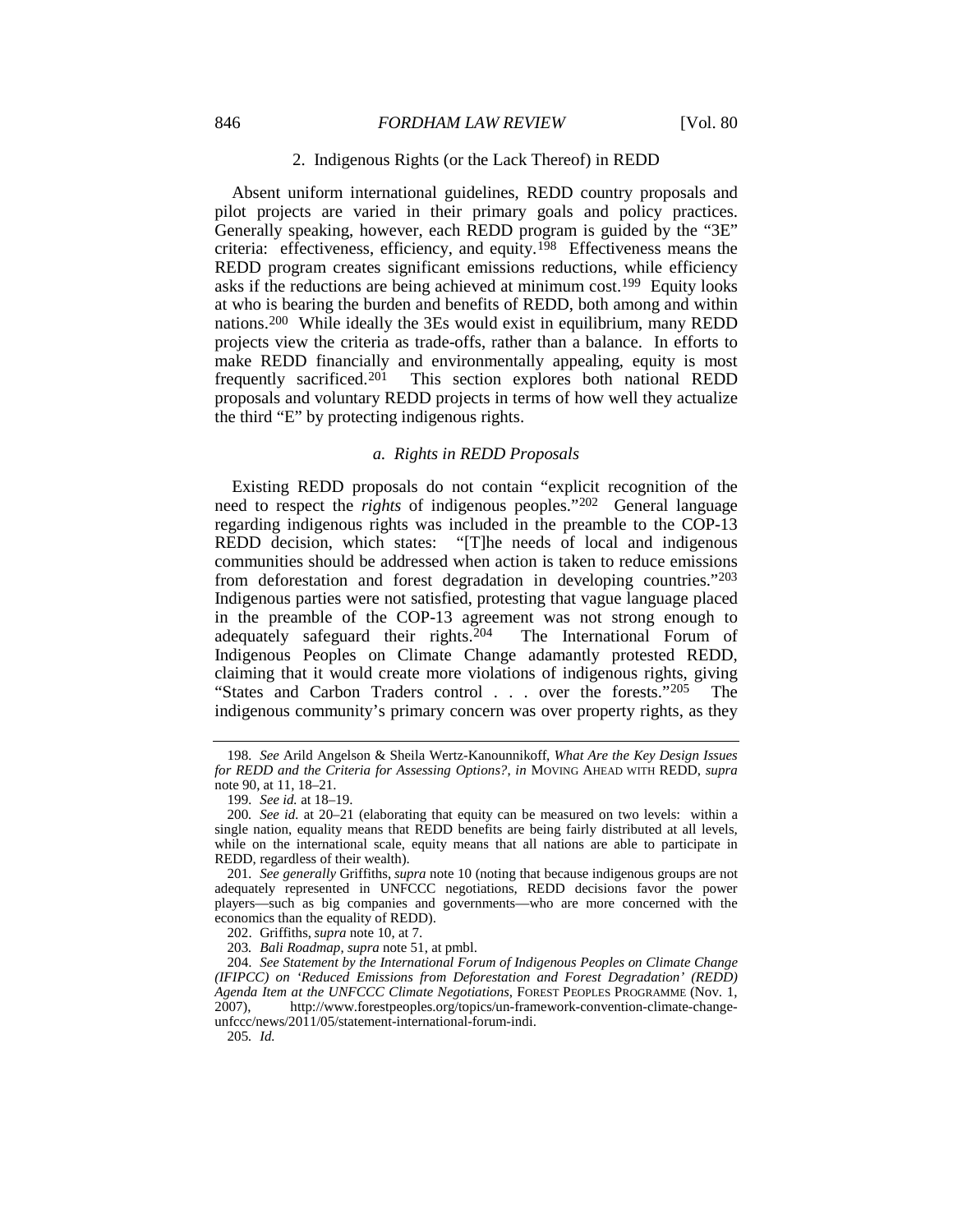worried that they would lose access to their customary lands and resources.<sup>206</sup> Additionally, indigenous peoples stated the need for Additionally, indigenous peoples stated the need for improved participation in UNFCCC deliberations, arguing that they should be included in intergovernmental decisions that will directly affect indigenous rights and livelihood.[207](#page-27-1)

In 2008, eight Amazonian countries signed The Manaus Declaration and Areas of Consensus and Disagreement to "ensure the full exercise of the sovereign rights of the Amazon countries over the resources of the region's biological diversity."[208](#page-27-2) Signatories to the Manaus Declaration agreed that REDD projects must "recognise the capability of sustainable management of forests as exercised by indigenous peoples and traditional communities, as well as the historical role of these peoples and communities in the conservation and in the equilibrium of global climate to develop a compensation system."[209](#page-27-3)

Although indigenous activists stressed that there must be a stronger commitment to protect rights and equity in future Convention agreements, the Copenhagen Accord did not contain any specific safeguards of indigenous rights.[210](#page-27-4) The lack of rights protection was part of the reason that the COP-15 did not yield an agreement, as some countries refused to support an agreement that did not reference indigenous rights.<sup>[211](#page-27-5)</sup> COP-16's Cancun Accord is credited for including rights safeguards because it requests that each country develop a system to track rights protection before implementing REDD programs.<sup>[212](#page-27-6)</sup> While this is seen as a big step towards ensuring that REDD respects indigenous rights, the Accord's language does not contain specific details for the implementation of a rights-tracking system.<sup>[213](#page-27-7)</sup> For example, there is no guidance regarding what information must be collected, how the information will be shared, or for what purpose.[214](#page-27-8) Further, the Accord does not name any intergovernmental

<span id="page-27-0"></span><sup>206</sup>*. See generally Climate Change, Human Rights and Indigenous Peoples*, INT'L INDIAN TREATY COUNCIL (2008), http://www.treatycouncil.org/PDF/HR%20IPS%20and%20 Climate%20Change%20corrfinal122708OHCHRa.pdf.

<sup>207</sup>*. See generally id.*

<span id="page-27-2"></span><span id="page-27-1"></span><sup>208</sup>*. See* Mario Osava, *The Manaus Declaration: 8 Countries Assert Sovereignty over the Amazon Rainforest*, MONGABAY, http://www.mongabay.com/external/ACTO.htm (last visited Oct. 20, 2011).

<sup>209</sup>*.* Lawlor & Huberman, *supra* not[e 16,](#page-4-10) at 273 (internal quotations omitted).

<span id="page-27-4"></span><span id="page-27-3"></span><sup>210</sup>*. See* Fincke, *supra* note [29,](#page-6-11) at 6 (noting that COP agreements reference human rights documents but do not provide explicit guidelines to protect human rights).

<span id="page-27-5"></span><sup>211</sup>*. See* Press Release, Plurinational State of Bolivia, Bolivia Decries Adoption of Copenhagen Accord II Without Consensus (Dec. 11, 2010), *available at* http://pwccc.files.wordpress.com/2010/12/press-release-history-will-be-the-judge.pdf (claiming that Bolivia opposed both the Copenhagen and Cancun Accords because they did

not adequately protect indigenous communities against rights abuses); *see also* Bodansky, *supra* note [23,](#page-6-8) at 231 (noting that Bolivia and Venezuela led a small group of nations in opposition against the Copenhagen Accord).

<span id="page-27-6"></span><sup>212</sup>*. See Cancun Accord*, *supra* note [61,](#page-10-7) § III(c)(72); *see also Climate Change Diplomacy*, *supra* not[e 63.](#page-11-10) 

<span id="page-27-8"></span><span id="page-27-7"></span><sup>213</sup>*. See Cancun Accord*, *supra* note [61,](#page-10-7) § III(c)(72); *see also* Austin, *supra* note [74](#page-12-8) (providing further commentary on which safeguards are absent from international REDD agreements).

<sup>214</sup>*. See Cancun Accord*, *supra* note [61,](#page-10-7) § III(c)(72).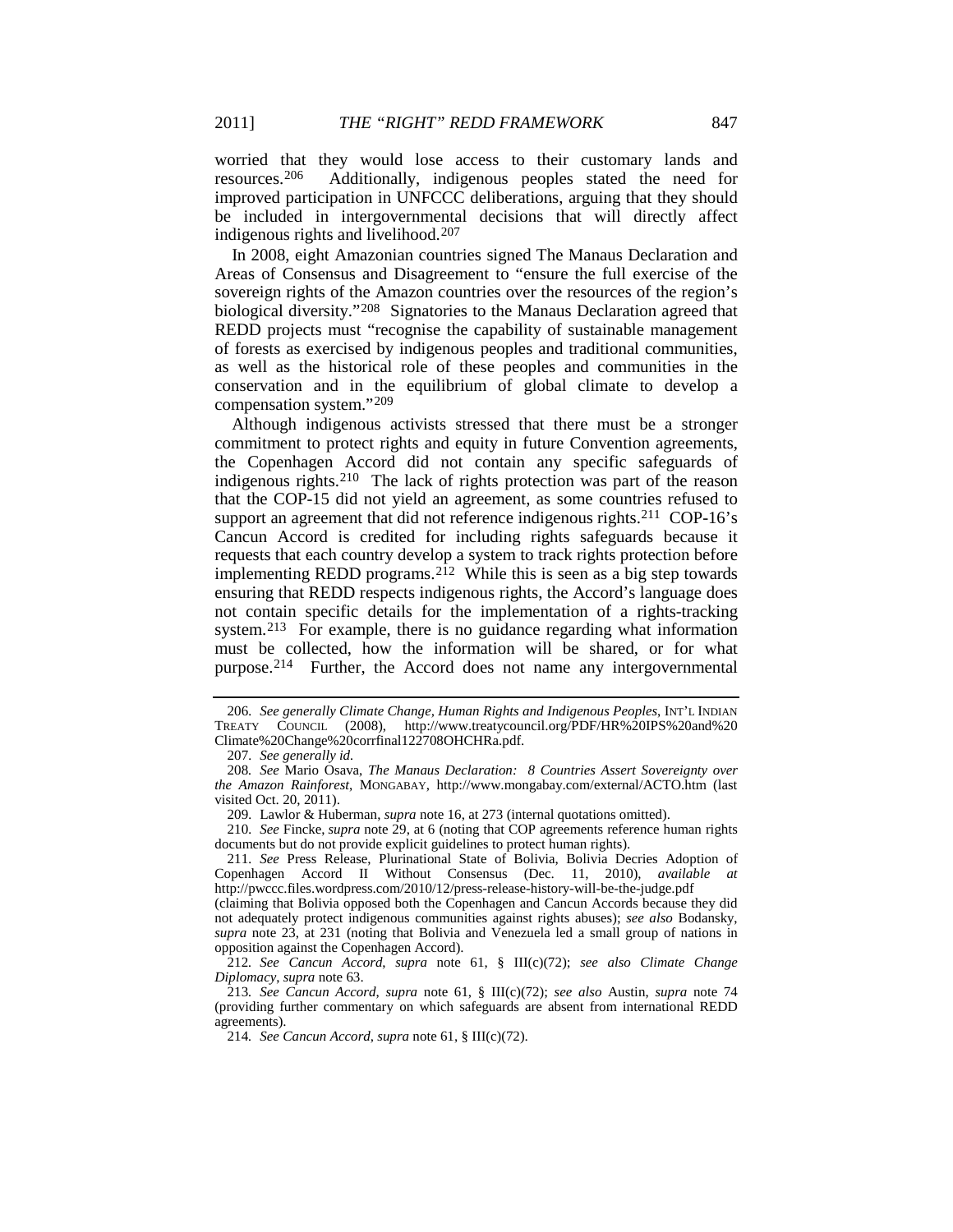institution that would help gather information and determine if adequate rights safeguards are in place.<sup>[215](#page-28-0)</sup>

#### <span id="page-28-8"></span>*b. Indigenous Rights in Voluntary REDD Projects*

While the UNFCCC agreements don't explicitly safeguard indigenous rights, international standards within the voluntary carbon market require certain rights protections before REDD pilot projects will be approved.[216](#page-28-1) Because an international REDD regime has not yet been established, current REDD projects exist within a voluntary system which has developed its own rules to regulate REDD.<sup>[217](#page-28-2)</sup> Voluntary REDD projects must meet certain standards in order to receive certification, which promotes the project's legitimacy and makes it more attractive to investors.[218](#page-28-3) The international community has consolidated around a select number of standards that are expected to "shape the 'law' governing voluntary forest carbon schemes."[219](#page-28-4) This section focuses on two standards that promote the community benefits (as opposed to the monitoring and verification efficiency) of REDD projects—the Community, Climate, and Biodiversity Alliance (CCB) and the Forest Carbon Partnership Fund.

#### i. Climate, Community, and Biodiversity Standards

For assessing the broader social and environmental impacts of projects, the CCB Standards dominate.[220](#page-28-5) The CCB Alliance is a conglomerate of international NGOs and research institutions that developed voluntary standards to help ensure that REDD projects create a sustainable environment while allowing indigenous peoples to maintain a sustainable lifestyle.[221](#page-28-6) The CCB Alliance promotes its standards as a catch-all, applicable to both government-led and voluntary REDD programs, regardless of whether they are implemented at a national or regional level, or financed through funds or the carbon market.<sup>[222](#page-28-7)</sup> Different from other voluntary standards that regulate accounting mechanisms, the CCB standards aim to "ensur[e] that there are net community and biodiversity

222*. See id.*

<sup>215</sup>*. See id.*

<span id="page-28-1"></span><span id="page-28-0"></span><sup>216</sup>*. See Overview: Forest Carbon Standards in the Voluntary Market*, CARBON POSITIVE, http://116.12.48.151/viewarticle.aspx?articleID=1433 (last visited Oct. 20, 2011) (providing descriptions of the main standards regulating the voluntary carbon market, including the Voluntary Carbon Standards, which provide guidelines for carbon measurement and verification, and the Community, Climate, and Biodiversity Standards, which provide regulations regarding the social impacts of REDD).

<span id="page-28-3"></span><span id="page-28-2"></span><sup>217</sup>*. See* Nina Chestney, *Forestry Gains Momentum in Voluntary Carbon Market*, REUTERS, (Sept. 28, 2010, 12:15 PM), http://www.reuters.com/article/ idUSTRE68R3IR20100928.

<sup>218</sup>*. See id.*

<sup>219.</sup> Takacs, *supra* note [186,](#page-24-11) at 24.

<sup>220</sup>*. See id.*

<span id="page-28-7"></span><span id="page-28-6"></span><span id="page-28-5"></span><span id="page-28-4"></span><sup>221</sup>*. Home*, CLIMATE, COMMUNITY AND BIODIVERSITY ALLIANCE, http://www.climatestandards.org/index.html (last visited Oct. 20, 2011).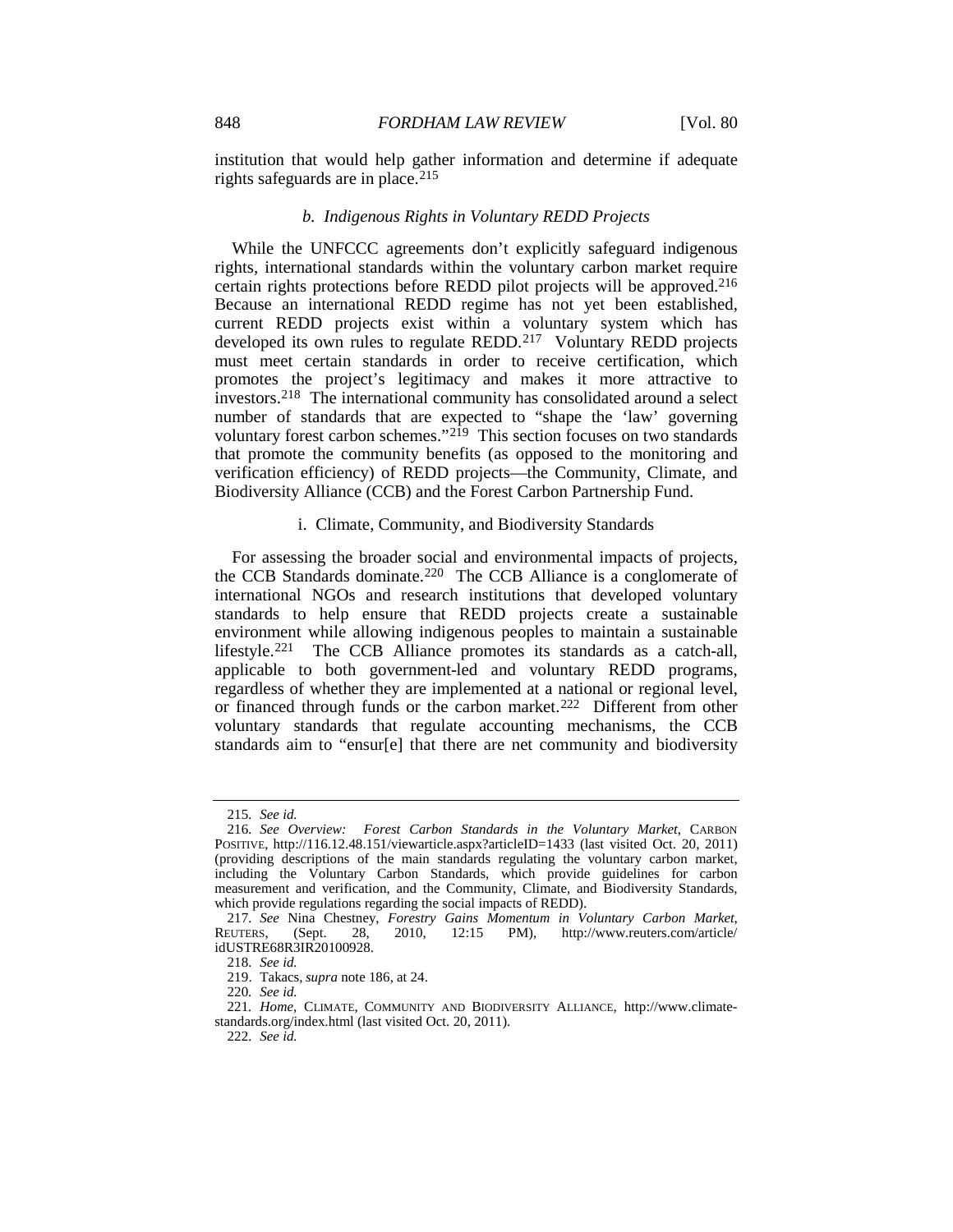benefits to a planned [REDD] project.["223](#page-29-0) Because they focus on cobenefits, rather than accounting mechanisms, the CCB standards are frequently used in conjunction with other voluntary standards that are more measurement-focused.[224](#page-29-1)

The CCB Standards are used to certify REDD schemes at the project level, independent of national REDD programs. A third-party auditor will evaluate each project that has applied to be CCB certified. In an effort to keep costs manageable and to have credible evaluators, the CCB Alliance "may authorize certifiers already approved by the Kyoto Protocol's Clean Development Mechanism, the California Climate Action Registry, [or other] existing forest certification programs."[225](#page-29-2) The Standards are separated into four sections: general, climate, community, and biodiversity. To be approved, a REDD project must fulfill the fifteen required standards, which include "Net Positive Community Impacts," "Community Impact Monitoring," and "Land Tenure" evaluation.<sup>226</sup> There are also a number of "optional" standards that, if met, would elevate the REDD project to "Silver" or "Gold" certification.<sup>[227](#page-29-4)</sup> REDD capacity building is one of these optional criteria.[228](#page-29-5)

The CCB Standards have received positive feedback from NGOs that represent indigenous groups, who have reported that "'CCB Standards are . . . extremely important as a means to safeguard and promote the interest of . . . often marginalized groups."<sup>[229](#page-29-6)</sup> Because the Standards are relatively new, however, their long-term ability to protect indigenous rights in a REDD regime remains untested.

#### ii. World Bank Forest Carbon Partnership Fund

The World Bank's Forest Carbon Partnership Fund (FCPF) aims to "assist Eligible REDD Countries in their efforts to achieve emission reductions . . . by providing them with financial and technical assistance in building their capacity to benefit from . . . future systems of positive incentives for REDD."[230](#page-29-7) Unlike the project-based CCB standards, the

<span id="page-29-0"></span><sup>223</sup>*. See Rules for the Use of the Climate, Community & Biodiversity Standards*, CLIMATE, COMMUNITY AND BIODIVERSITY ALLIANCE, 3 (June 21, 2010), http://www.scscertified.com/docs/CCB\_Standards\_Rules\_062110.pdf.

<span id="page-29-1"></span><sup>224</sup>*. See* Takacs, *supra* note [186,](#page-24-11) at 24 (noting that the Voluntary Carbon Standard and the Clean Development Mechanism are voluntary standards that focus on accounting mechanisms in REDD, and can be used simultaneously with the CCB Standards).

<span id="page-29-3"></span><span id="page-29-2"></span><sup>225.</sup> *Climate, Community and Biodiversity Project Design Standards*, CLIMATE, COMMUNITY AND BIODIVERSITY ALLIANCE, 5 (Oct. 2005), http://www.climate-standards.org/ images/pdf/CCBStandards.pdf.

<sup>226</sup>*. Id.* at 6–7.

<sup>227</sup>*. Id.* at 7.

<sup>228</sup>*. Id.*

<span id="page-29-6"></span><span id="page-29-5"></span><span id="page-29-4"></span><sup>229</sup>*. New Standards Ensure Forest Carbon Projects Protect Indigenous People, Biodiversity*, MONGABAY (Dec. 8, 2008), http://news.mongabay.com/2008/1208-ccba.html (quoting Charles Ehrhart, head of the Climate Change Program at CARE International).

<span id="page-29-7"></span><sup>230.</sup> Charter Establishing the Forest Carbon Partnership Facility, INT'L BANK FOR RECONSTRUCTION & DEV., May 11, 2011, at 11, *available at* RECONSTRUCTION & DEV., May 11, 2011, at 11, *available at*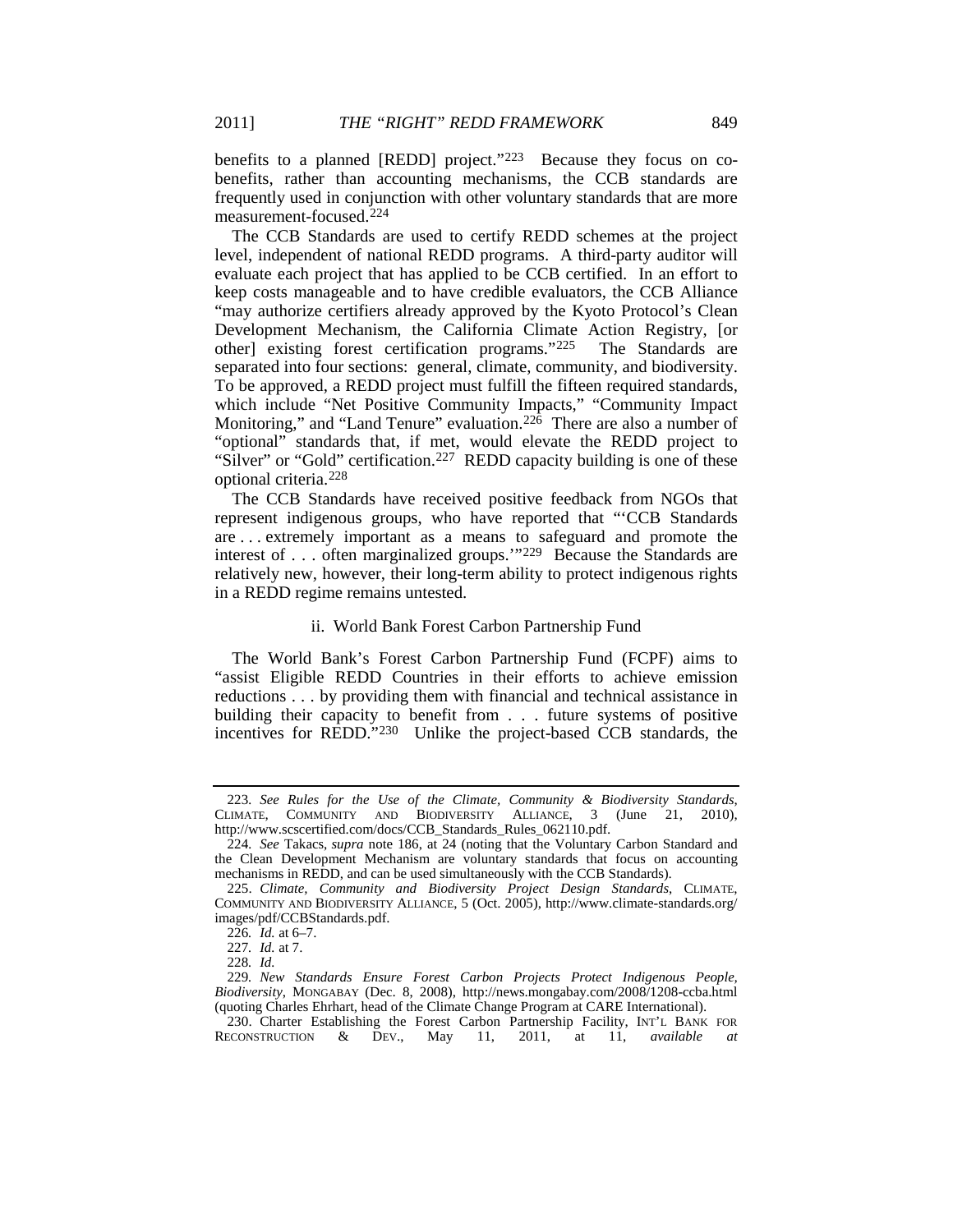<span id="page-30-1"></span><span id="page-30-0"></span>FCPF works at the national level, helping countries become better equipped to adopt REDD programs.[231](#page-30-2) In October 2008, over forty developing nations expressed interest in working with the FCPF.[232](#page-30-3)

There are two FCPF funds—a Readiness Fund and a Carbon Fund which are implemented in stages. While the Carbon Fund will help with developing the carbon market once the REDD project has been implemented, the Readiness phase focuses on capacity building before REDD begins.[233](#page-30-4) The Readiness Fund aims to protect indigenous communities by developing guidelines for national legal frameworks, such as property rights, community involvement, and local governance.<sup>[234](#page-30-5)</sup> Countries interested in participating must submit a Readiness Plan Idea Note (R-PIN) to the FCPF.<sup>235</sup> If approved, the country will receive grants to assist with REDD planning. Unlike the CCB Standards, capacity building is mandatory before a project can receive further FCPF funding and approval.[236](#page-30-7)

The FCPF claims to be "inclusive of all the stakeholders and rights-holders in the forest sector."<sup>[237](#page-30-8)</sup> Even so, the FCPF has been maligned by indigenous groups for "violating its own rules" and failing to safeguard indigenous rights, most importantly the right to FPIC.<sup>238</sup> The FCPF was criticized in 2007 for prematurely launching REDD pilot projects in an effort to have data ready to present at COP-13 in Bali.<sup>[239](#page-30-10)</sup> As a result, the FCPF implemented a "rushed design" and did not properly consult with indigenous groups.[240](#page-30-11) In addition, the FCPF has faced criticism for

233*. See Background Analysis of REDD Regulatory Frameworks*, *supra* note [80,](#page-13-10) at 82. 234*. See id.* at 82–83.

<span id="page-30-6"></span><span id="page-30-5"></span><span id="page-30-4"></span>235*. See* Davis et al., *supra* note [232,](#page-30-0) at 1 (noting that the first step for developing countries who wish to reduce deforestation and access World Bank funds is an R-PIN).

<span id="page-30-8"></span><span id="page-30-7"></span>237. FCPF Brochure, FOREST CARBON PARTNERSHIP FACILITY, at 16 (2009), *available at* http://www.forestcarbonpartnership.org/fcp/sites/forestcarbonpartnership.org/files/Document s/PDF/Sep2010/New%20FCPF%20brochure%20--%20low%20resolution%20051809\_0.pdf. The FCPF General Information Memorandum states: "[I]t is important that these actors participate early on in the readiness process. Countries will . . . make special efforts to ensure that forest-dependent indigenous peoples and other forest dwellers meaningfully participate in decisions that may affect them and that their rights are respected." *Information Memorandum*, FOREST CARBON PARTNERSHIP FACILITY, 4–5 (June 13, 2008), http://www.forestcarbonpartnership.org/fcp/sites/forestcarbonpartnership.org/files/ Documents/PDF/FCPF\_Info\_Memo\_06-13-08.pdf.

238. Griffiths, *supra* not[e 10,](#page-4-8) at 11–12. *See generally* Dooley et al., *supra* not[e 231.](#page-30-1)

<span id="page-30-11"></span><span id="page-30-10"></span><span id="page-30-9"></span>239*. See* Mrinalini Rai, *REDD and the Rights of Indigenous Peoples: Ensuring Equity and Participation in World Bank Funds*, BRETTON WOODS PROJECT (Apr. 17 2009), http://www.brettonwoodsproject.org/art-564322.

240*. Id.*

http://www.forestcarbonpartnership.org/fcp/sites/forestcarbonpartnership.org/files/Document s/PDF/May2011/FCPF%20Charter%20-%20CF%2005-11-2011%20clean.pdf.

<span id="page-30-2"></span><sup>231</sup>*. See* Kate Dooley et al., *Cutting Corners: World Bank's Forest and Carbon Fund Fails Forests and Peoples*, FERN, 5 (Nov. 2008), http://www.fern.org/sites/fern.org/files/ document%20cutting%20corners.pdf.

<span id="page-30-3"></span><sup>232</sup>*. See* Crystal Davis et al., *A Review of 25 Readiness Plan Idea Notes from the World Bank Carbon Partnership Facility* 1 (World Res. Inst., Working Paper, 2009), *available at*  http://pdf.wri.org/world\_bank\_readiness\_review.pdf (providing a detailed analysis of 25 countries that have already started to work with FCPF).

<sup>236</sup>*. See id.*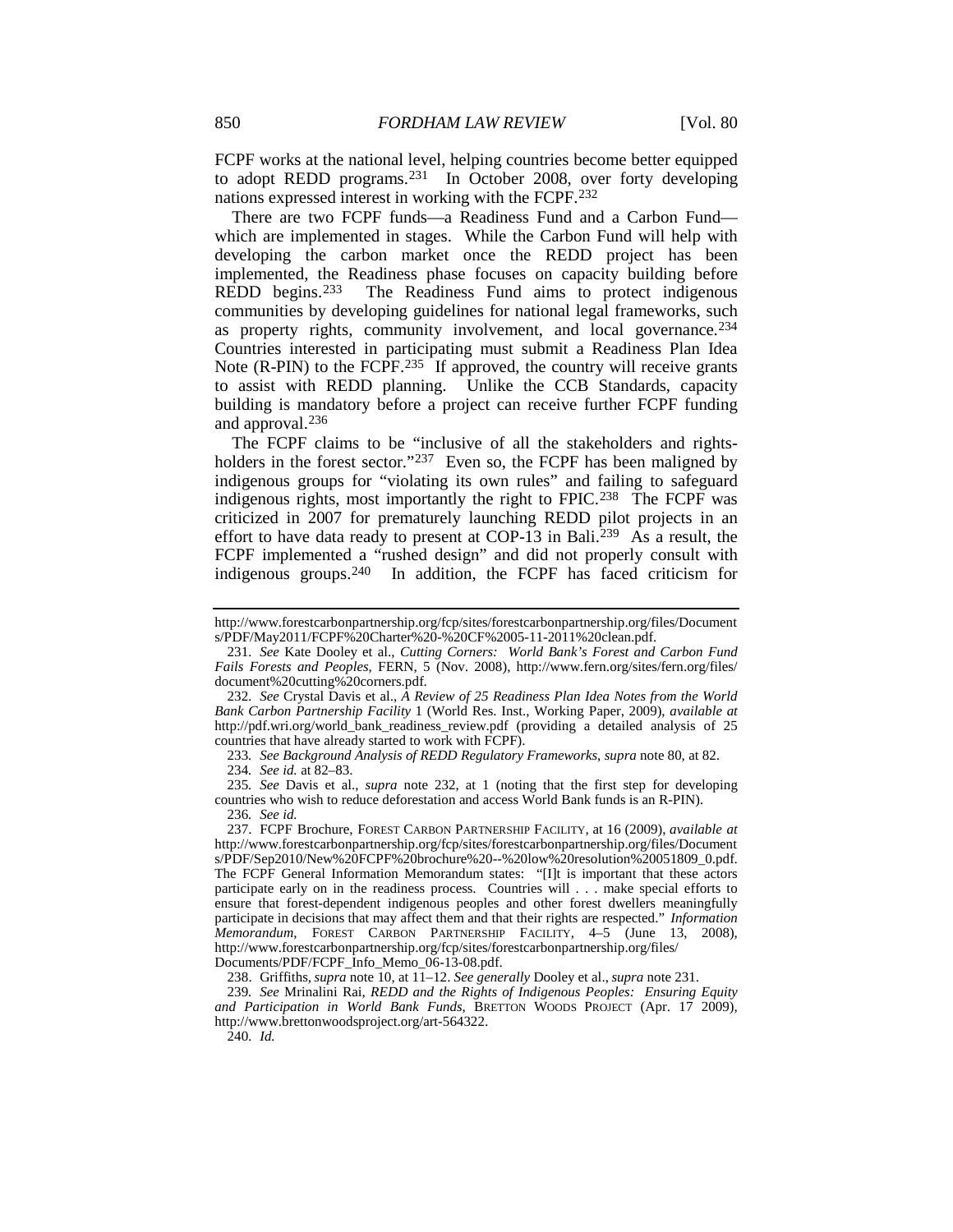allowing countries with underdeveloped R-PINs to receive REDD funding.[241](#page-31-0)

# II. REDD RAMIFICATIONS: THE LEGAL CONSEQUENCES OF REDD IN BRAZIL AND INDONESIA

Although REDD standards in the voluntary carbon market have helped make rights protection an expected norm, the standards do not have the same persuasive power as national law. As indicated by the Cancun Accord, however, national legal frameworks will play a key role in the practical implementation of REDD, and will directly affect rights protection in each country.[242](#page-31-1) Part II compares the legal frameworks of Brazil and Indonesia, analyzing how existing forestry legislation and new REDDspecific regulations protect indigenous rights in REDD.

<span id="page-31-8"></span>As the international community focuses on which policy practices would be most effective in a global REDD regime, the legal consequences of REDD design and implementation mechanisms have received less attention. [243](#page-31-2) Legal clarity, especially at the national level, will be essential to the success of REDD projects, which must coexist with laws and regulations governing investment, taxes, property, and forestry—to name a few.[244](#page-31-3) Regardless of international REDD agreements, national law will ultimately dictate how REDD is implemented on the ground, thereby determining how REDD will affect the lives of forest-dwelling peoples.

REDD can either be integrated into existing national law or be the impetus for new laws that prevent deforestation. [245](#page-31-4) National constitutions, for example, frequently have broad environmental protection provisions that can be used as the foundation for REDD.[246](#page-31-5) Additionally, REDD can be incorporated into existing environmental law, such as a national environmental policy act or regulations that specifically govern the forestry sector.<sup>247</sup> If preexisting laws will not adequately implement REDD, however, countries can create specific laws or regulations to "cover REDD comprehensively."[248](#page-31-7) Most likely, it will be necessary both to create new

<span id="page-31-0"></span><sup>241</sup>*. See* Davis et al., *supra* note [232,](#page-30-0) at 2–3; *see also* Chris Lang, *Review of World Bank Approved R-PINs Finds Critical Issues Are Conspicuously Missing*, REDD-MONITOR (Mar. 12, 2009), http://www.redd-monitor.org/2009/03/12/world-resources-institute-review-ofworld-bank-approved-r-pins-finds-critical-issues-are-conspicuously-missing/ (noting that adequate tenure clarity, law enforcement, and monitoring mechanisms were missing from many of the approved R-PINs).

<span id="page-31-1"></span><sup>242</sup>*. See Cancun Accord*, *supra* note [61,](#page-10-7) § III(C), ¶¶ 68–79 (requesting that, before undertaking REDD activities, each country develops a national REDD plan, a national reference emission level, a national forest monitoring system, and a system to address safeguards for indigenous peoples' rights).

<sup>243</sup>*. See id.*

<span id="page-31-6"></span><span id="page-31-5"></span><span id="page-31-4"></span><span id="page-31-3"></span><span id="page-31-2"></span><sup>244</sup>*. See* Costenbader, *supra* note [93,](#page-14-9) at 4–5 (noting that other legal areas that should be considered include investment law, tax law, and monitoring, reporting, and verification of REDD projects).

<sup>245</sup>*. See id.* at 11–13.

<sup>246</sup>*. See id.*

<sup>247</sup>*. See id.*

<span id="page-31-7"></span><sup>248</sup>*. See id.* at 12.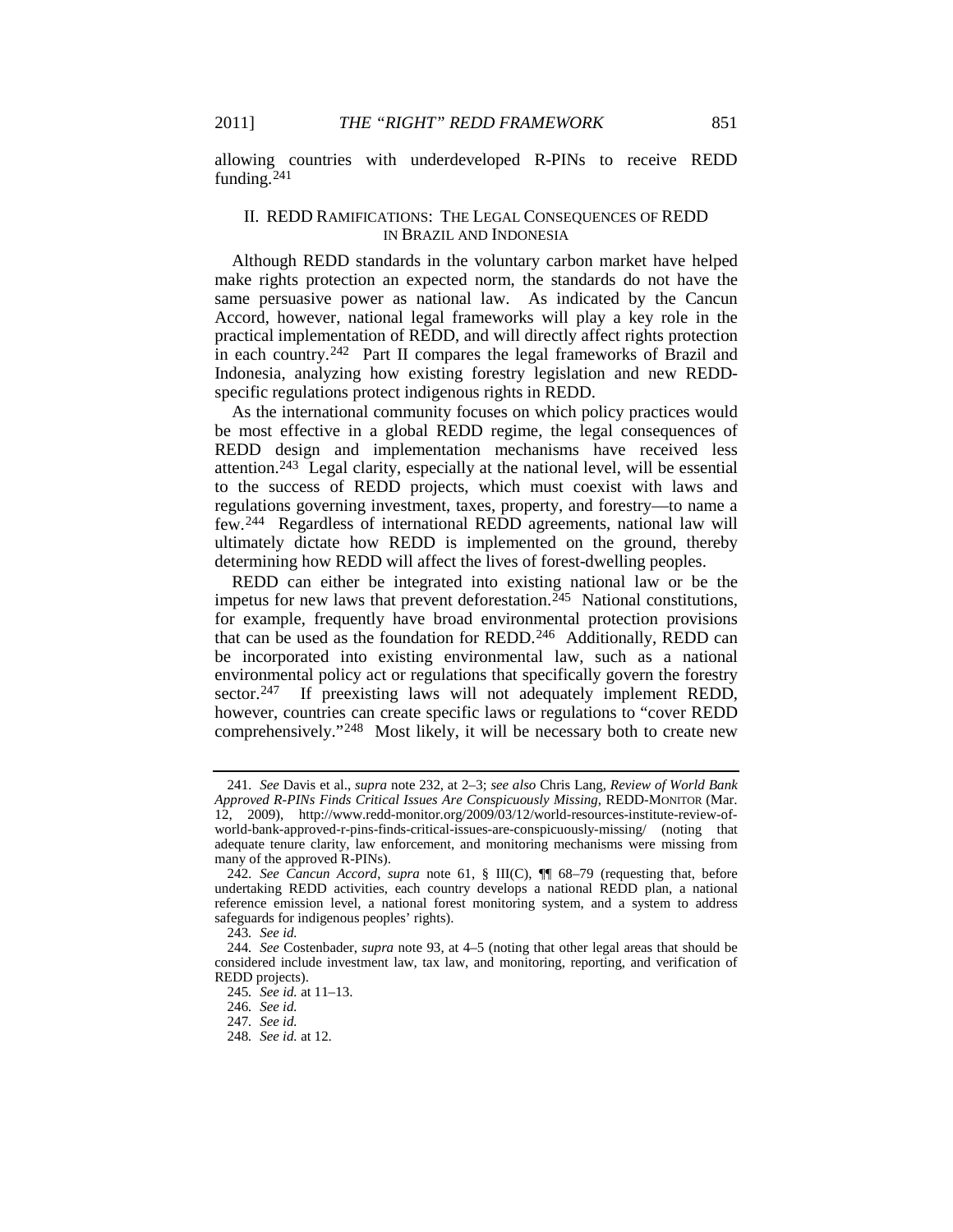laws and integrate REDD into the preexisting legal framework, because constitutional provisions should be accompanied by new legislation detailing how to implement REDD, and independent laws must be in accordance with the established constitution.[249](#page-32-0)

This Part compares the legal frameworks of Brazil and Indonesia, the worldwide leaders in deforestation. After giving a general overview of the governance structure and deforestation challenges in each nation, this Part specifically focuses on the laws and regulations regarding forest carbon ownership, REDD financing, and benefit distribution.

#### *A. Brazil*

<span id="page-32-8"></span>Encompassing 477,698,000 ha,[250](#page-32-1) Brazil's forests sequester more carbon than those of any other nation.[251](#page-32-2) Deforestation is rampant in Brazil, however, and accounts for approximately three-quarters of the country's annual carbon emissions.[252](#page-32-3) Seventeen percent of the Amazon has already been lost,[253](#page-32-4) and some scientists predict that 55 percent will be destroyed by 2030 unless "something dramatic" occurs.[254](#page-32-5) Scientists and policymakers have identified an aggressive REDD scheme as the step that Brazil must take to save its rainforests.[255](#page-32-6)

At the international level, Brazil has been an active participant in UNFCCC REDD negotiations. At COP-12 in Nairobi (2006), Brazil added a new proposal to the REDD discourse, suggesting that REDD provide "positive incentives for voluntary action" to reduce deforestation in developing countries.[256](#page-32-7) Instead of following the proposal put forth by the Coalition of Rainforest Nations—which would allow Annex I nations to use REDD as an "offset" option to meet mandatory emissions reductions targets—Brazil's proposal advocates a voluntary fund, in which Annex I nations would make performance-based donations, in addition to meeting

254*. See* Takacs, *supra* not[e 186,](#page-24-11) at 34.

255*. See id.*

<sup>249</sup>*. See id.* at 11–13.

<span id="page-32-1"></span><span id="page-32-0"></span><sup>250</sup>*. Brazil Statistics*, MONGABAY, http://rainforests.mongabay.com/deforestation/archive/ Brazil.htm (last visited Oct. 20, 2011).

<sup>251</sup>*. See* Takacs, *supra* not[e 186,](#page-24-11) at 34.

<span id="page-32-3"></span><span id="page-32-2"></span><sup>252</sup>*. See* Griffiths, *supra* note [10,](#page-4-8) at 3; *see also* Osvaldo Stella Martins et al., *Brazil*, *in* REDD, FOREST GOVERNANCE AND RURAL LIVELIHOODS, *supra* note [83,](#page-13-0) at 53, 55 (noting that key drivers of deforestation in Brazil are agribusiness—including grain production and conversion of forests to pastureland—cattle ranching, timber extraction and mining); Rhett A. Butler. *Big* REDD. WASH. MONTHLY (July–Aug. 2009). A. Butler, *Big REDD*, WASH. MONTHLY (July–Aug. 2009), http://www.washingtonmonthly.com/features/2009/0907.butler.html (explaining that deforestation in Brazil peaked between 1997 and 2004 at 10,600 square miles per year, an area the size of Massachusetts).

<span id="page-32-4"></span><sup>253</sup>*. See The Juma Sustainable Development Reserve Project: Reducing Greenhouse Gas Emissions for Deforestation in the State of Amazonas, Brazil*, 5 (May 7, 2008), http://www.climate-standards.org/projects/files/pdd\_juma\_project\_v\_3\_0.pdf [hereinafter *Juma PDD*].

<span id="page-32-7"></span><span id="page-32-6"></span><span id="page-32-5"></span><sup>256</sup>*. See* 12th Conference of the Parties to the United Nations Framework Convention on Climate Change, Nairobi, Kenya, Nov. 6–17, 2006, *Submission from Brazil*, add. 5, U.N. DOC FCCC/CP/2006/5/Add. (Jan. 26, 2007) [hereinafter *Brazil Submission*].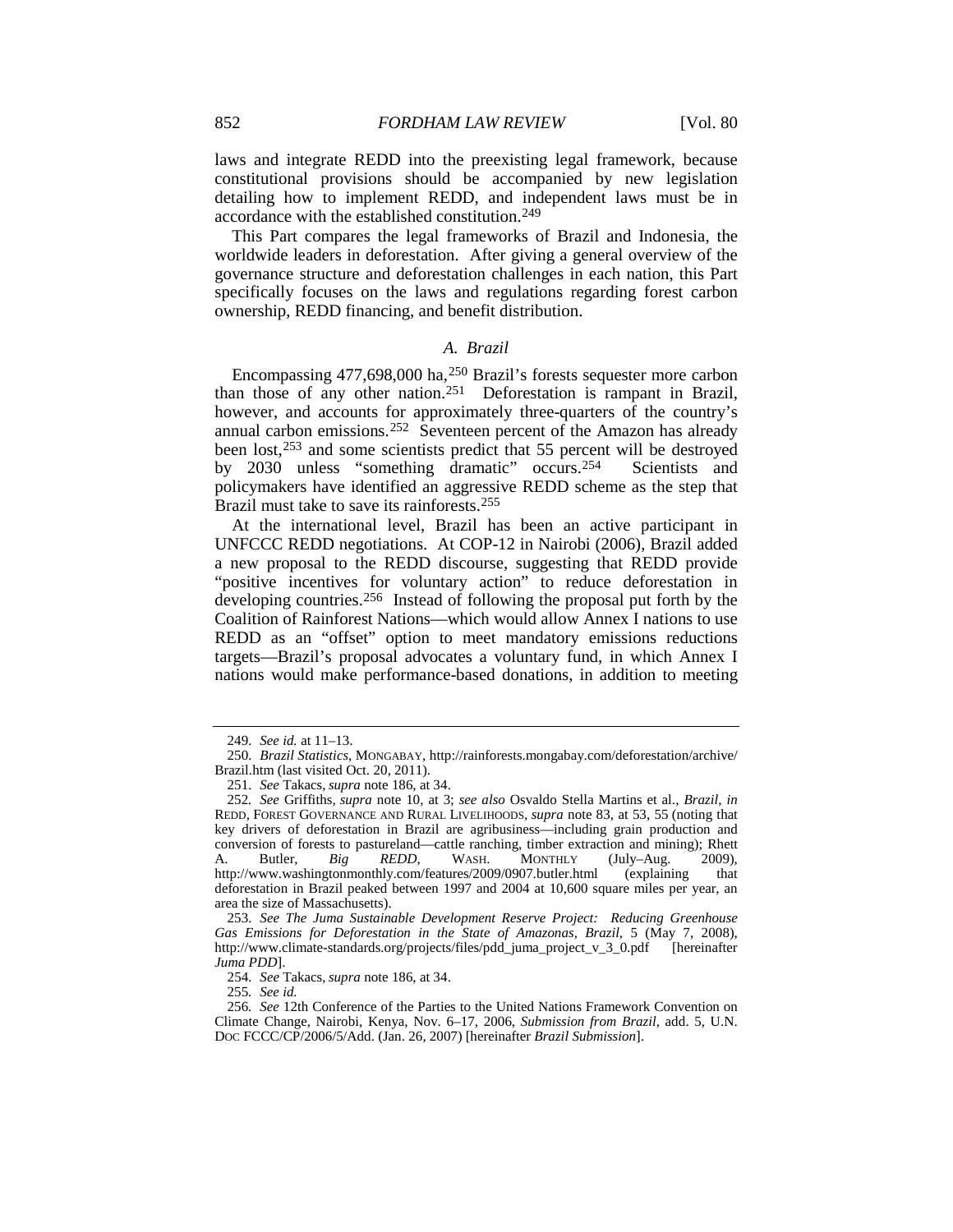their mandatory targets, to reward developing countries that have reduced deforestation.[257](#page-33-1)

Domestically, Brazil has implemented sixteen voluntary REDD programs as of 2009,[258](#page-33-2) and has been developing a legal framework for REDD.[259](#page-33-3) Brazil faces two primary challenges with its internal REDD initiation. First, because it is a federation, Brazil must be aware of the interplay between national and state forestry laws.<sup>260</sup> Additionally, Brazil must navigate a complex system of land rights that uses both customary and statutory law.<sup>[261](#page-33-5)</sup> Because of these challenges—and the diverse solutions Brazil is testing in its pilot projects—Brazil's legal framework presents an interesting study of how to implement REDD regulations and rewards across a multi-layered nation.

#### <span id="page-33-11"></span><span id="page-33-0"></span>1. Forest Governance in a Federation

Brazil looks to a number of policies, regulations, and laws—both at the national and state level—to establish the legal basis for REDD initiation.[262](#page-33-6) Brazil has used federalism to its benefit while implementing REDD pilot projects, allowing for varied policies to be tested under differing state laws[.263](#page-33-7) Even so, as Brazil prepares for a binding international REDD agreement, it faces the difficulty of managing a "complex mix of federal and state laws on climate and forestry" which complicate REDD application.[264](#page-33-8) This section outlines the national and local regulations that create the legal framework for Brazil's REDD programs.

At the national level, Brazil's government has not enacted any legislation to govern REDD activities specifically. [265](#page-33-9) Instead, the government looks to existing forestry laws to regulate REDD. The most prominant of these laws is the Federal Constitution of Brazil, which recognizes the importance of cohesion between the multiple levels of government, especially in regards to climate conservation.[266](#page-33-10) The Constitution emphasizes that both the national government and local communities have a duty to preserve the

263*. See* Champagne & Roberts, *supra* not[e 259,](#page-33-0) at 126.

265*. See* Champagne & Roberts, *supra* not[e 259,](#page-33-0) at 126.

<span id="page-33-1"></span><sup>257</sup>*. See id.; see also* CHARLIE PARKER ET AL., THE LITTLE REDD+ BOOK 38 (2009) (highlighting how Brazil's UNFCCC proposal differs from other national REDD proposals); Streck, *supra* note [115,](#page-17-12) at 11–12, 15 (describing Brazil and Costa Rica's financial proposals).

<span id="page-33-2"></span><sup>258</sup>*. See* Marie Calmel et al., *REDD at Project Scale+: Evaluation and Development Guide*, ONF INT'L, 25 (2009), http://www.onfinternational.org/images/stories/information/ publications/guide\_redd\_eng.pdf.

<span id="page-33-3"></span><sup>259.</sup> Émilie Champagne & Josh Roberts, *Case Study: Brazil, in* LEGAL FRAMEWORKS FOR REDD, *supra* note [17,](#page-4-9) at 125, 125.

<sup>260</sup>*. See id.*

<sup>261</sup>*. See id.*

<span id="page-33-6"></span><span id="page-33-5"></span><span id="page-33-4"></span><sup>262</sup>*. See id.* at 126*. See generally* S. Schwartzman, *Brazil National and State REDD Report*, ENVTL. DEF. FUND (Nov. 2009), http://www.edf.org/sites/default/files/ 10438\_Brazil\_national\_and\_state\_REDD\_report.pdf (discussing the national and state laws that must coexist for a successful REDD regime in Brazil).

<sup>264</sup>*. See* Costenbader, *supra* not[e 73,](#page-12-9) at 14.

<span id="page-33-10"></span><span id="page-33-9"></span><span id="page-33-8"></span><span id="page-33-7"></span><sup>266.</sup> CONSTITUIÇÃO FEDERAL [C.F.] [CONSTITUTION] art. 23 (Braz.), *available at* http://www.v-brazil.com/government/laws/constitution.html.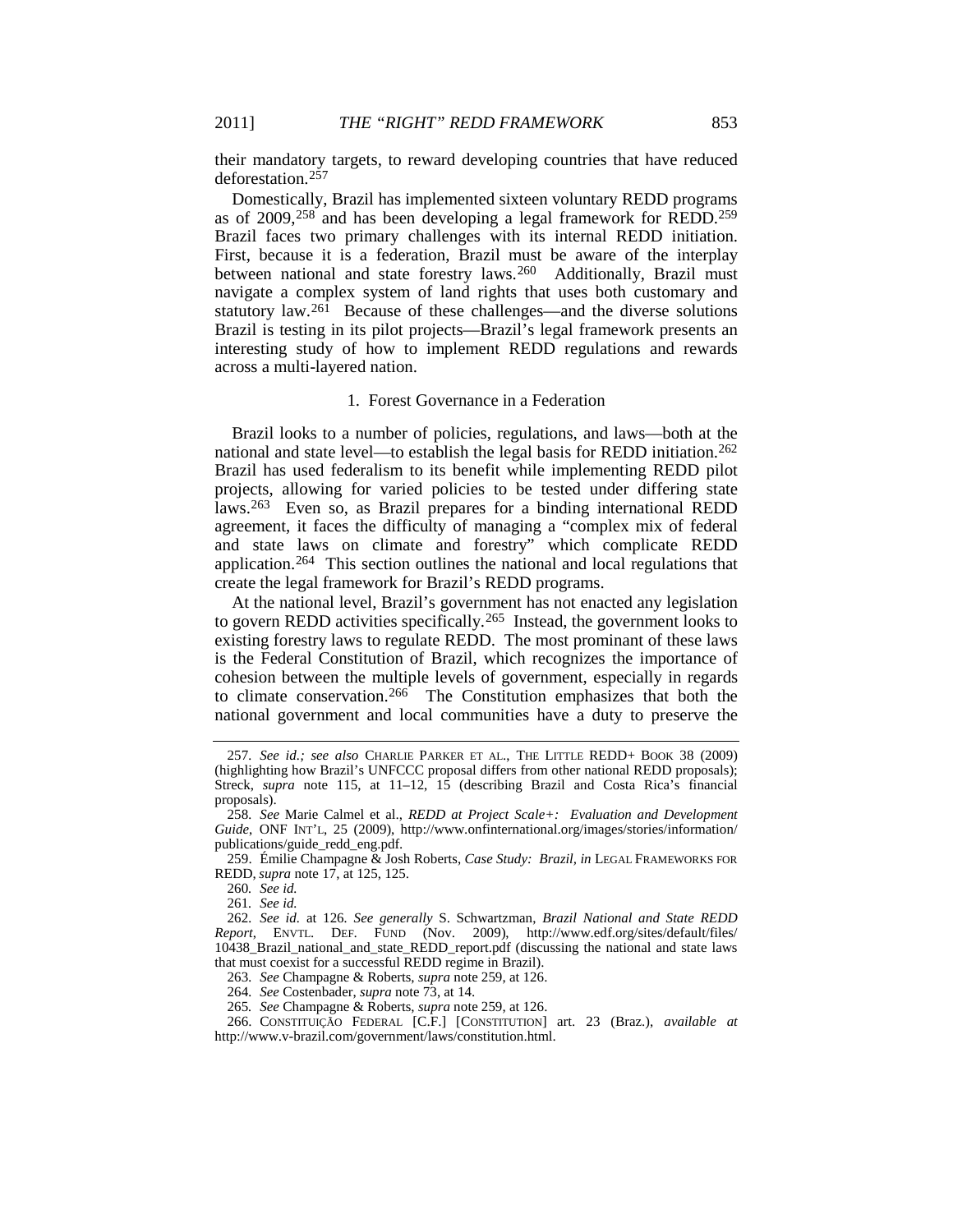environment.<sup>[267](#page-34-0)</sup> It is the responsibility of the "Union, the States, the Federal District and the municipalities to . . . protect the environment and fight pollution in any of its forms [and] to preserve the forests, fauna, and flora."<sup>[268](#page-34-1)</sup>

Building on the general duties outlined in the Constitution, Brazil's national government has introduced two overarching plans to fight climate change and deforestation: The National Plan to Combat Deforestation and Plan to Combat Deforestation at State Level for the Period 2008–2011[269](#page-34-2) (Deforestation Plan) and the National Plan on Climate Change<sup>[270](#page-34-3)</sup> (National Plan).

The National Plan presents Brazil's strategy for curbing climate change, setting the nation's first deforestation reduction target, which uses a series of reduction goals to ultimately cut deforestation 70 percent by 2018. [271](#page-34-4) The National Plan envisions using forest monitoring and protection mechanisms, combined with an incentives program, to halt deforestation.<sup>[272](#page-34-5)</sup> Thus, while its goal is to reduce deforestation and forest degradation, the National Plan does not use traditional REDD methodologies, such as generating carbon credits, in order to do so[.273](#page-34-6) Specific measures call for sanctions on illegal logging, a forest restoration program, and the establishment of a National Public Forests Register to keep track of the protection and management of public forests. In addition, the National Plan advocates the use of a satellite to monitor deforestation in the Amazon.[274](#page-34-7)

The Deforestation Plan delineates both national and state level plans to enhance environmental law enforcement and improve land-titling procedures in the Amazon Basin.<sup>275</sup> The Deforestation Plan enacts a number of measures to combat deforestation, including improved forest monitoring and management, and setting aside 20 million ha as

272. Champagne & Roberts, *supra* not[e 259,](#page-33-0) at 126.

274*. See* Griffiths, *supra* not[e 10,](#page-4-8) at 49.

<sup>267</sup>*. Id.* art. 20.

<sup>268</sup>*. Id.* art. 23.

<span id="page-34-2"></span><span id="page-34-1"></span><span id="page-34-0"></span><sup>269.</sup> Decreto No. 6.321, de 3 Novembro 2007, DIÁRIO OFICIAL DA UNIÃO [D.O.U.] de 12.2008 (Braz.); *see also* SCHWARTZMAN, *supra* note [262,](#page-33-11) at 1 (noting that the Deforestation Plan is an updated version of a high profile law from 2003, entitled the "Action Plan").

<sup>270.</sup> Decreto No. 6.263, de 3 Novembro 2007, DIÁRIO OFICIAL DA UNIÃO [D.O.U.] de 12.2008 (Braz.).

<span id="page-34-4"></span><span id="page-34-3"></span><sup>271.</sup> Champagne & Roberts, *supra* note [259,](#page-33-0) at 126; *see also* Pedro Piris-Cabezas & Ruben Lubowski, *The Brazilian National Plan on Climate Change: Potential Impacts in a US Cap-and-Trade System*, ENVTL. DEF. FUND, 1 (Nov. 29, 2009), http://cleartheair.edf.org/ documents/10563\_Brazilian\_national\_plan\_on\_climate\_change.pdf (noting that the National Plan calls for a phased approach to emissions reductions, with deforestation being reduced 40 percent from 2006–09, and then decrease by another 30 percent every four years until 2017, at which point emissions will have been reduced 71 percent below then 1996–2005 national reference level).

<span id="page-34-6"></span><span id="page-34-5"></span><sup>273</sup>*. See* Takacs, *supra* note [186,](#page-24-11) at 34; *cf. Brazil's Climate Change Plan 'Ready for Public Scrutiny*,*'* GUARDIAN (Oct. 8, 2008), http://www.guardian.co.uk/environment/2008/ oct/08/network.conservation (noting that emissions reductions targets will be met by promotion of sustainable agriculture practices).

<span id="page-34-8"></span><span id="page-34-7"></span><sup>275</sup>*. See Background Analysis of REDD Regulatory Frameworks*, *supra* not[e 80,](#page-13-10) at 50–51 (noting that while the Deforestation Plan aimed to address deforestation at its roots, the success of the program has yet to be felt in the Amazon).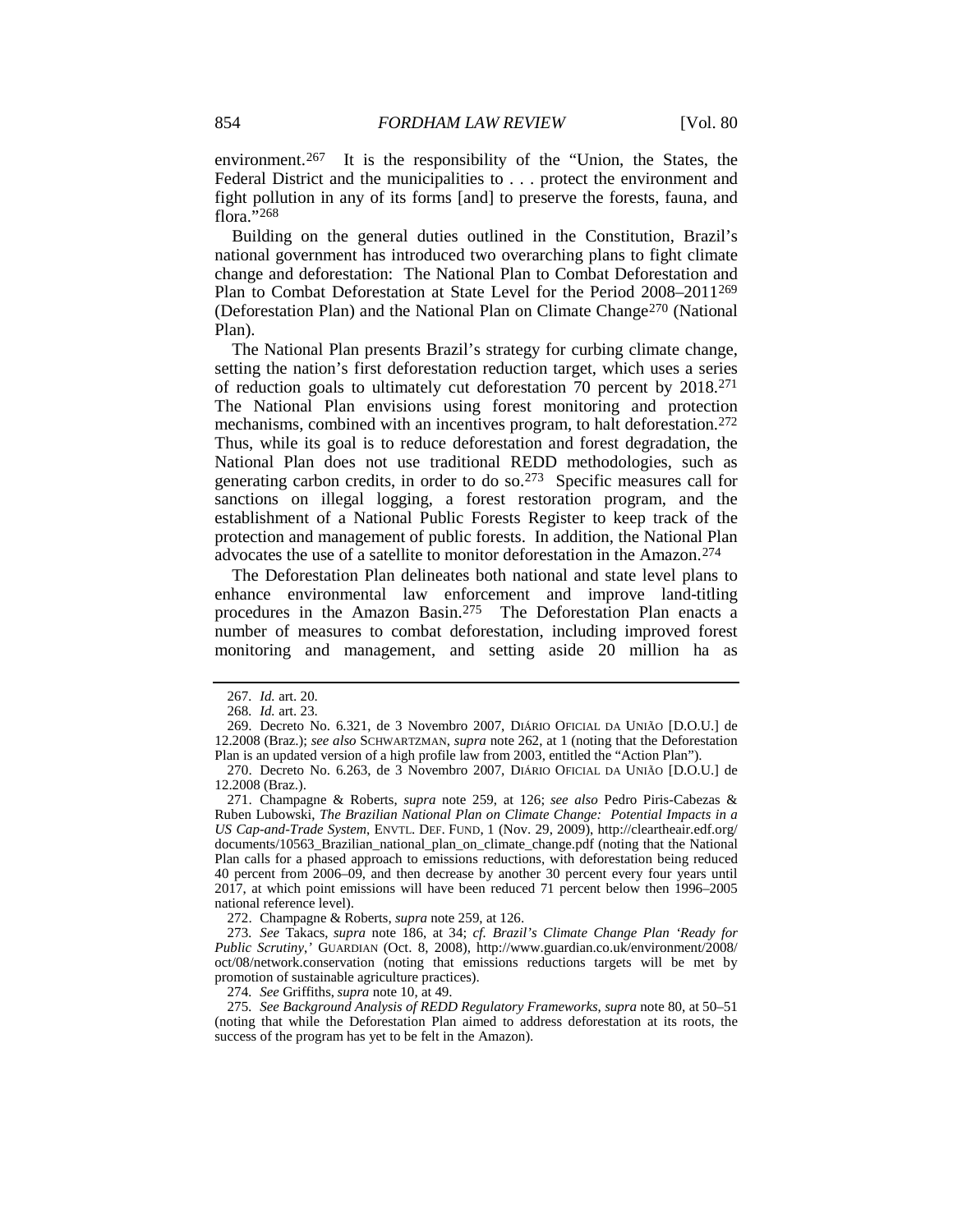conservation units.[276](#page-35-0) In addition, the Deforestation Plan specifically emphasizes the importance of decentralized forest management, with partnerships between federal, state, and local governments "and the establishment of a legal framework for public forest management."[277](#page-35-1)

In addition to these two prominent plans, Brazil has adopted Federal Law 11.284 on the Management of Public Forests.[278](#page-35-2) This law promises an allocation of land and resources to be managed by local communities, discussed in further detail in Part II.A.3, which addresses Brazil's land ownership laws. In addition, the law states that it is forbidden to develop a forestry plan that "commercializ[es] credits derived from avoided emissions of carbon in existing forests.["279](#page-35-3) Despite this provision, the Federal law reserves for the states the right to use a commercial carbon market, which is also consistent with Brazil's international REDD position.[280](#page-35-4)

At the sub-national level, the State of Amazonas has been most active in passing climate change laws. In 2007, the Law for the State Policy for Climate Change was the first state-level climate change law to be passed in Brazil.<sup>281</sup> This law created a climate change fund "to pay for This law created a climate change fund "to pay for environmental products and services, including those provided by forest peoples preserving their environment and reducing deforestation," and established financial incentives for conservation projects in Amazonas.[282](#page-35-6) Departing from the national stance, the Amazonas state law specifically supports endeavors by the private sector to use market principles in order to offset their emissions.[283](#page-35-7) The law gives clear guidelines for how REDD project benefits should be distributed, along with mandating measurements of carbon, protection of forest biodiversity, and baseline levels of GHG emissions from various economic sectors.[284](#page-35-8) As indicated by the Amazonas state law, the state and national governments in Brazil differ regarding their approaches to financing REDD. Part II.A.2. addresses the financing proposal put forward by Brazil's national government.

# 2. Brazil's Plan for Fund-Based Financing

The Brazilian national government bluntly opposed any REDD scheme that would be linked to the carbon market, and has "repeatedly rejected REDD policies and projects that would offset emissions from industrialized

<sup>276</sup>*. See id.*

<sup>277</sup>*. See id.* at 51.

<span id="page-35-2"></span><span id="page-35-1"></span><span id="page-35-0"></span><sup>278.</sup> Decreto No. 11.284, de 2 de Março 2006, DIÁRIO OFICIAL DA UNIÃO [D.O.U.] de 3.3.2006 (Braz.); *see also* Brazil Public Forest Management Law of 2006, USDA FOREIGN AGRICULTURAL SERVICE GAIN REPORT (Apr. 11, 2006), www.fas.usda.gov/gainfiles/ 200605/146197843.pdf*.*

<sup>279</sup>*. See Background Analysis of REDD Regulatory Frameworks*, *supra* note [80,](#page-13-10) at 53. 280*. See id.*

<span id="page-35-8"></span><span id="page-35-7"></span><span id="page-35-6"></span><span id="page-35-5"></span><span id="page-35-4"></span><span id="page-35-3"></span><sup>281.</sup> Lei no. 3.135, de 4 de Junho de 2007, DIÁRIO OFICIAL DO ESTADO DO AMAZONAS [D.O.A.].

<sup>282.</sup> Champagne & Roberts, *supra* not[e 259,](#page-33-0) at 129.

<sup>283</sup>*. See id.*

<sup>284</sup>*. Id.*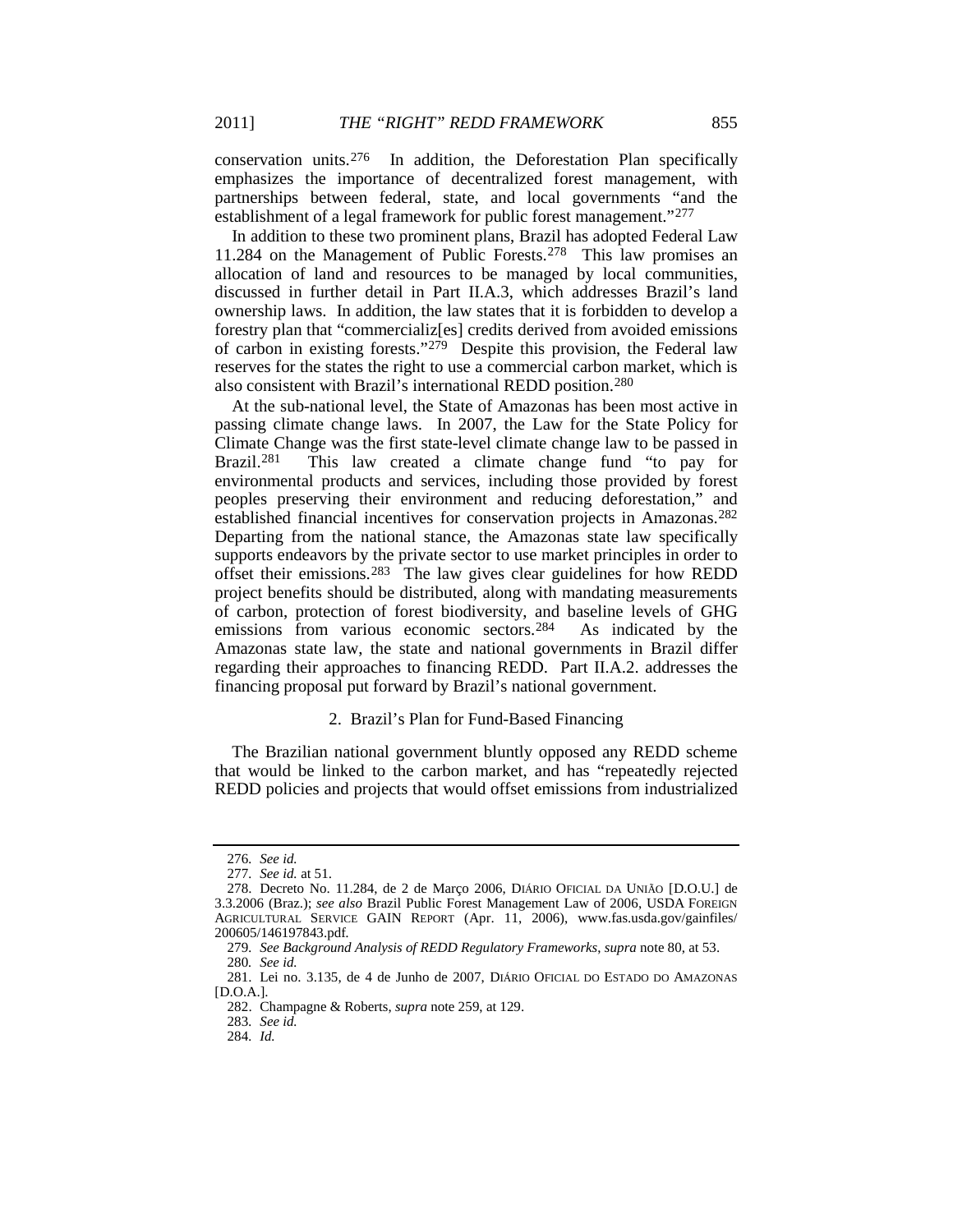... countries."<sup>[285](#page-36-0)</sup> Instead of supporting market-based financing for REDD, where credits generated from forest conservation would be traded between countries, Brazil advocates the establishment of a voluntary REDD fund that would be filled with donations from industrialized countries.[286](#page-36-1) This fund would be completely independent of mandatory emissions reductions targets, so Annex I nations could not use their donations to offset emission reduction obligations under a binding climate treaty.[287](#page-36-2) The Environment Minister of Brazil issued a public statement announcing that "[f]or Brazil, the efforts made by Developing Countries in order to mitigate climate change through the forest sector need to be additional to the efforts provided by Developed Countries to reduce its emissions.["288](#page-36-3)

Brazil has created the Amazon Fund to encourage reforestation and other sustainable activities in the Amazon.[289](#page-36-4) Brazil envisions that the international community will make payments into the fund based on "demonstrable reductions in emissions from deforestation in the previous year against a national reference baseline."[290](#page-36-5) Thus far, Brazil's federal government has pledged \$500 million for the fund[,291](#page-36-6) and the Government of Norway has committed \$1 billion, to be paid from 2008 to 2015.[292](#page-36-7) Brazil hopes that the fund will generate close to \$21 billion to help combat deforestation in the Amazon.[293](#page-36-8)

The Amazon Fund is managed by the Brazilian Development Bank (BNDES), and stakeholders include representatives from BNDES as well as local and national government agencies, indigenous groups, and civil society.[294](#page-36-9) The Fund will issue grants for forest conservation projects, contingent upon the project's fulfillment of five general criteria. To be eligible for funding, a project must promote the sustainable use of forests, provide for land tenure and territory planning, respect public forests and protected areas, stimulate the conservation and sustainable use of biodiversity, and aid in the recovery of deforested areas.<sup>[295](#page-36-10)</sup> As of

290*. See* Griffiths, *supra* not[e 10,](#page-4-8) at 49.

291*. See id.*

<span id="page-36-8"></span>293*. See* Joshua Goodman, *Brazil Creates \$21 Billion Fund to Slow Amazon Deforestation*, BLOOMBERG ONLINE (Aug. 1 2008, 4:45 PM), http://www.bloomberg.com/ apps/news?pid=newsarchive&sid =ahDbiZfuCxZI&refer=latin\_america.

294*. See* Griffiths, *supra* not[e 10,](#page-4-8) at 49.

<sup>285</sup>*. See* Griffiths, *supra* note [10,](#page-4-8) at 7.

<sup>286</sup>*. See* Butler, *supra* not[e 102.](#page-15-10)

<sup>287</sup>*. Id.*

<span id="page-36-3"></span><span id="page-36-2"></span><span id="page-36-1"></span><span id="page-36-0"></span><sup>288</sup>*. See* Griffiths, *supra* note [10,](#page-4-8) at 49 (quoting Marina Silver, the Brazilian Minister of the Environment, speaking at the Midnight Sun Dialogue on Climate Change in Sweden, June 11–14, 2008).

<span id="page-36-4"></span><sup>289</sup>*. See, e.g.*, *As the Amazon Goes, So Goes the Planet*, AMAZON FUND, http://www.amazonfund.org/index.php (last visited Oct. 20, 2011); *see also* Takacs, *supra* not[e 186,](#page-24-11) at 34.

<span id="page-36-7"></span><span id="page-36-6"></span><span id="page-36-5"></span><sup>292</sup>*. See* Takacs, *supra* note [186,](#page-24-11) at 34; *see also* Daniel Nepstad et al., *The End of Deforestation in the Brazilian Amazon*, 326 SCIENCE 1350, 1350–51 (2009) (noting that the significant international contributions to the Amazon Fund create a big opportunity for Brazil to end deforestation practices in the Amazon).

<span id="page-36-10"></span><span id="page-36-9"></span><sup>295</sup>*. See generally* SIMON ZADEK ET AL., THE AMAZON FUND: RADICAL SIMPLICITY AND Avina, Working Paper, 2010), *available at*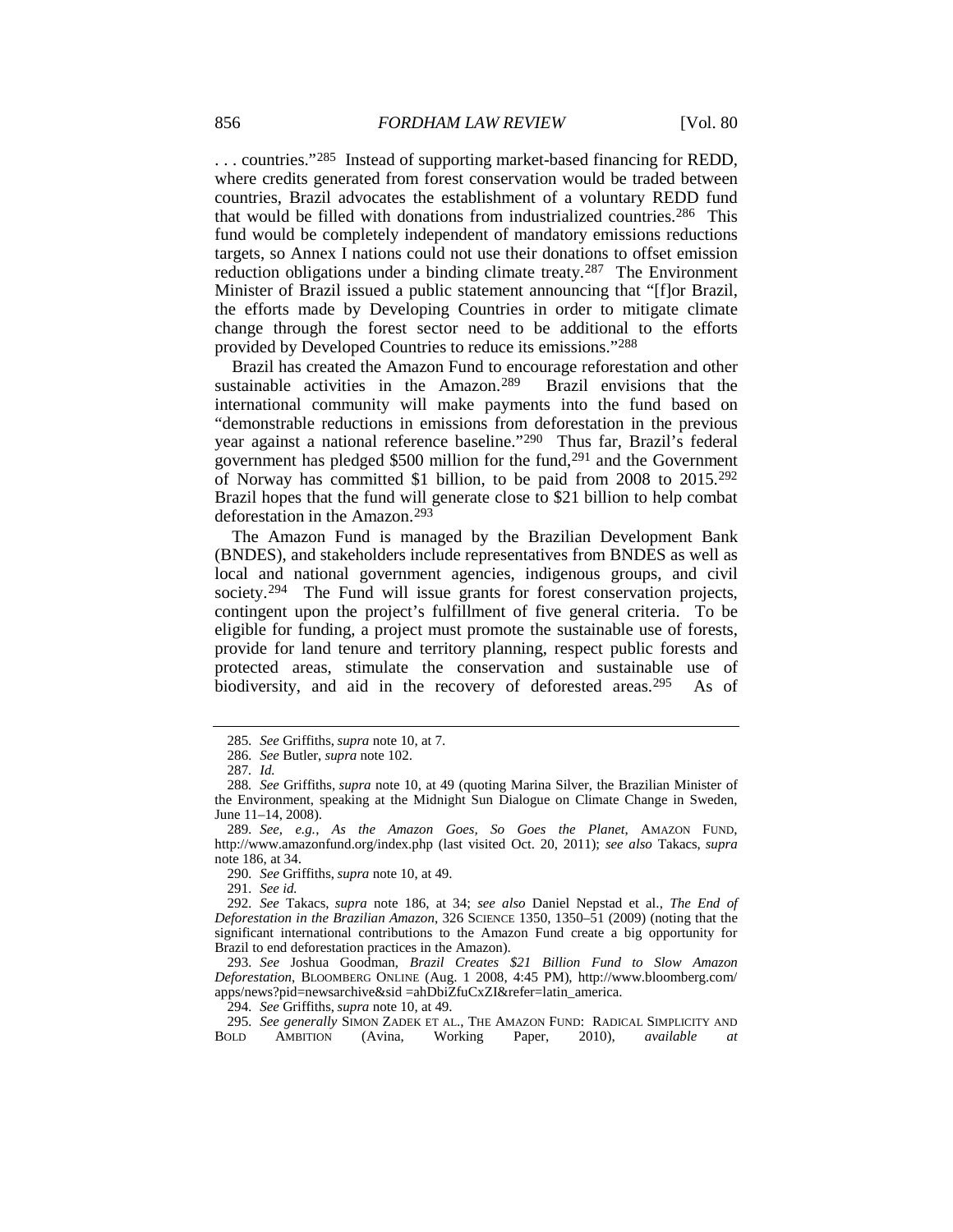November 2010, eight projects, worth a total of \$60 million, have been approved for Amazon funding.[296](#page-37-0)

While Brazil's international and national stance has been adamantly against the carbon market, at the state level, new climate change laws support the use of linking REDD with carbon credits.<sup>[297](#page-37-1)</sup> The State of Amazonas takes full advantage of the provision in the Federal Law on the Management of Public Forests, which preserves the states' right to utilize the carbon market.[298](#page-37-2) The Law for the State Policy for Climate Change in Amazonas promotes the use of market instruments in REDD schemes.<sup>[299](#page-37-3)</sup> However, the Amazonas Law also includes a state climate change fund to pay for environmental services, such as avoiding deforestation.[300](#page-37-4)

#### 3. Ownership of Forests and Forest Carbon

The Brazilian national government does not currently recognize specific property rights in carbon. It is generally "presumed (but not legally explicit) that whoever owns the rights to use the land above ground would also have rights to the carbon."[301](#page-37-5) While the government discourages carbon trading on national land, it does allow for carbon market projects on state and privately owned land.[302](#page-37-6) Thus, one of Brazil's biggest difficulties in establishing a clear legal framework for REDD is to overcome the "complex layers of regulation and uncertainty over land ownership in the Amazon [that] pose great challenges for the implementation of future REDD projects in Brazil."[303](#page-37-7)

Brazil's Constitution guarantees the right to property, and establishes that private land ownership is permitted.[304](#page-37-8) Brazil does not have a central land register, however, making it difficult for Brazilians to claim land formally.[305](#page-37-9) Thus, only an estimated four percent of private land in Amazonia is covered by secure title.<sup>[306](#page-37-10)</sup> In an effort to clarify land ownership, the national government has enacted a new law to "regularize" land holdings of up to  $1,500$  ha.<sup>[307](#page-37-11)</sup> Federal Law 11.925, adopted in 2009, allows squatters to become regularized occupants of public lands located in

305*. See* Champagne & Roberts, *supra* not[e 259,](#page-33-0) at 127.

<span id="page-37-1"></span><span id="page-37-0"></span>http://www.brazilworks.org/files/Amazon-Fund\_Radical-Simplicity-and-Bold-Ambition\_ Working-Paper\_November2010.pdf.

<sup>296</sup>*. See id.* at 12.

<sup>297</sup>*. See* Champagne & Roberts, *supra* note [259,](#page-33-0) at 129.

<sup>298</sup>*. See id.*

<sup>299</sup>*. See id.*

<sup>300</sup>*. See* Champagne & Roberts, *supra* not[e 259,](#page-33-0) at 129.

<span id="page-37-5"></span><span id="page-37-4"></span><span id="page-37-3"></span><span id="page-37-2"></span><sup>301</sup>*. See* Takacs, *supra* note [186,](#page-24-11) at 35*. See generally* THIAGO CHAGAS, FOREST CARBON RIGHTS IN BRAZIL (2010) (noting that, absent specific property rights in carbon, REDD programs in Brazil cannot guarantee protection of indigenous property rights).

<sup>302</sup>*. See* Takacs, *supra* not[e 186,](#page-24-11) at 35.

<sup>303</sup>*. See* Champagne & Roberts, *supra* not[e 259,](#page-33-0) at 125.

<span id="page-37-9"></span><span id="page-37-8"></span><span id="page-37-7"></span><span id="page-37-6"></span><sup>304</sup>*. See* CONSTITUIÇÃO FEDERAL [C.F.] [CONSTITUTION] art. 5 (Braz.), *available at* http://www.v-brazil.com/government/laws/constitution.html.

<sup>306</sup>*. See id.*

<span id="page-37-11"></span><span id="page-37-10"></span><sup>307.</sup> Lei No. 11.925, de 17 de Abril de 2009, DIÁRIO ORICIAL DA UNIÃO [D.O.U.] de 4.17.2009 (Braz.).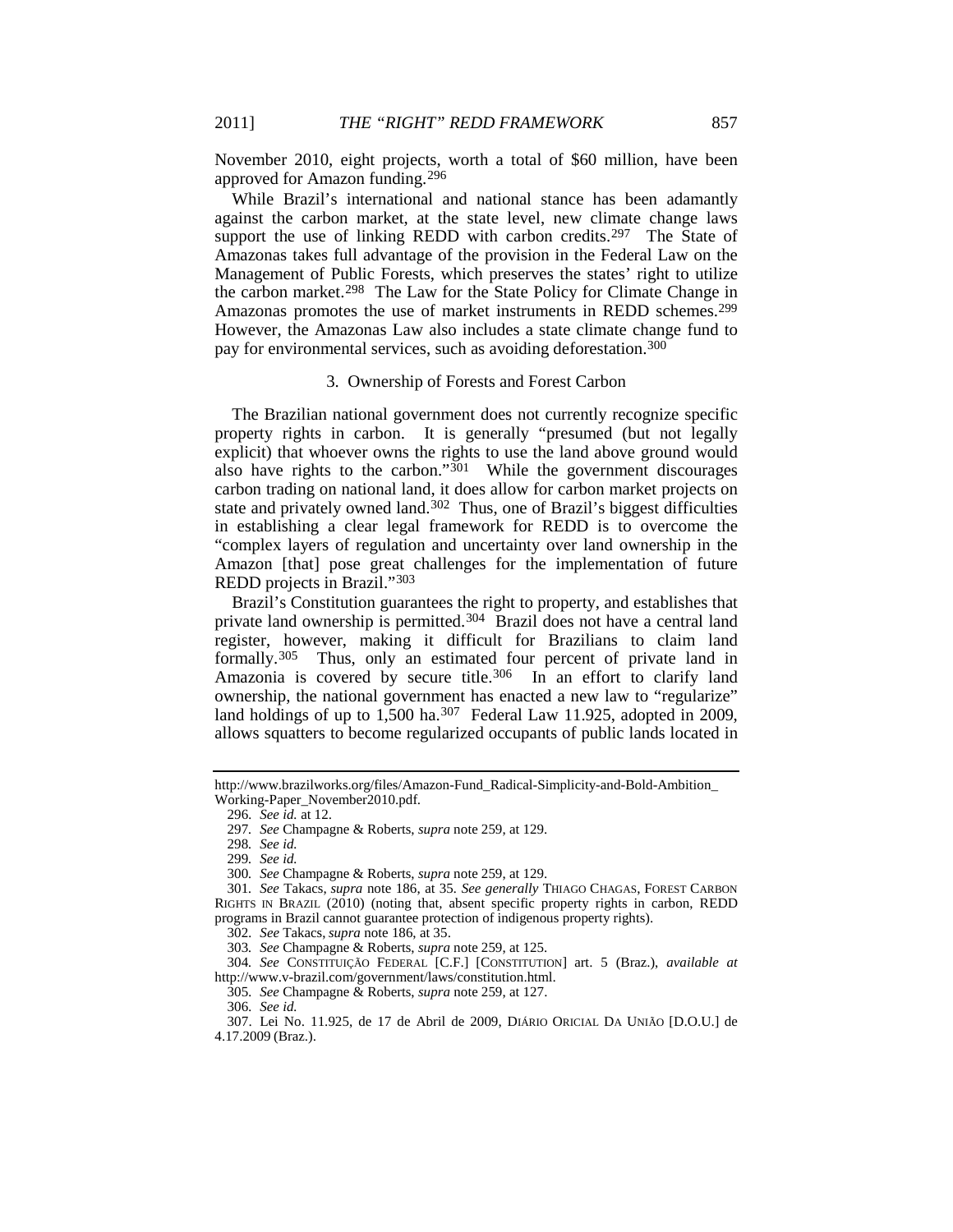rural Brazil.[308](#page-38-0) The government will donate plots of up to 100 ha (247 acres) to land occupants who meet a number of requirements, including that the land occupation began prior to December 1, 2004; occupants use the land for agriculture; and occupants hold the land for at least three years before selling it.[309](#page-38-1)

Although the law aims to "encourage . . . occupants to stay and improve their land instead of abandoning it and moving on to clear the next patch of virgin forest," it has been criticized for potentially stimulating land grabbing.[310](#page-38-2) "[B]y making it easier to get secure title for dubious land claims," the law may prompt a demand for land and encourage squatting in the hopes that it might lead to de facto ownership.<sup>311</sup> In addition, the law's productive use requirements have been denounced because they encourage deforestation practices, causing critics to worry that even if the law clarifies land title, it may do so at the expense of the forest.<sup>[312](#page-38-4)</sup>

On private land, a landowner has the power to decide when to grant concessions, and a landowner's permission is required before anyone else can use natural resources.<sup>[313](#page-38-5)</sup> However, all rural properties are subject to two governmental limitations that are codified in the Brazilian Forestry Code.[314](#page-38-6) First, Permanent Preservation Areas may be demarcated on either public or private land that has important environmental functions.[315](#page-38-7) Second, owners of forestland must designate 80 percent of their plot as a *Reserva Legal* (Legal Reserve), which can only be improved after the government authorizes a sustainable management plan.[316](#page-38-8)

Public lands are administered in accordance with the Law on the Management of Public Lands, which designates that the Union, states, or municipalities must allocate concessions on the land "in the interest of the common good."[317](#page-38-9) The law guarantees that certain areas of the forest must be managed by local communities.

According to the Brazilian Constitution, all indigenous land is technically the property of the federal government; however, Article 231 recognizes that indigenous groups have a right to "permanent possession" of the land that they traditionally occupy, and have "exclusive rights over the riches of

<sup>308</sup>*. Id.*

<span id="page-38-1"></span><span id="page-38-0"></span><sup>309</sup>*. See* Savaresi & Morgera, *supra* not[e 172,](#page-23-10) at 20 (noting that the Brazilian government will also sell larger plots of land (i.e., between 100–400 ha) for a reduced price, provided that the same criteria are met).

<span id="page-38-3"></span><span id="page-38-2"></span><sup>310</sup>*. The Brazilian Amazon: Preventing Pillage in the Rainforest*, ECONOMIST, Feb. 26, 2009, at 39.

<sup>311</sup>*. Id.*

<sup>312</sup>*. See* Savaresi & Morgera, *supra* not[e 172,](#page-23-10) at 20.

<sup>313</sup>*. See* Champagne & Roberts, *supra* not[e 259,](#page-33-0) at 130–31.

<span id="page-38-9"></span><span id="page-38-8"></span><span id="page-38-7"></span><span id="page-38-6"></span><span id="page-38-5"></span><span id="page-38-4"></span><sup>314.</sup> Lei No. 4.771, de 15 de Setembro de 1965, DIÁRIO OFICIAL DA UNIÃO [D.O.U.] de 16.9.1965 (Braz.).

<sup>315</sup>*. See id.*; *see also* Champagne & Roberts, *supra* not[e 259,](#page-33-0) at 127–28.

<sup>316</sup>*. See* Champagne & Roberts, *supra* not[e 259,](#page-33-0) at 127–28.

<sup>317</sup>*. See id.*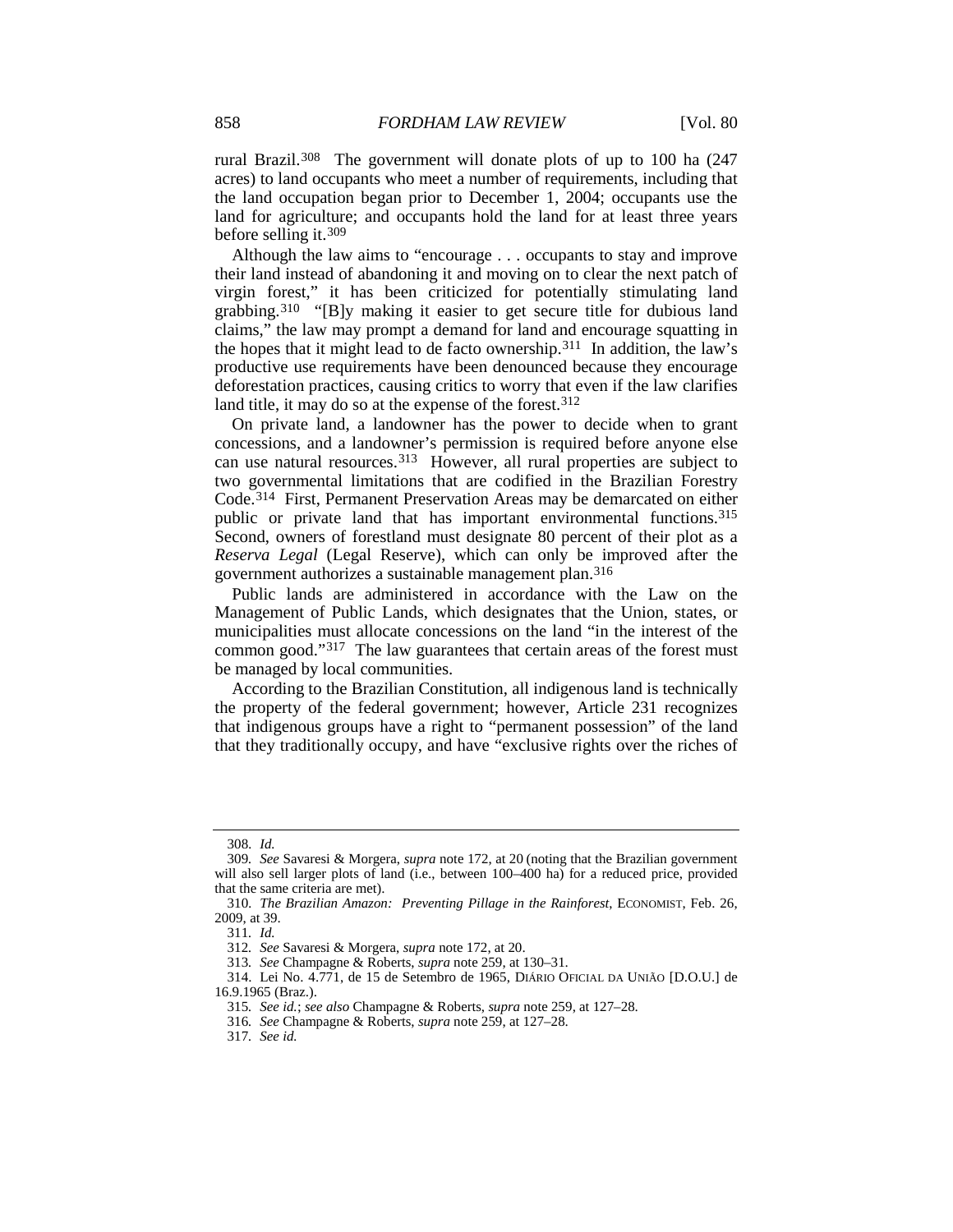the soil, the rivers and the lakes existing therein."[318](#page-39-0) In order to ensure that its land rights are protected, an indigenous group must apply to be formally recognized by the Fundaçao Nacional do Indio (FUNAI).[319](#page-39-1) Once the recognition process is complete, the indigenous group has the "exclusive right to use all the goods on the land, even though the land itself continues to belong to the state."[320](#page-39-2) In this manner, indigenous property rights become an usufruct right, allowing an indigenous group to use the "natural wealth of their lands to sustain them and preserve their cultural identity."<sup>[321](#page-39-3)</sup>

Alternatively, indigenous groups can apply to have their lands be designated as national reserves or protected areas.<sup>[322](#page-39-4)</sup> To do so, an indigenous group would again submit an application to FUNAI, which would then perform an anthropological study and issue a statement to the Justice Department, recommending whether or not the claim should be accepted.[323](#page-39-5) If the recommendation is positive, the Justice Department will order the demarcation of a reserve, thereby granting formal legal protection to the indigenous group.[324](#page-39-6) Currently, "indigenous reserves comprise about 20% of the Brazilian Amazon, and . . . are, on average, much better conserved than those outside of reserves and protected areas."[325](#page-39-7)

# <span id="page-39-12"></span><span id="page-39-10"></span>4. Benefit Distribution

At the national level, there is no legal framework for benefit sharing in REDD projects.[326](#page-39-8) State level REDD programs, however, have utilized Payments for Environmental Services (PES) as a way to reward forest-dwellers for not cutting down their trees.<sup>[327](#page-39-9)</sup> PES is a voluntary transaction wherein a well-defined environmental service is purchased by a buyer from

320*. See* Takacs, *supra* not[e 186,](#page-24-11) at 35.

322*. See* Takacs, *supra* not[e 186,](#page-24-11) at 37.

<span id="page-39-11"></span>

<span id="page-39-0"></span><sup>318</sup>*. See* CONSTITUIÇÃO FEDERAL [C.F.] [CONSTITUTION] art. 231 (Braz.), *available at* http://www.v-brazil.com/government/laws/constitution.html (recognizing that indigenous peoples have customary ownership rights on Brazilian lands and natural resources).

<span id="page-39-1"></span><sup>319</sup>*. See* Takacs, *supra* note [186,](#page-24-11) at 35; *see also* Tom Gibb, *Brazil Authorizes Indian Reserve*, BBC (Apr. 15, 2005), http://news.bbc.co.uk/2/hi/americas/4450755.stm (reporting that Brazil set aside an area of 17,000 square kilometers as an indigenous reserve).

<span id="page-39-3"></span><span id="page-39-2"></span><sup>321</sup>*. Id.*; *see also* Natalie Unterstell, *Brazil: Maintaining the Resilience of Indigenous*  **Territories, in REALISING RIGHTS, PROTECTING FORESTS:** AN ALTERNATIVE VISION FOR REDUCING DEFORESTATION 22, 22-25 (2010), *available at* REDUCING DEFORESTATION 22, 22–25 (2010), *available at*  http://www.rainforestfoundationuk.org/files/Accra\_Report\_English.pdf (noting that the existence of indigenous territories, by their very nature, lowers deforestation rates because the lands are treated as traditional nature reserves).

<sup>323</sup>*. See id.*

<sup>324</sup>*. See id.*

<span id="page-39-7"></span><span id="page-39-6"></span><span id="page-39-5"></span><span id="page-39-4"></span><sup>325</sup>*. Id. See generally* COTULA, *supra* note [180](#page-24-10) (supporting customary tenure rights for indigenous groups because they best protect rights and the environment).

<sup>326</sup>*. See Background Analysis of REDD Regulatory Frameworks*, *supra* not[e 80,](#page-13-10) at 50.

<span id="page-39-9"></span><span id="page-39-8"></span><sup>327</sup>*. See, e.g.*, Sheila Wertz-Kanounnikoff et al., *Reducing Forest Emissions in the Amazon Basin: A Review of Drivers of Land-Use Change and How Payments for Environmental Services (PES) Schemes Can Affect Them* 11–13 (Ctr. for Int'l Forestry Research, Working Paper No. 40, 2008), *available at* http://www.cifor.org/publications/ pdf\_files/WPapers/WP41Wertz-Kanounnikoff.pdf (noting that PES-REDD schemes have generally been successful in Latin America, but have not worked as well in other regions).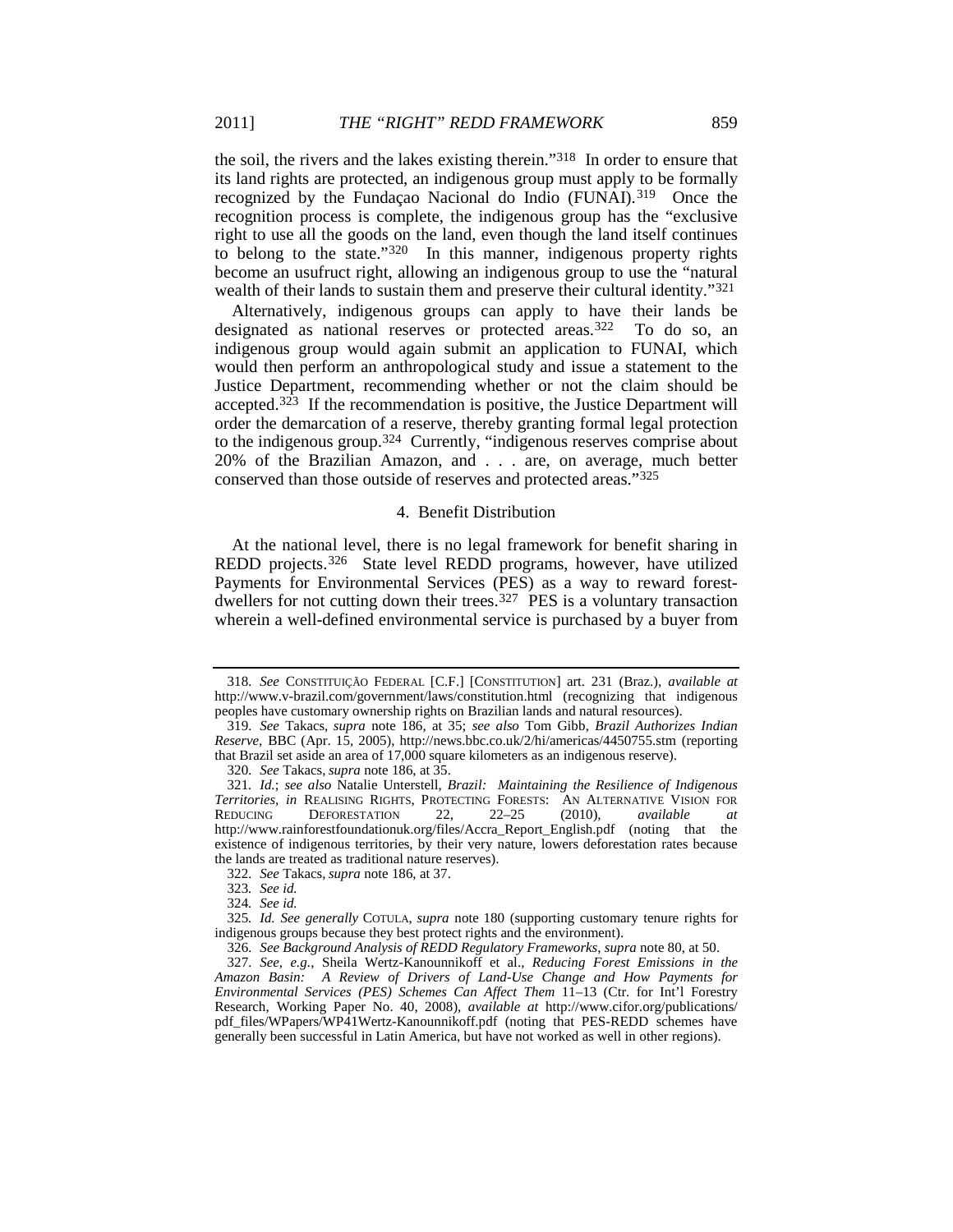a provider, if the provider agrees to safeguard the service.<sup>[328](#page-40-0)</sup> PES programs are different from typical command-and-control environmental regulations because they are both voluntary and conditional.<sup>[329](#page-40-1)</sup> Thus, in the REDD context, payments only occur after participants agree to avoid deforestation and after some sort of verification takes place.[330](#page-40-2)

In Brazil, the most widely publicized PES-REDD program is the Bolsa Floresta Forest Conservation Grant Program (Bolsa Floresta), which was created under the Amazonas State Law for Climate Change. Bolsa Floresta was established to pay forest-dwelling communities for their role in forest protection, and its primary objectives are to avoid deforestation and improve the livelihood of indigenous communities. The program thus rewards indigenous communities who have demonstrated a commitment to avoid deforestation.[331](#page-40-3)

Implemented in September 2007, Bolsa Floresta is managed and financed by the Amazonas Sustainable Foundation (FAS), the public Secretariat for Environmental and Sustainable Development, and Bradesco, which is the largest private bank in Brazil.[332](#page-40-4) The FAS received an initial endowment fund of approximately \$23 million, from both governmental and private investors.[333](#page-40-5) In addition, the Marriott International Hotel Chain has agreed to provide funding, with an initial deposit of \$2 million.<sup>334</sup> To receive funds, Bolsa Floresta participants must: (1) have lived on the State Conservation Unit for at least two years; (2) keep crop and pasture areas not larger than those of the year the Forest Conservation Grant Program was instituted; (3) be registered and regularly attend the school, if the families have children; (4) participate in a Community Dwellers Association; (5) participate in the construction and implementation of the Conservation Units and Management Plan, and (6) participate in an introductory workshop and sign an Zero Deforestation Agreement.<sup>335</sup> Importantly, land ownership is not a requirement[.336](#page-40-8)

As of November 2008, Bolsa Floresta covered six reserves or protected areas in Brazil, and made payments to 2,102 families in Amazonas state.<sup>[337](#page-40-9)</sup> One of the largest REDD projects that utilizes Bolsa Floresta is the Juma

<span id="page-40-0"></span><sup>328.</sup> Sven Wunder, *Payments for Environmental Services: Some Nuts and Bolts* 3–4 (Ctr. for Int'l Forestry Research, Working Paper No. 42, 2005), *available at* http://www.cifor.org/publications/pdf\_files/OccPapers/OP-42.pdf (recognizing that it is hard to find examples of "true PES," as many PES schemes are not actually conditional, but instead issue payments in advance based on flexible contracts).

<span id="page-40-1"></span><sup>329</sup>*. See id.* at 6 (noting that while they offer a stark contrast to command-and-control mechanisms, PES systems can exist with traditional rigid regulations).

<span id="page-40-2"></span><sup>330</sup>*. See* IVAN BOND ET AL., INCENTIVES TO SUSTAIN FOREST ECOSYSTEM SERVICES: A REVIEW AND LESSONS FOR REDD 5–6 (2009).

<span id="page-40-4"></span><span id="page-40-3"></span><sup>331</sup>*. See* Wertz-Kanounnikoff et al., *supra* not[e 327,](#page-39-10) at 13 (explaining how payments are issued to individuals and communities that volunteer to halt deforestation practices).

<sup>332.</sup> *Id.* at 11.

<sup>333</sup>*. See Juma PDD*, *supra* note [253,](#page-32-8) at 47.

<sup>334</sup>*. See id.*

<span id="page-40-9"></span><span id="page-40-8"></span><span id="page-40-7"></span><span id="page-40-6"></span><span id="page-40-5"></span><sup>335</sup>*. See* Champagne & Roberts, *supra* note [259,](#page-33-0) at 133 (noting that these requirements are a part of Brazilian Decree no. 26.958/2007).

<sup>336</sup>*. Id.*

<sup>337.</sup> Wertz-Kanounnikoff et al., *supra* not[e 327,](#page-39-10) at 11.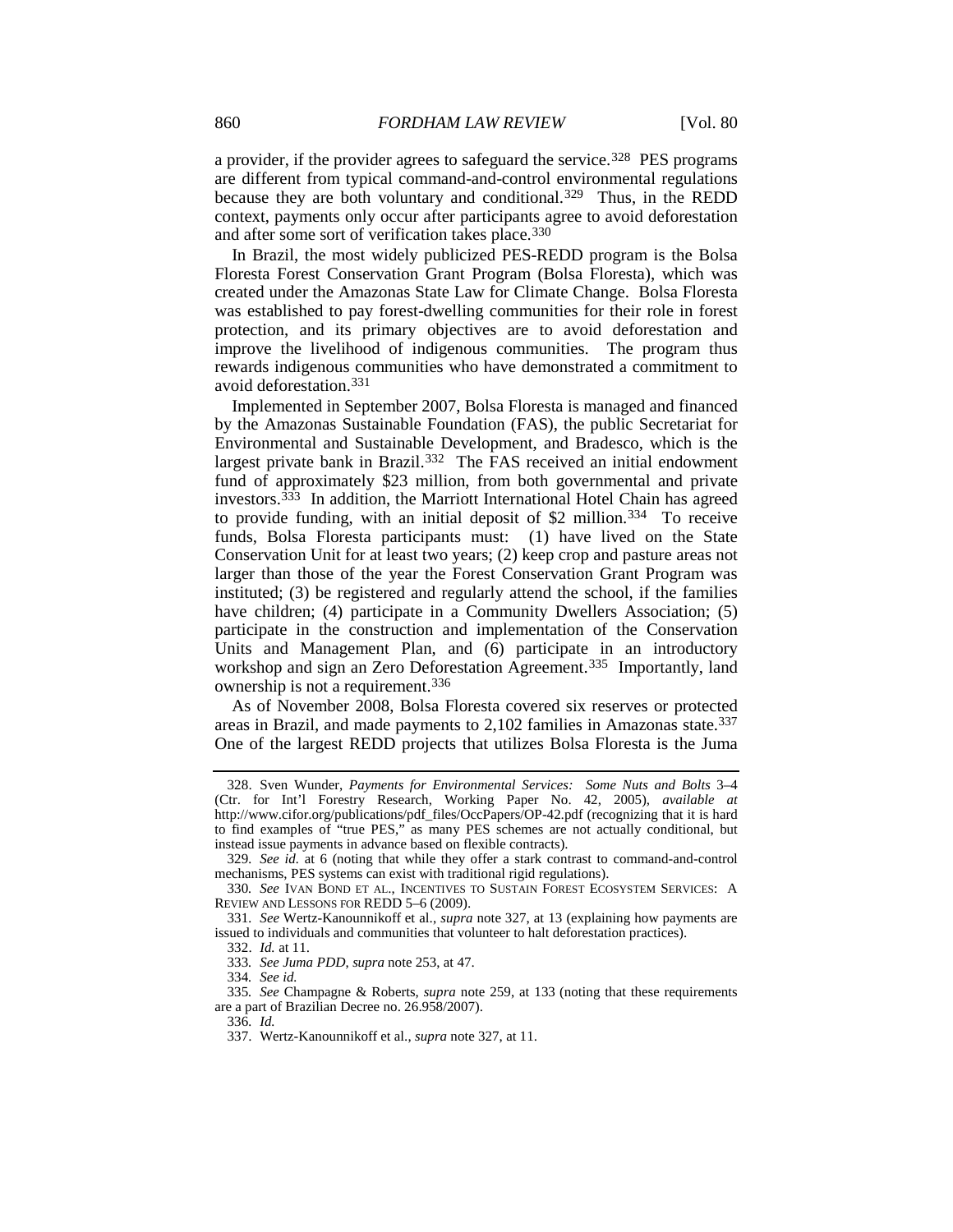Sustainable Development Reserve Project for Reducing Greenhouse Gas Emissions from Deforestation[338](#page-41-1) (Juma Project). The Juma Project was the first project to receive Gold Level Certification from the CCB Standards, which estimate that "Juma's REDD scheme will prevent an estimated 3.6 million tonnes of greenhouse gas emissions . . . over the first crediting period, from 2006 to 2016. By the project's end in 2050, it is expected to have generated about 190 million tonnes of  $CO<sub>2</sub>e$  credits."<sup>[339](#page-41-2)</sup>

<span id="page-41-0"></span>In addition to these economic benefits, Juma provides payments to indigenous families.[340](#page-41-3) The majority of the families living in the Juma Reserve do not have formal land titles or personal documentation, yet they are remunerated to protect the rainforest by receiving roughly \$30 per month, which is issued to the female head of each household.<sup>341</sup> Before they receive payment, families must take a two-day training course that teaches about sustainable land use management.<sup>342</sup> Then each family signs a contract, binding them not to cut or burn the trees, which will be supervised by regular inspections. In the event of deforestation, the FAS will stop issuing payments.<sup>[343](#page-41-6)</sup>

In addition to paying families, Bolsa Floresta issues payments to family associations, community groups, and social programs. Family associations receive a "cash grant averaging \$500/month per association plus in-kind grant of equipment (such as boat or internet connection)."[344](#page-41-7) Community Associations receive \$2,500 per year, and social programs are granted approximately \$70,000 per year, in the "form of small investments (for example, in education or health) complementing state and local government programmes."[345](#page-41-8) Because the Bolsa Floresta program is relatively new, many of its effects have not been measured or studied. Although Bolsta Floresta has received the CCBA's Gold Standard designation, it remains to be seen whether the program could be replicated in other parts of the world.

In general, Brazil has successfully incorporated REDD policies into its pre-existing national legal frameworks. In addition to national laws that protect indigenous customary property rights, Brazil has state laws that have allowed for great variation among REDD pilot projects. The most

342*. See id.*

<sup>338</sup>*. See generally Juma PDD*, *supra* not[e 253.](#page-32-8)

<span id="page-41-2"></span><span id="page-41-1"></span><sup>339.</sup> Virgilio M. Viana et al., *The Costs of REDD: Lessons from Amazonas*, INT'L INST. FOR ENV'T & DEV., 2 (Nov. 2009), http://pubs.iied.org/pdfs/17076IIED.pdf.

<span id="page-41-3"></span><sup>340</sup>*. See Juma PDD*, *supra* note [253,](#page-32-8) at 80 (noting that by directing funds towards the female head of each household, the Juma Project aims to combat gender inequality, as well as indigenous inequality).

<sup>341</sup>*. See* Wertz-Kanounnikoff et al., *supra* note [327,](#page-39-10) at 11.

<span id="page-41-6"></span><span id="page-41-5"></span><span id="page-41-4"></span><sup>343</sup>*. See id.* at 12–14; *see also Brazil: Juma Test Case in the Amazon*, WORLD RAINFOREST MOVEMENT, http://www.wrm.org.uy/bulletin/155/Brazil.html (last visited Oct. 20, 2011) (noting that some indigenous groups have argued that the Juma Reserve's monthly payment is not enough to compensate for the loss of livelihood that indigenous groups experience when they stop deforestation practices).

<span id="page-41-8"></span><span id="page-41-7"></span><sup>344.</sup> Viana, *supra* note [339,](#page-41-0) at 2 (noting that the Juma Reserve Project was the first voluntary REDD project to receive the Gold Standard designation from the CCBA, in large part because of the Project's active efforts to fund families and community groups).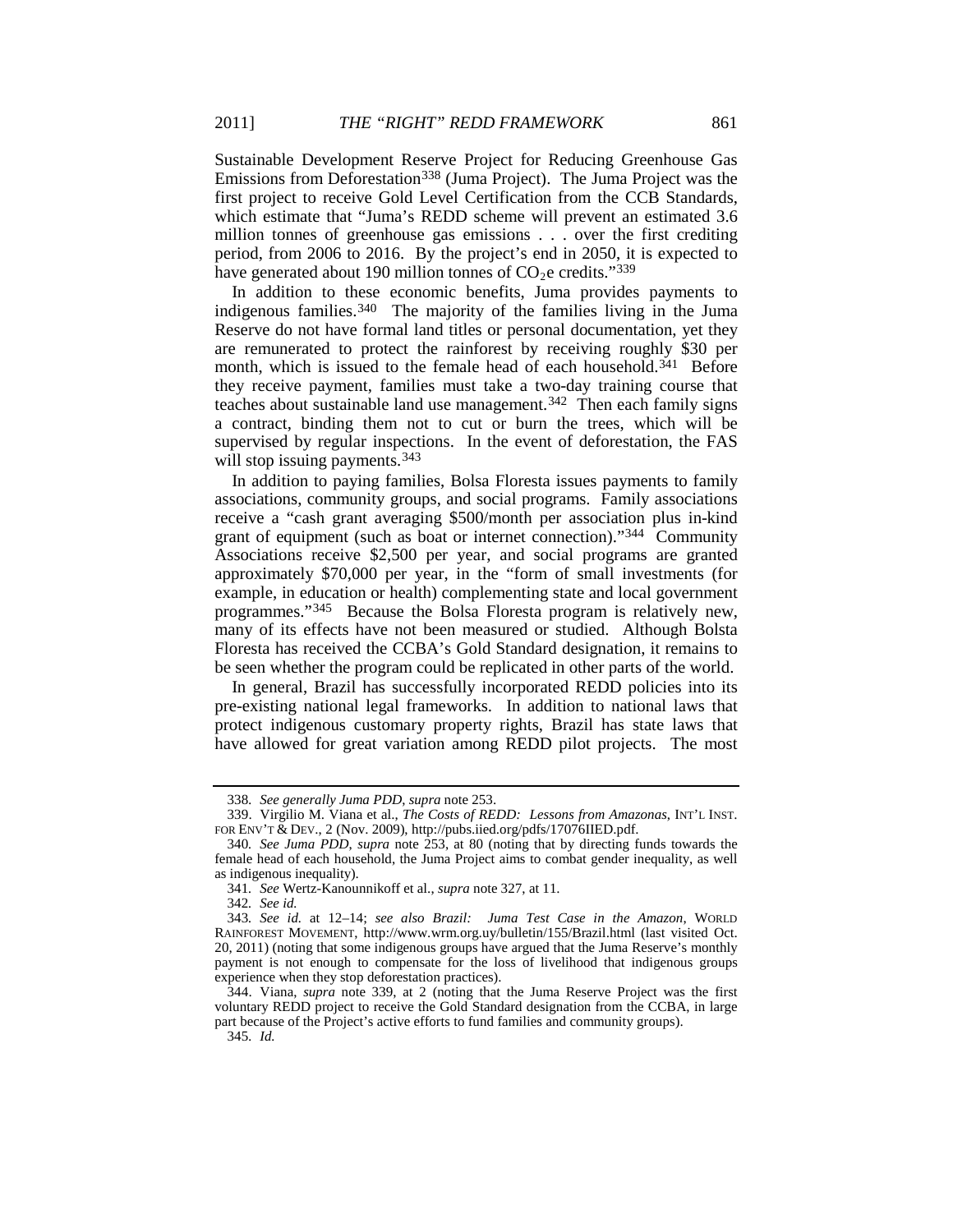successful of these projects is the Juma Reserve project, funded by Bolsa Floresta, in the State of Amazonas. Indigenous groups have been compensated for their REDD contributions, regardless of whether they have statutory land rights.

#### <span id="page-42-8"></span><span id="page-42-0"></span>*B. Indonesia*

This Note will now explore how REDD interacts with indigenous rights in another nation with extreme deforestation, Indonesia. With between 90 and 100 million ha of forestland inside its borders, Indonesia is the third most heavily forested nation in the world, after Brazil and the Democratic Republic of Congo.<sup>346</sup> Indonesia's forests sequester approximately 3.5 billion tons of carbon<sup>[347](#page-42-2)</sup> and provide livelihood to at least 20 million people.[348](#page-42-3) Even so, deforestation occurs at alarming rates, as timber concessions, fires, roads, and mining all threaten Indonesia's forests. Exact statistics regarding deforestation in Indonesia are inconsistent; Indonesia's Ministry of Forestry estimates that the country lost 2.83 million ha of forest per year to deforestation between 1997 and 2000,[349](#page-42-4) while the FAO estimates that Indonesia's annual deforestation rate was 1.87 million ha for the same period.[350](#page-42-5) Further complicating Indonesia's deforestation data, the World Bank approximates that 28 percent of the country's public forestland is actually devoid of trees.[351](#page-42-6)

Regardless of statistical discrepancies, it is widely agreed that Indonesia's forests are in grave danger.<sup>[352](#page-42-7)</sup> Recognizing that REDD can be economically and environmentally beneficial, Indonesia's government has acted at both the global and local levels to ensure that REDD becomes a reality. Internationally, Indonesia and Australia have entered into a bilateral

<span id="page-42-1"></span><sup>346</sup>*. See* Christopher Barr et al., *Decentralization of Forest Administration in Indonesia: An Overview*, *in* DECENTRALIZATION OF FOREST ADMINISTRATION IN INDONESIA 1, 2 (Christopher Barr et al. ed., 2006); *see also Indonesia's Forests in Brief*, GLOBAL FOREST WATCH, http://www.globalforestwatch.org/english/indonesia/forests.htm (last visited Oct. 20, 2011) (noting that Indonesia currently has approximately 98 million ha of forestland, down from 162 million ha in 1950).

<sup>347</sup>*. See* Takacs, *supra* not[e 186,](#page-24-11) at 46.

<span id="page-42-3"></span><span id="page-42-2"></span><sup>348</sup>*. See* Barr et al., *supra* note [346,](#page-42-0) at 3 (highlighting that 20 million is a conservative estimate).

<span id="page-42-4"></span><sup>349</sup>*. See* United Nations Convention on Biological Diversity, Nagoya, Japan, Oct. 18–29, 2010, *Analysis of Information in the Fourth National Reports* ¶ 3(g), UNEP/CBD/COP/10/INF/2 (Oct. 22, 2010); *see also* Fitrian Ardiansyah, *National Institutional Arrangements for REDD Case Study: Indonesia (as of December 2009)*, WORLD WIDE FORESTS, 2 (Dec. 2009), http://www.theredddesk.org/sites/default/files/ resources/pdf/2010/report\_7\_indonesia.pdf.

<span id="page-42-5"></span><sup>350</sup>*. See State of the World's Forests 2007*, FOOD AND AGRICULTURE ORG. OF THE UNITED NATIONS, http://www.fao.org/docrep/009/a0773e/a0773e00.HTM (last visited Oct. 20, 2011).

<sup>351</sup>*. See* Takacs, *supra* not[e 186,](#page-24-11) at 46.

<span id="page-42-7"></span><span id="page-42-6"></span><sup>352</sup>*. See generally REDD in Indonesia: An Independent Monitoring Report by Forest Watch Indonesia* (2009), http://vh-gfc.dpi.nl/img/userpics/File/REDD/REDD-in-Indonesia.pdf.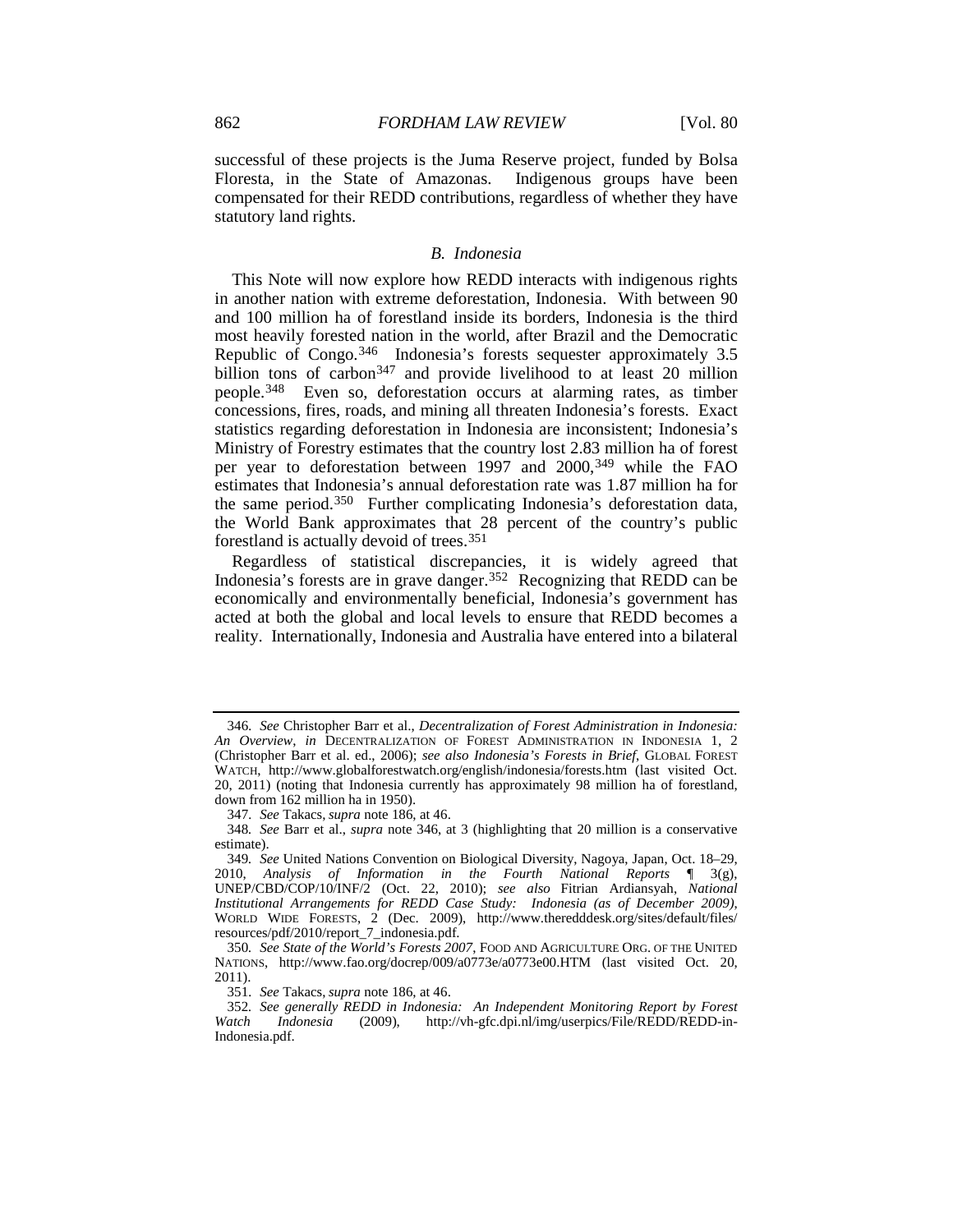<span id="page-43-9"></span>REDD alliance.<sup>353</sup> The Indonesia-Australia Forest Carbon Partnership (IAFCP) was the first developed-developing country partnership to submit a joint proposal to the UNFCCC,<sup>[354](#page-43-1)</sup> and together the two countries have implemented a number of REDD pilot projects in Indonesia that are discussed further in Part II.B.4. Domestically, Indonesia is home to approximately twenty voluntary REDD pilot programs.[355](#page-43-2) Each REDD project uses different rules and regulations, and may be sponsored by NGOs, corporations, or governments.[356](#page-43-3) In an effort to unify Indonesia's REDD projects, the national government recently passed legislation specifically related to REDD implementation, making it the first—and only—country in the world to do so.[357](#page-43-4)

Indonesia is an important case study because of its unique national REDD legislation. Implemented amidst an intense political power struggle between the central and provincial governments, Indonesia's national REDD Law has the potential to clarify the country's REDD regime, but may also limit indigenous rights and participation.<sup>[358](#page-43-5)</sup> In recent history, Indonesia's administrative authority has shifted back and forth between national and local governments.<sup>359</sup> This section explains the effect that decentralization—and *re*centralization—has had on indigenous rights in REDD, specifically elaborating on how the laws regarding REDD financing, carbon property rights, and REDD benefit distribution have changed in light of the governmental power shift.

#### <span id="page-43-10"></span>1. Indonesia's Governmental Power Struggle

Indonesia's national government has historically exercised primary control over the country's forestry practices.<sup>360</sup> After the collapse of the Soeharto New Order regime, [361](#page-43-8) however, government restructuring caused

<span id="page-43-0"></span><sup>353</sup>*. See IAFCP Factsheet*, AUSTL. GOV'T DEP'T OF CLIMATE CHANGE AND ENERGY (Dec. 2009), www.ausaid.gov.au/hottopics/pdf/IAFCP\_factsheet\_2\_ 11Dec09.pdf.

<sup>354</sup>*. See id.*

<span id="page-43-2"></span><span id="page-43-1"></span><sup>355</sup>*. See* Adianto P. Simamora, *Government Delays Awarding Permits for REDD Projects,* JAKARTA POST (Feb. 7, 2009), http://www.thejakartapost.com/news/2009/02/07/ government-delays-awarding-permits-redd-projects.html.

<span id="page-43-3"></span><sup>356</sup>*. See* Beth Askham, *REDD Pilot Projects in Indonesia*, ECOS ONLINE MAG. (Dec. 10, 2010), http://ecosmagazine.com/paper/EC10048.htm.

<span id="page-43-4"></span><sup>357.</sup> P.30/Menhut-II/2009 [Regulation on Reduction of Emissions from Deforestation and Forest Degradation Procedure], May 1, 2009; *see also Background Analysis of REDD Regulatory Frameworks*, *supra* not[e 80,](#page-13-10) at 11.

<span id="page-43-5"></span><sup>358</sup>*. See generally* Moira Moeliono & Ahmad Dermawan, *The Impacts of Decentralization on Forests and Livelihood*, *in* DECENTRALIZATION OF FOREST ADMINISTRATION IN INDONESIA, *supra* note [346,](#page-42-0) at 108 (explaining that indigenous groups have more opportunities to participate in local decision-making).

<sup>359</sup>*. See, e.g.*, Barr et al., *supra* not[e 346,](#page-42-0) at 1–3.

<sup>360</sup>*. See id.* at 1.

<span id="page-43-8"></span><span id="page-43-7"></span><span id="page-43-6"></span><sup>361.</sup> Soeharto was the authoritarian leader of Indonesia from 1966 to 1998. His government, called the New Order regime, was highly centralized, reserving most of the nation's power for the President. For further information on the Soeharto regime, see RETNOWATI ABDULGANI-KNAPP, SOEHARTO: THE LIFE AND LEGACY OF INDONESIA'S SECOND PRESIDENT (2007) and R.E. ELSON, SUHARTO: A POLITICAL BIOGRAPHY (2009).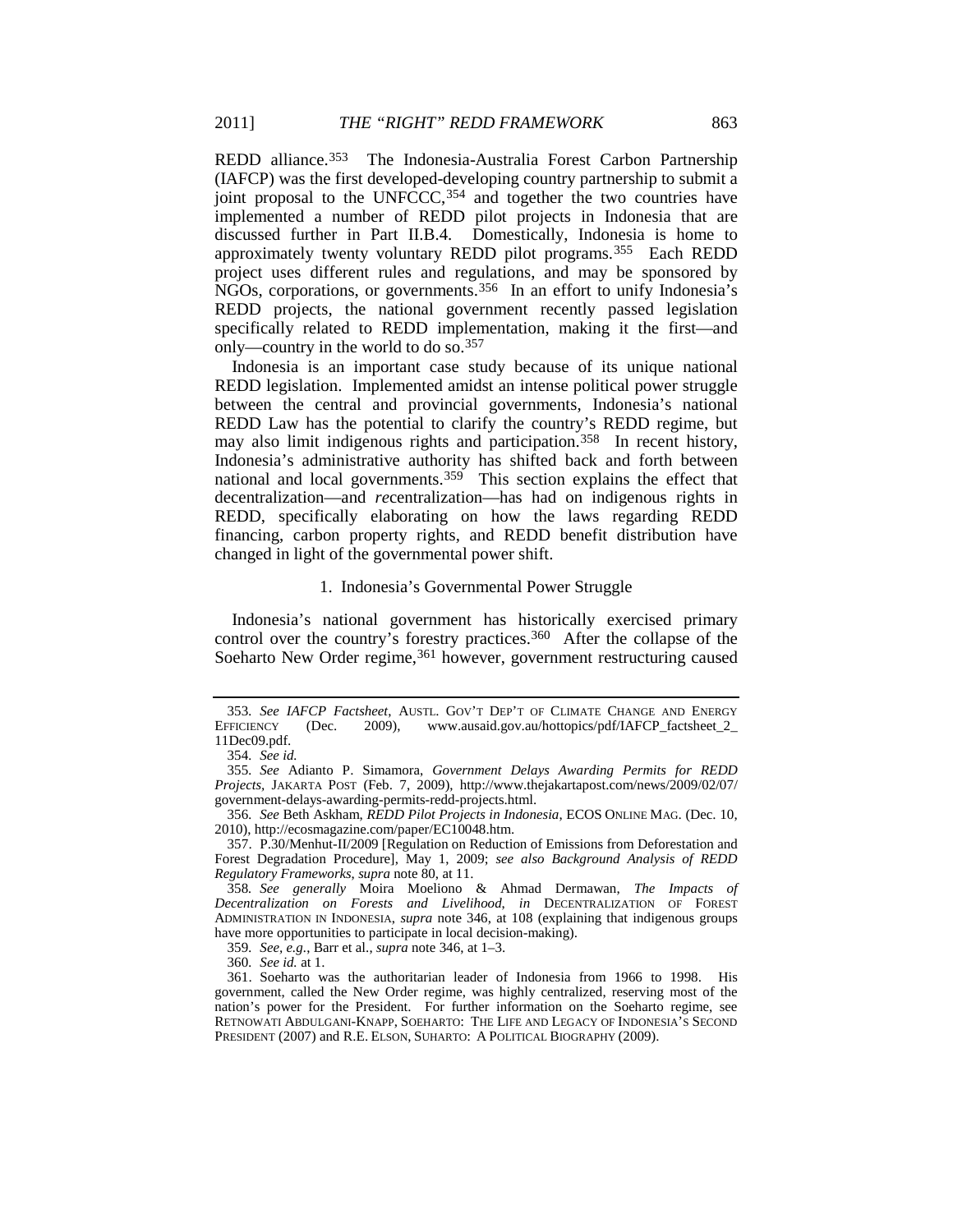administrative power to be reallocated to district and local governments.[362](#page-44-0) This process of decentralization occurred in all aspects of Indonesian law, but had a particularly dramatic impact on the forestry sector, as forestdwelling communities reestablished control over forestland.[363](#page-44-1) Recently there has been a backlash against decentralization. As indicated by the new national REDD legislation, the power pendulum is swinging back towards the central government.<sup>[364](#page-44-2)</sup> This section compares Indonesia's forestry laws under decentralized and recentralized regimes, emphasizing how well indigenous rights have been upheld under each.

#### <span id="page-44-10"></span>*a. Decentralization and Deforestation*

<span id="page-44-9"></span>Indonesia's central government took control of the forestry sector in the early twentieth century; as colonization came to an end, and the Ministry of Forestry began nationalizing forestland that was once privately owned by foreigners.[365](#page-44-3) When Soeharto's New Order regime gained power in 1966, the national government enacted legislation that gave it almost absolute control over Indonesia's forestry practices.<sup>366</sup> Under Indonesia's Basic Forestry Law of 1967, for example, the government classified over 143 million ha of forest as public land, disregarding customary land claims and giving the central government sweeping power over approximately one-third of the nation's total forested area.<sup>[367](#page-44-5)</sup>

<span id="page-44-8"></span>The central government's control led to a "forestry crisis" in Indonesia.[368](#page-44-6) Through the Basic Forestry Law, the Ministry of Forestry granted commercial timber concessions on over 60 million ha of the statecontrolled land.[369](#page-44-7) The central government benefitted from the concessions, as both private and state owned timber companies were required to pay fees and royalties directly to the national government,

366*. See* Barr et al., *supra* not[e 346,](#page-42-0) at 1.

<span id="page-44-0"></span><sup>362</sup>*. See, e.g.*, Barr et al., *supra* note [346,](#page-42-0) at 1–3; *see also* Tony Djogo & Rudi Syaf, *Decentralization without Accountability: Power and Authority over Local Forest Governance in Indonesia* (2004), http://dlc.dlib.indiana.edu/dlc/bitstream/handle/ 10535/1611/Djogo\_Decentralization\_040308\_Paper565a.pdf.

<sup>363</sup>*. See* Barr et al., *supra* not[e 346,](#page-42-0) at 2.

<span id="page-44-2"></span><span id="page-44-1"></span><sup>364</sup>*.* Christopher Barr et al., *Decentralization's Effects on Forest Concessions and Timber Production*, *in* DECENTRALIZATION OF FOREST ADMINISTRATION IN INDONESIA, *supra* note [346,](#page-42-0) at 87, 103.

<span id="page-44-3"></span><sup>365</sup>*. See Country Overview: Indonesia*, *in* ENCYCLOPEDIA OF THE NATIONS (Timothy L. Gall & Jeneen M. Hobby eds., 12th ed. 2007), *available at* http://www.nationsencyclopedia.com/economies/Asia-and-the-Pacific/Indonesia.html.

<span id="page-44-5"></span><span id="page-44-4"></span><sup>367</sup>*. See* Undang-undang Pokok-pokok Kehutanan 5/1967 [Basic Forestry Law], May 1967; *see also* Takacs, *supra* note [186,](#page-24-11) at 47 (noting that the central government possessed the decision-making powers to determine which areas should be classified as forest, and to determine commercial licensing and utilization of forest products).

<span id="page-44-7"></span><span id="page-44-6"></span><sup>368.</sup> Christopher Barr, *Forest Administration and Forestry Sector Development Prior to 1998*, *in* DECENTRALIZATION OF FOREST ADMINISTRATION IN INDONESIA, *supra* note [346,](#page-42-0) at 18, 28.

<sup>369</sup>*. See* Barr et al., *supra* not[e 346,](#page-42-0) at 1.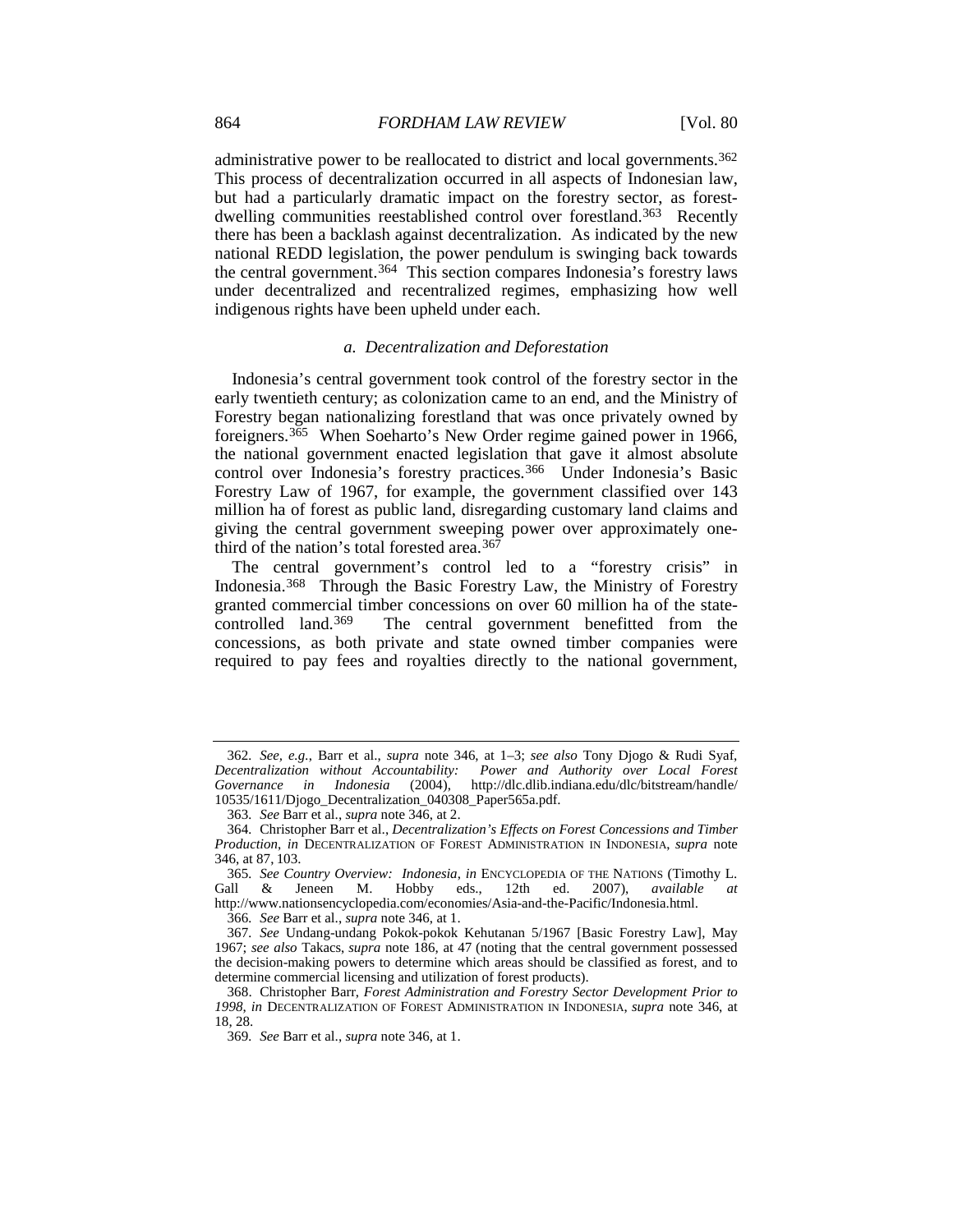bypassing district governments and local communities.[370](#page-45-0) As a result of these forestry practices, by 1978 half of the world's timber was exported from Indonesia,[371](#page-45-1) and from 1985 to 1999 an estimated 1.6 million ha of Indonesia's forest cover was lost each year due to deforestation or forest degradation.[372](#page-45-2)

After thirty-two years in power, the Soeharto regime collapsed in May of 1998, leading to "intense political struggles" between Indonesia's national, provincial, and district governments. $37\overline{3}$  As separatist movements sprouted up across the country—especially in resource-rich regions, such as Aceh, Papua, and East Timor—Indonesia's post-Soeharto leaders recognized that "autonomy for . . . regional governments [was] an unavoidable tradeoff for maintaining Indonesia's status as a unitary republic."[374](#page-45-4) Thus, from 1999 to 2002, the central government enacted legislation to transfer administrative authority from the national government to local leaders in an effort to balance power and "maintain Indonesia's integrity as a nation."[375](#page-45-5) The most significant enactments—Law 22/1999 on Regional Governance and Law 25/1999 on Fiscal Balancing between the Central Government and Regional Governments—did not pertain specifically to forestry; however, by forming the foundation of Indonesia's decentralization movement, both laws dramatically impacted the forestry sector[.376](#page-45-6)

<span id="page-45-11"></span>In addition, the Basic Forestry Law of 1999 was enacted, replacing the 1967 Law.[377](#page-45-7) The 1999 Law pledged to create a decentralized forest regime that would "accommodate the dynamic of community aspirations and participation, customary and cultural, and social values."[378](#page-45-8) District governments eagerly took advantage of the opportunity to control the natural resources within their jurisdictions, and forest-dwelling peoples began to reestablish ownership over land that was under State control during the New Order period.<sup>[379](#page-45-9)</sup> After thirty-two years under a centralized regime, district and local actors generally felt it was their turn to benefit from forest resources.<sup>[380](#page-45-10)</sup> This feeling of entitlement did not manifest itself

<span id="page-45-7"></span>377*. See* Undang-undang tentang Kehutanan 41/1999 [Law on Forestry], Sept. 1999, *available at* http://www.bkpm.go.id/file\_uploaded/Law\_4199.htm.

378*. Id.*; *see infra* Part II.B.2.

<span id="page-45-10"></span><span id="page-45-9"></span><span id="page-45-8"></span>379*. See* Barr et al., *supra* note [346,](#page-42-0) at 2 (noting that indigenous communities felt they had been robbed of their land entitlements under the Soeharto regime, and thus believed they were reestablishing ownership over land that was rightfully theirs).

380*. See id.*

<span id="page-45-12"></span><span id="page-45-2"></span><span id="page-45-1"></span><span id="page-45-0"></span><sup>370</sup>*. See* Barr, *supra* note [368,](#page-44-8) at 24 (explaining how funds were allocated between the central and local governments, with taxes and earmarks that went directly to the central government).

<sup>371</sup>*. See Country Overview: Indonesia*, *supra* note [365.](#page-44-9)

<sup>372</sup>*. See* Barr, *supra* not[e 368,](#page-44-8) at 28.

<sup>373</sup>*. See id.* at 31.

<sup>374</sup>*. See id.*

<sup>375</sup>*. See id.* at 10.

<span id="page-45-6"></span><span id="page-45-5"></span><span id="page-45-4"></span><span id="page-45-3"></span><sup>376</sup>*. See id.*; *see also* Takacs, *supra* note [186,](#page-24-11) at 47 (noting that Indonesia's Law 22/1999 and Regulation 25/2000 delineate the division of powers between central and local governments, reserving the following decision-making powers for the central government: determining what areas will be classified as forest, setting tariffs and fees for forest resources, allocating commercial permits, and designing criteria for licensing in forests).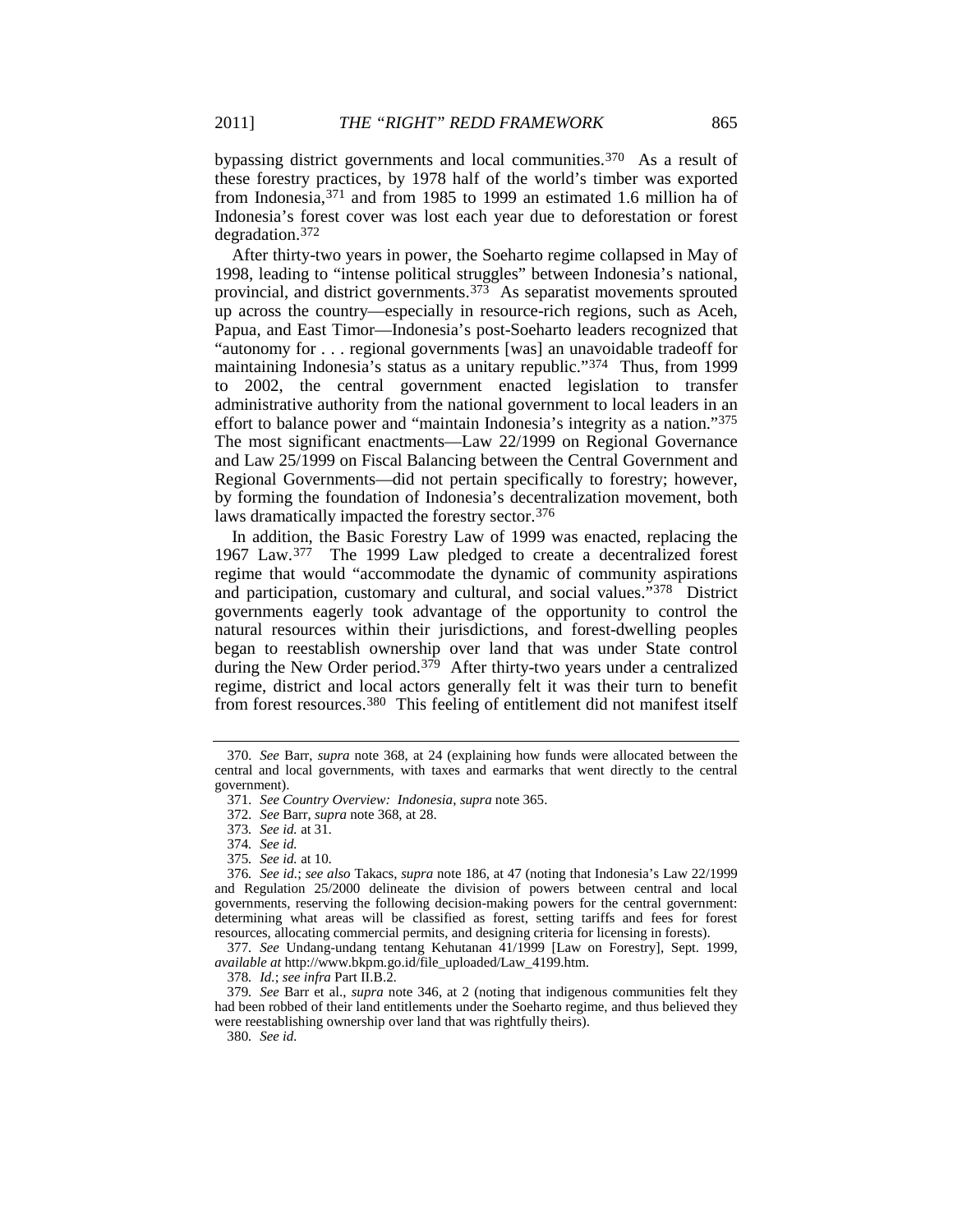in forest conservation efforts, however. Local governments and communities simply began granting concessions to—and receiving benefits from—small-scale timber companies, rather than implementing practices that would protect the forests.[381](#page-46-0)

#### *b. Recentralization and REDD*

After three years of extensive decentralization, the central government attempted to regain control of the forestry sector. The Ministry of Forestry claimed that decentralization had "highly damaging" effects on Indonesia's forests.[382](#page-46-1) Referencing the Constitution, which states that forests must be managed by the national government to provide sustainable benefits to all Indonesians,[383](#page-46-2) the Ministry of Forestry adopted measures to curtail decentralization in 2002.<sup>384</sup> It is within this context that the Indonesian Minister of Forestry signed Regulation P.30/2009 on Procedures for Reducing Emissions from Deforestation and Forest Degradation (REDD Regulation) in May 2009, enacting the world's first "national legal regime for the implementation of REDD projects, and the issuance and trading of carbon credits in respect of the greenhouse gas reductions such projects generate.["385](#page-46-4) REDD Regulation grants the national government power over REDD demonstration activities, monitoring and verification mechanisms, and carbon sequestration projects.[386](#page-46-5)

#### <span id="page-46-8"></span>2. Phases of REDD Financing

While it is too soon for effects of REDD Regulation to be analyzed, many indigenous groups have expressed concern that a centralized legal framework will prevent forest-dwelling peoples from participating in and receiving benefits from REDD programs. The remainder of this section examines the interplay between the new REDD Regulation and existing Indonesian laws regarding REDD financing, property rights, and benefit distribution.

Indonesia advocates a phased approach to REDD implementation, both in its domestic legislation and international REDD proposals.[387](#page-46-6) The three separate stages of Indonesia's REDD plan—REDD Preparation, REDD Readiness, and Full Implementation—call for different methods of financing.[388](#page-46-7) Both Preparation and Readiness utilize international REDD

<sup>381</sup>*. See id.*

<sup>382</sup>*. See id.*

<span id="page-46-3"></span><span id="page-46-2"></span><span id="page-46-1"></span><span id="page-46-0"></span><sup>383.</sup> 1945 Constitution of the Republic of Indonesia Aug. 18, 1945, art. 33, *available at* http://www.humanrights.asia/countries/indonesia/laws/uud1945\_en.

<sup>384</sup>*. See* Barr et al., *supra* not[e 346,](#page-42-0) at 1.

<sup>385</sup>*. See Background Analysis of REDD Regulatory Frameworks*, *supra* note [80,](#page-13-10) at 11.

<sup>386</sup>*. See id.* at 12–13.

<span id="page-46-6"></span><span id="page-46-5"></span><span id="page-46-4"></span><sup>387</sup>*. See* Nur Masripatin et al., *National Strategy: REDD-Indonesia Readiness Phase 2009–2012 and Progress in Implementation*, 11 (Feb. 2010), http://www.forda-mof.org/ uploads/2010/buku%20redd%20versi%20english.pdf.

<span id="page-46-7"></span><sup>388</sup>*. Id.*; *see also* Ardiansyah, *supra* note [349,](#page-42-8) at 12, 17 (noting that Indonesia has also submitted proposals to the FCPF and UN-REDD Program, both of which advocate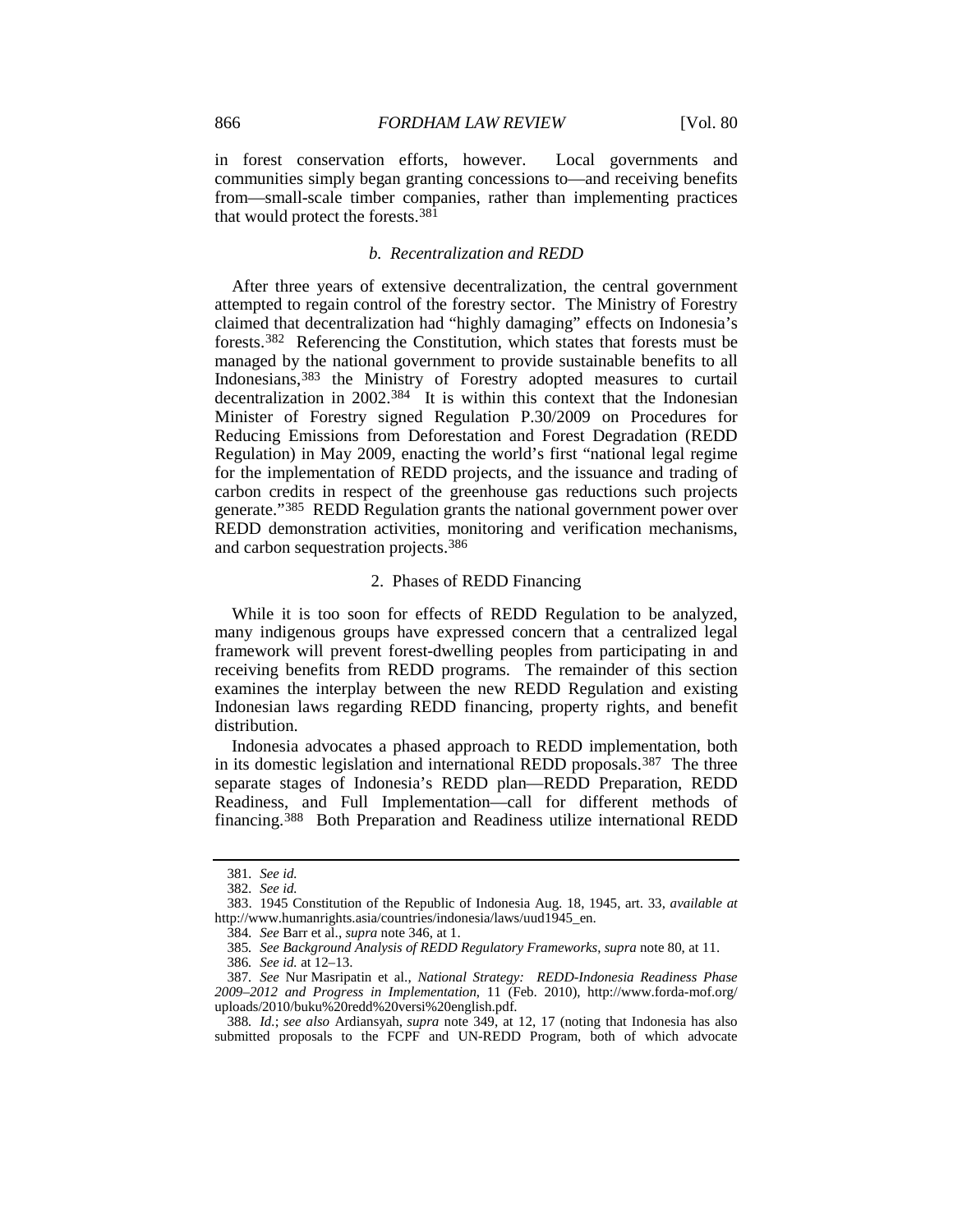funds, while Full Implementation, due to begin in 2012, would be marketbased. In this manner, Indonesia's REDD programs will be using a hybrid method of financing.[389](#page-47-0)

Indonesia's three-phase REDD approach was developed in conjunction with Australia, through the IAFCP.<sup>[390](#page-47-1)</sup> The REDD Preparation Phase took place from 2007 to 2008, as a "quick analysis" on Indonesia's REDD preparedness, in terms of technological and political capabilities to implement REDD.[391](#page-47-2) After assessing its REDD capacity, Indonesia moved into its REDD Readiness phase, referred to as REDDI.[392](#page-47-3) This phase is currently ongoing, as Indonesia focuses on capacity building and Demonstration Activities from 2009 to 2012. Both of these stages have been financed from international funds.<sup>[393](#page-47-4)</sup> At the national level, Norway has pledged \$1 billion to Indonesia for Readiness activities. Additionally, Australia donated \$40 million to Indonesia's REDD fund in 2008, with \$30 million going towards the Kalimantan Forests and Climate Partnership, and \$10 million in a general "bilateral package of support for Indonesia on forests and climate."[394](#page-47-5) To build REDD capacity, this money will be allocated in three main areas: "policy cooperation under the UNFCCC and capacity building support; technical support to increase Indonesia's forest carbon measurement capacity; and identifying and implementing incentivebased practical REDD activities."[395](#page-47-6)

Indonesia hopes to implement market-linked REDD fully by 2012, in accordance with the expected UNFCCC international legislation. Under its REDD Law, Indonesia advocates a market-based mechanism that would generate tradable REDD credits. Hybrid funding works well in Indonesia because of its weak tenure rights, which will be discussed further in Part II.B.3. Generally, countries "with weak legal, institutional and governance structures [are not] in the position to assure long-term compliance with the requirements of a mandatory market mechanism."<sup>[396](#page-47-7)</sup> Thus, Indonesia's phased approach, with an emphasis on capacity building, is beneficial as the

391*. See* Masripatin et al., *supra* note [387,](#page-46-8) at 11.

implementation of REDD in phases in order to build capacity for REDD markets in developing countries).

<span id="page-47-0"></span><sup>389</sup>*. See* Macintosh, *supra* note [123,](#page-17-11) at 5 (noting that hybrid-based funding uses a combination of market-linked REDD and forestry funds).

<span id="page-47-1"></span><sup>390</sup>*. See IAFCP Factsheet*, *supra* note [353;](#page-43-9) *see also Action Under the International Forest Carbon Initiative*, AUSTL. GOV'T DEP'T OF CLIMATE CHANGE AND ENERGY EFFICIENCY, http://www.climatechange.gov.au/government/initiatives/international-forestcarbon-initiative/action.aspx (last visited Oct. 20, 2011).

<sup>392</sup>*. See id.* at 10–13.

<sup>393</sup>*. See id.* at 10.

<span id="page-47-5"></span><span id="page-47-4"></span><span id="page-47-3"></span><span id="page-47-2"></span><sup>394</sup>*. See IAFCP Factsheet*, *supra* note [353](#page-43-9) (noting that Australia is planning on donating an additional \$40 million for future REDD pilot projects in Indonesia).

<sup>395</sup>*. Id.*

<span id="page-47-7"></span><span id="page-47-6"></span><sup>396.</sup> Laura Ximena, *Why Are We Seeing "REDD"? An Analysis of the International Debate on Reducing Emissions from Deforestation and Degradation in Developing Countries*, INSTITUT DU DÉVELOPPEMENT DURABLE ET DES RELATIONS INTERNATIONALES, 18– 19 (2007), http://www.iddri.org/Publications/Collections/Analyses/An\_0702\_Rubio& Wertz\_REDD.pdf.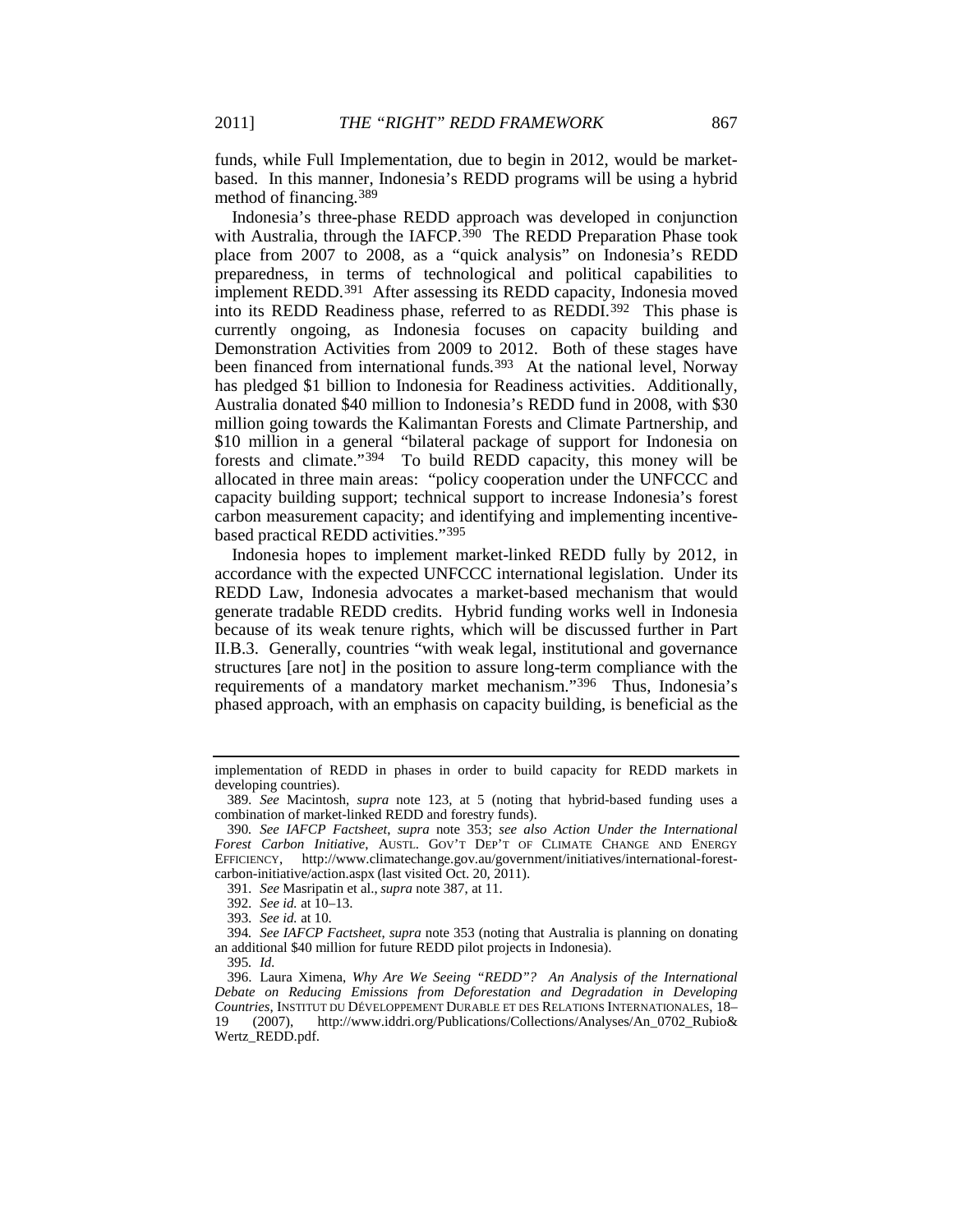country sorts out its complicated tenure issues before transitioning into market-based REDD.

#### 3. Ownership of Land and Carbon in Indonesia

As mentioned above, the Basic Forestry Law of 1967 allowed the central government to convert 143 million ha of Indonesia's forests to public land, overriding the customary land rights of indigenous communities who had been living in the forests for generations.<sup>[397](#page-48-0)</sup> Indigenous groups protested against forestry practices that gave State interests precedence over customary rights, changing the legal status of forests from *adat*,[398](#page-48-1) or customary lands, to State land without informing or receiving consent from indigenous groups.[399](#page-48-2)

<span id="page-48-6"></span>In part because of indigenous community protests, post-Soeharto leaders determined that the 1967 Basic Forestry Law was not "compatible" with the goal of "sustainable forest management . . . able to accommodate the dynamic of community aspirations and participation, customary and cultural, and social values in accordance with national norms."[400](#page-48-3) Thus, the government enacted the Basic Forestry Law of 1999 (Law 41/1999) in order to replace the 1967 law of the same name. Although its rhetoric recognizes "customary law communities" and ensures "compensation if indigenous communities' traditional areas become designated as national forest areas," Law 41/1999 is similar to its predecessor in that it vests exclusive authority over untitled forestland in the national government, without any special provision for the ownership rights of indigenous peoples.<sup>[401](#page-48-4)</sup> Further, Law  $41/1999$  allows the State to issue concessions over any forestland at its discretion[.402](#page-48-5) An "official elucidation" accompanying Law 41/1999 emphasized the "far-reaching authority" of the national government:

[T]he Nation gives the [Central] Government authority to organize and regulate everything associated with forests, the forest estate, and forest products; to define the forest estate and/or change the status of the forest estate; to define and regulate legal relationships between people and forests or the forest estate and forest products; and to control the formulation of laws related to forestry. *Therefore, the [Central]* 

<sup>397</sup>*. See supra* not[e 367](#page-44-10) and accompanying text.

<span id="page-48-1"></span><span id="page-48-0"></span><sup>398</sup>*. See* Barr et al., *supra* not[e 346,](#page-42-0) at xiv (defining *adat* as rights and communities based in rights that are "customary or traditional, a rich and complex concept touching on law, tenure, religion, symbolism, practice, and ethnicity").

<span id="page-48-2"></span><sup>399</sup>*. Indonesian Indigenous Peoples Question New Forestry Law*, WORLD RAINFOREST MOVEMENT, http://www.wrm.org.uy/bulletin/23/Indonesia.html (last visited Oct. 20, 2011) (stating that, according to the Alliance of Indigenous Peoples of the Archipelago, the 1967 Basic Forestry Law allowed the government to "unilaterally seize[] control of tens of millions of hectares of customary forest lands which have been handed down . . . , owned, controlled and managed by . . . Indonesia's indigenous peoples").

<span id="page-48-3"></span><sup>400</sup>*.* Law on Forestry, *supra* not[e 377.](#page-45-11)

<span id="page-48-4"></span><sup>401</sup>*. See id.*

<span id="page-48-5"></span><sup>402</sup>*. Id.*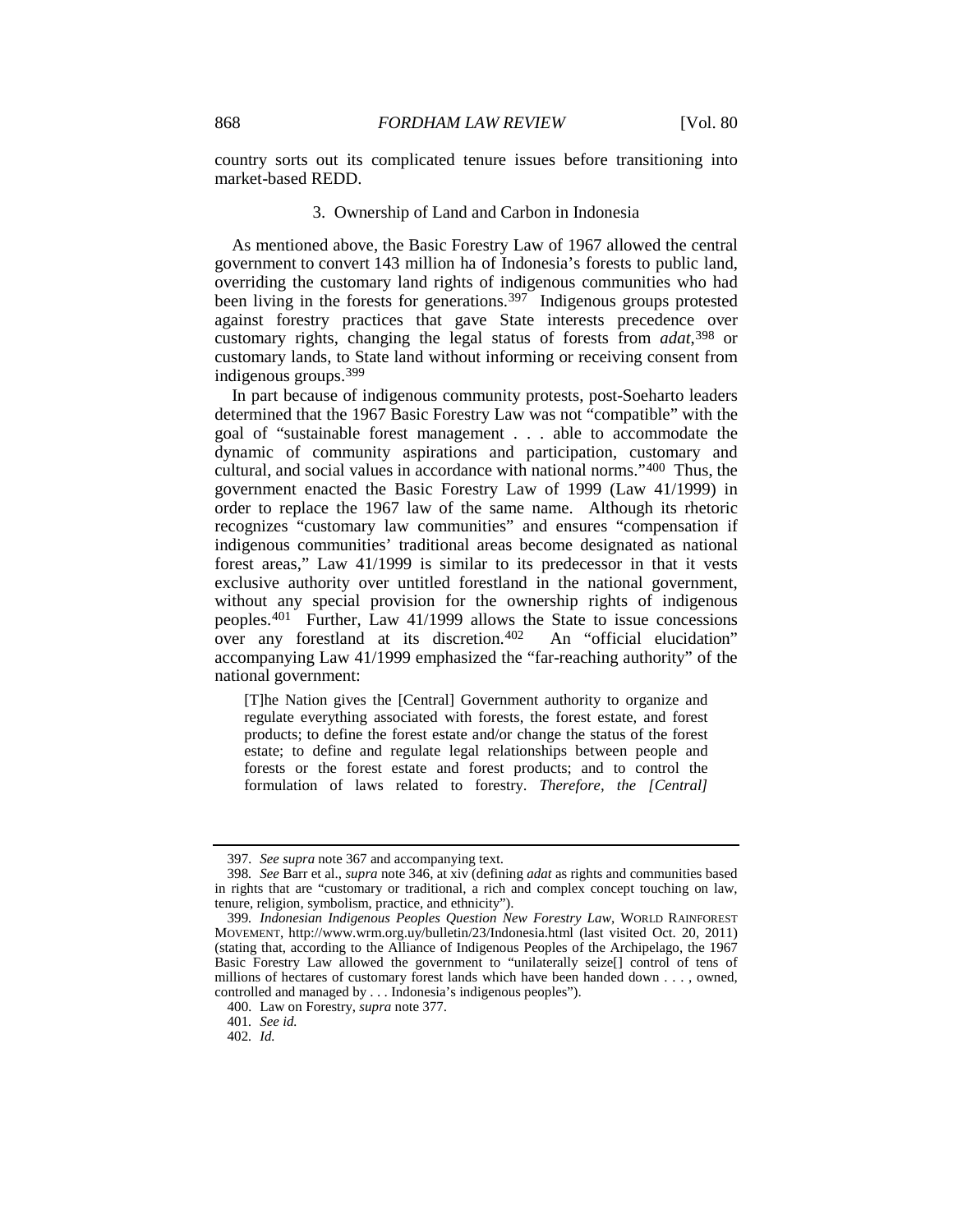#### *Government has authority to allocate rights and permits to other parties to carry out activities in the field of forestry*.[403](#page-49-0)

Despite the absence of national *adat* recognition, some district governments have issued decrees recognizing *adat* forestry rights.[404](#page-49-1) The system is generally marked by a lack of legal clarity, however, undermining most indigenous peoples' claims to forestland. *Adat* lands are "generally unmapped and not protected by statutory law."[405](#page-49-2) Additionally, the protection of *adat* rights has been difficult because outsiders are generally not aware of—or choose to ignore—*adat* claims.[406](#page-49-3) To have their *adat* claims recognized, indigenous groups generally try to reconstruct history. Although this "contest over time and place" is the most common way to legitimize *adat* claims, it is not very effective, as Law 41/1999 does not allow indigenous groups to gain formal title over land via adverse possession.[407](#page-49-4) Unlike in Brazil, groups cannot acquire title to land by "improving" a plot of land through farming or other development.<sup>[408](#page-49-5)</sup>

Proponents argue that this system removes a major incentive for deforestation and simplifies the allocation of property rights. Critics, on the other hand, note that this is potentially harmful to indigenous peoples, since untitled land will always belong to the State, thus removing any possibility that the customary land rights of indigenous peoples will be respected. The United Nations Committee on the Elimination of Racial Discrimination (CERD) has repeatedly urged Indonesia to review its laws "to ensure that they respect the rights of indigenous peoples to possess, develop, control and use their communal lands."[409](#page-49-6) As a result, the new Law has generated much controversy, and Indonesia's forestry practices continue to be criticized by indigenous communities[.410](#page-49-7)

Although *adat* communities believe that their customary land rights should be recognized out of principles of equity, they do not necessarily advocate the best environmental policies. Many indigenous groups want title to their land so that they can receive benefits from timber concessions.[411](#page-49-8) Current legislation in Indonesia does not recognize a

407. Moeliono & Dermawansupra, *supra* not[e 358,](#page-43-10) at 112.

<span id="page-49-0"></span><sup>403.</sup> John McCarthy et al., *Origins and Scope of Indonesia's Decentralization Laws*, *in*  DECENTRALIZATION OF FOREST ADMINISTRATION IN INDONESIA, *supra* note [346,](#page-42-0) at 33, 44–45, (emphasis added) (quoting official elucidation of Law 41/1999).

<sup>404</sup>*. Id.*

<span id="page-49-2"></span><span id="page-49-1"></span><sup>405</sup>*.* Moeliono & Dermawansupra, *supra* not[e 358,](#page-43-10) at 112. *See generally* Max Gluckman, *Adat Law in Indonesia* 31 J. COMP. LEGIS. & INT'L L. 60, 63 (1945).

<span id="page-49-3"></span><sup>406</sup>*. See generally* Gamma Galudra et al., *Hot Spot of Emission and Confusion: Land Tenure Insecurity, Contested Policies and Competing Claims in the Central Kalimantan Ex-Mega Rice Project Area* (World Agroforestry Ctr., Working Paper No. 98, 2010), *available at* http://www.worldagroforestry.org/downloads/publications/PDFs/WP16601.pdf.

<sup>408</sup>*. Id.*

<span id="page-49-6"></span><span id="page-49-5"></span><span id="page-49-4"></span><sup>409.</sup> *Concluding Observations of the Committee on the Elimination of Racial Discrimination: Indonesia*, ¶ 17, U.N. Doc. CERD/C/IDN/CO/3 (2007).

<sup>410</sup>*. Indigenous Peoples Question New Forestry Law*, *supra* not[e 399.](#page-48-6)

<span id="page-49-8"></span><span id="page-49-7"></span><sup>411.</sup> Moeliono & Dermawansupra, *supra* note [358,](#page-43-10) at 112 ("While *adat* communities clearly would like to have rights over their ancestral territories and forest resources formally recognized under Indonesian law, this does not always mean that such groups are willing and capable to manage and protect these resources in a sustainable manner . . . many customary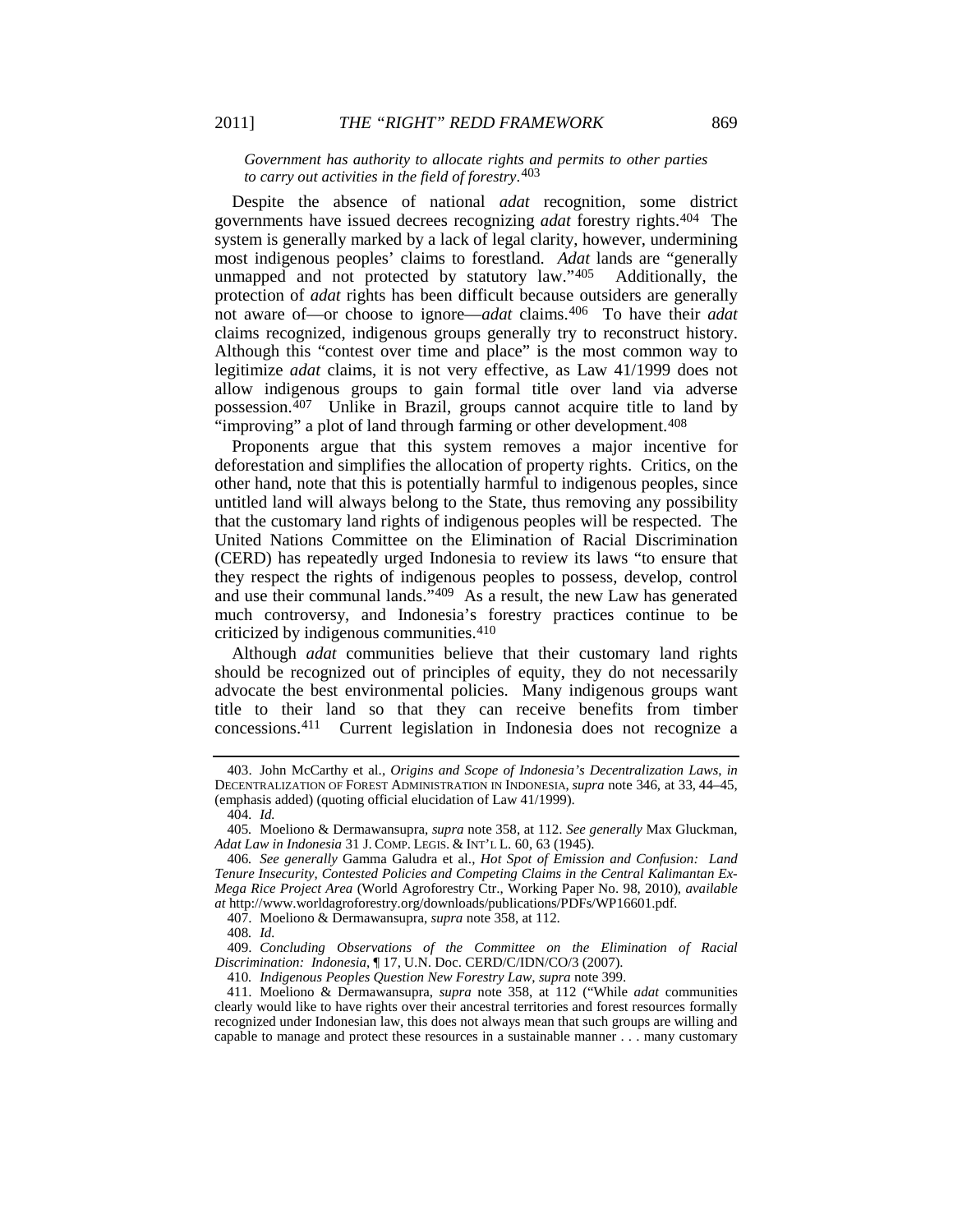separate property right in forest carbon, but rather grants carbon ownership to the owner of forestland.[412](#page-50-0) Thus, there is a great opportunity for incentive-based REDD schemes to reward *adat* communities for becoming stewards of the forests, and the carbon stored within them. Because of the controversy over indigenous tenure rights, however, REDD benefits often bypass *adat* groups.

#### 4. Distribution of Benefits

Indonesia's decentralization movement began in large part because of local communities' insistence that they receive an equitable distribution of forest benefits[.413](#page-50-1) As the national government aims to recentralize forestry practices, including REDD, local groups fear that they will once again be pushed aside. The national government is currently entitled to take 30 percent of all credits issued in Indonesian REDD projects, in order to manage its own national and international REDD commitments[.414](#page-50-2) This money is frequently not seen by indigenous communities. The remaining 70 percent of REDD revenue is supposed to be given to regional governments, who allot some money to a "Reforestation Fund" and distribute the rest to the community, either via community services or direct payments[.415](#page-50-3) Frequently, the money is tied up as governments spend time negotiating how the money will be distributed, and local peoples do not see the benefits.[416](#page-50-4)

The money that is distributed to local communities is generally in the form of PES payments. Because decentralization reforms in Indonesia have led to local communities negotiating with timber companies for logging agreements,[417](#page-50-5) PES distribution seems as though it would be an ideal way to implement REDD. However, because of weak customary tenure rights and the persistence of commercial loggers who are willing to pay indigenous groups who lack formal land title, PES frequently does not work in Indonesia.[418](#page-50-6) Instead of enticing communities to stop logging, PES entices timber companies to offer more money for deforestation services. Unintentionally, PES in Indonesia is competing with—and losing to— industrial scale timber companies.<sup>[419](#page-50-7)</sup>

418*. See id.*

communities use *adat* claims as a strategy to protect forests, many also feel it is easier to sell exploitation rights for a share in the revenue.").

<sup>412.</sup> Takacs, *supra* note [186,](#page-24-11) at 46.

<sup>413</sup>*. See supra* not[e 379](#page-45-12) and accompanying text.

<span id="page-50-2"></span><span id="page-50-1"></span><span id="page-50-0"></span><sup>414</sup>*. See* Takacs, *supra* note [186,](#page-24-11) at 46 ("Over the past year, Indonesia's Ministry of Forestry has developed a series of decrees defining how REDD activities should be carried out and evaluated [including] . . . Permenhut No 36/2009 [that] . . . regulates REDD projects with defined revenue sharing allocations for local communities, project developers, and the different levels of government . . . based on the project and forest type.").

<sup>415</sup>*. See id.* at 47.

<sup>416</sup>*. See id.*

<span id="page-50-7"></span><span id="page-50-6"></span><span id="page-50-5"></span><span id="page-50-4"></span><span id="page-50-3"></span><sup>417</sup>*. See generally* Stefanie Engel, *Payments for Environmental Services as an Alternative to Logging Under Weak Property Rights: The Case of Indonesia* 65 ECOLOGICAL ECON. 799 (2008).

<sup>419</sup>*. See id.* at 800.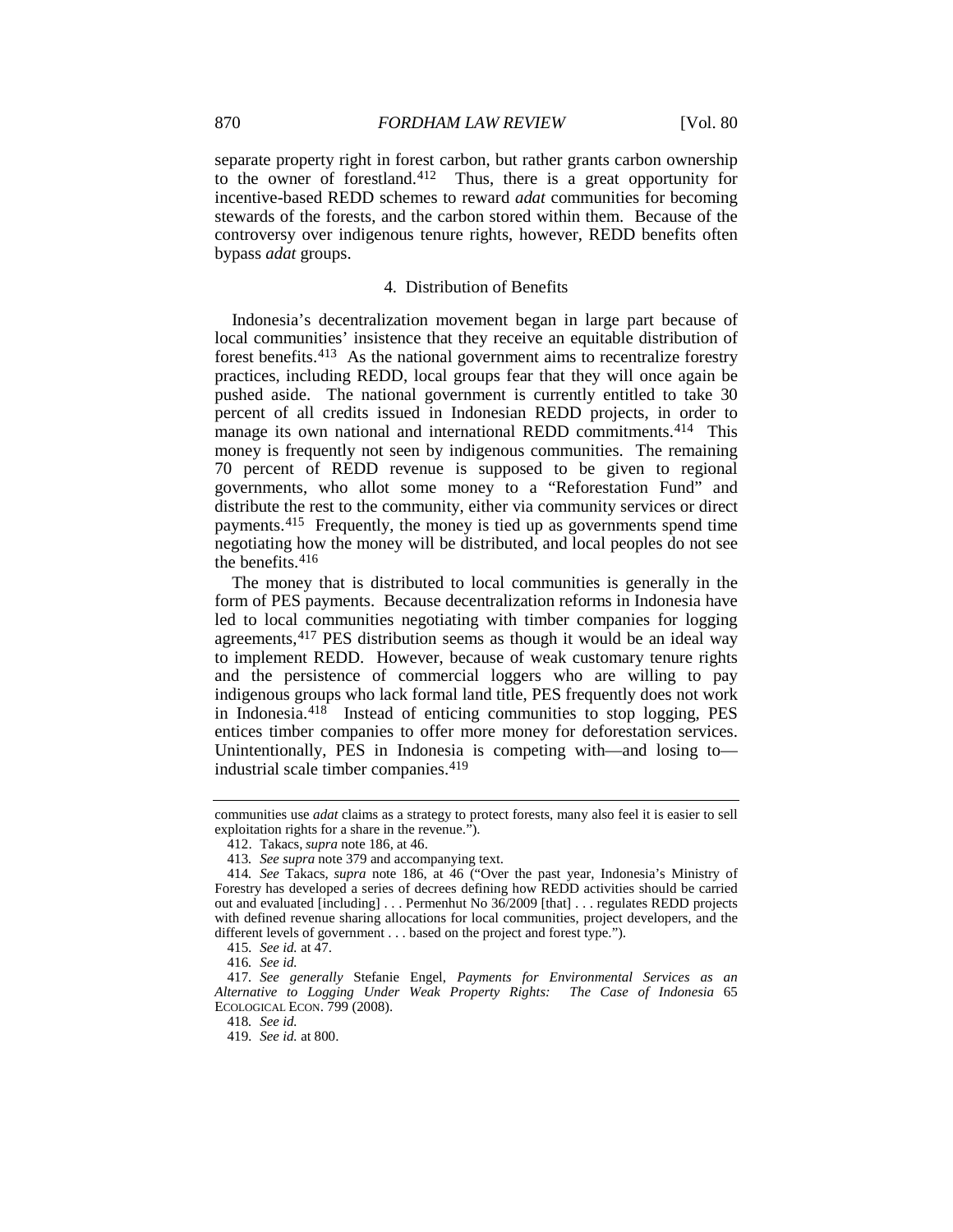Both Brazil and Indonesia face unique struggles as they implement their national REDD legal frameworks. However, the lessons that can be learned from both nations' experiences are universal.

# III. REALITIES OF REDD: HOW TO BEST PROTECT INDIGENOUS RIGHTS IN THE GLOBAL REDD REGIME

Although the majority of REDD research has focused on policy practices thus far,  $420$  the legal implications of REDD deserve more scrutiny, as national laws will directly influence how REDD is practiced on the ground.[421](#page-51-1) As explained in Part I, protection of indigenous rights is crucial in REDD programs, not only because of international human rights obligations, but also because REDD will not be successful without the cooperation of the forest-dwelling peoples who choose whether or not to cut down trees on a day-to-day basis.[422](#page-51-2)

Part III begins by addressing the threshold question of whether a national legal framework is necessary for rights protection in REDD. After answering that question in the affirmative, Part III then makes specific recommendations for REDD national legal frameworks, based on Part II's comparison of REDD regulation in Brazil and Indonesia.

# *A. National Legal Frameworks Are Crucial to Rights Protection in REDD*

Since REDD reached the forefront of climate change negotiations in 2005, the international community has agreed upon vague REDD regulations that will govern avoided deforestation projects in the post-Kyoto protocol commitment period.<sup>423</sup> Although its inclusion in Kyoto's successor is regarded as a foregone conclusion, REDD policy remains uncertain.[424](#page-51-4) REDD is currently a clutter of inconsistent pilot projects, causing its practical realities to vary. One common theme of REDD programs, however, is that their effects on indigenous communities are determined by pilot project policies, rather than the obscure language on safeguards that is found in international agreements.<sup>[425](#page-51-5)</sup>

At 2010's COP-16, UNFCCC negotiators seemed to recognize that one international REDD agreement will not fit all national REDD scenarios, and emphasized the important role that State laws play in establishing comprehensive REDD plans.<sup>[426](#page-51-6)</sup> The Cancun Accord encourages each country that participates in REDD activities to develop national REDD regulations, emphasizing the need for each State to develop a national reference level of GHG emissions from deforestation, a national forest monitoring system to measure changes in forest cover, and national

<sup>420</sup>*. See* Iza, *supra* note [17,](#page-4-9) at ix.

<span id="page-51-0"></span><sup>421</sup>*. See* Iza, *supra* not[e 17,](#page-4-9) at ix.

<span id="page-51-3"></span><span id="page-51-2"></span><span id="page-51-1"></span><sup>422</sup>*. See supra* Part I.D.

<sup>423</sup>*. See, e.g.*, *Cancun Accord*, *supra* not[e 61;](#page-10-7) *Copenhagen Accord*, *supra* not[e 24.](#page-6-10)

<span id="page-51-4"></span><sup>424</sup>*. See supra* note[s 54](#page-9-9)[–70](#page-11-11) and accompanying text.

<sup>425</sup>*. See supra* Part I.C.

<span id="page-51-6"></span><span id="page-51-5"></span><sup>426</sup>*. Cancun Accord*, *supra* not[e 61,](#page-10-7) § C, ¶ 71(a)–(d).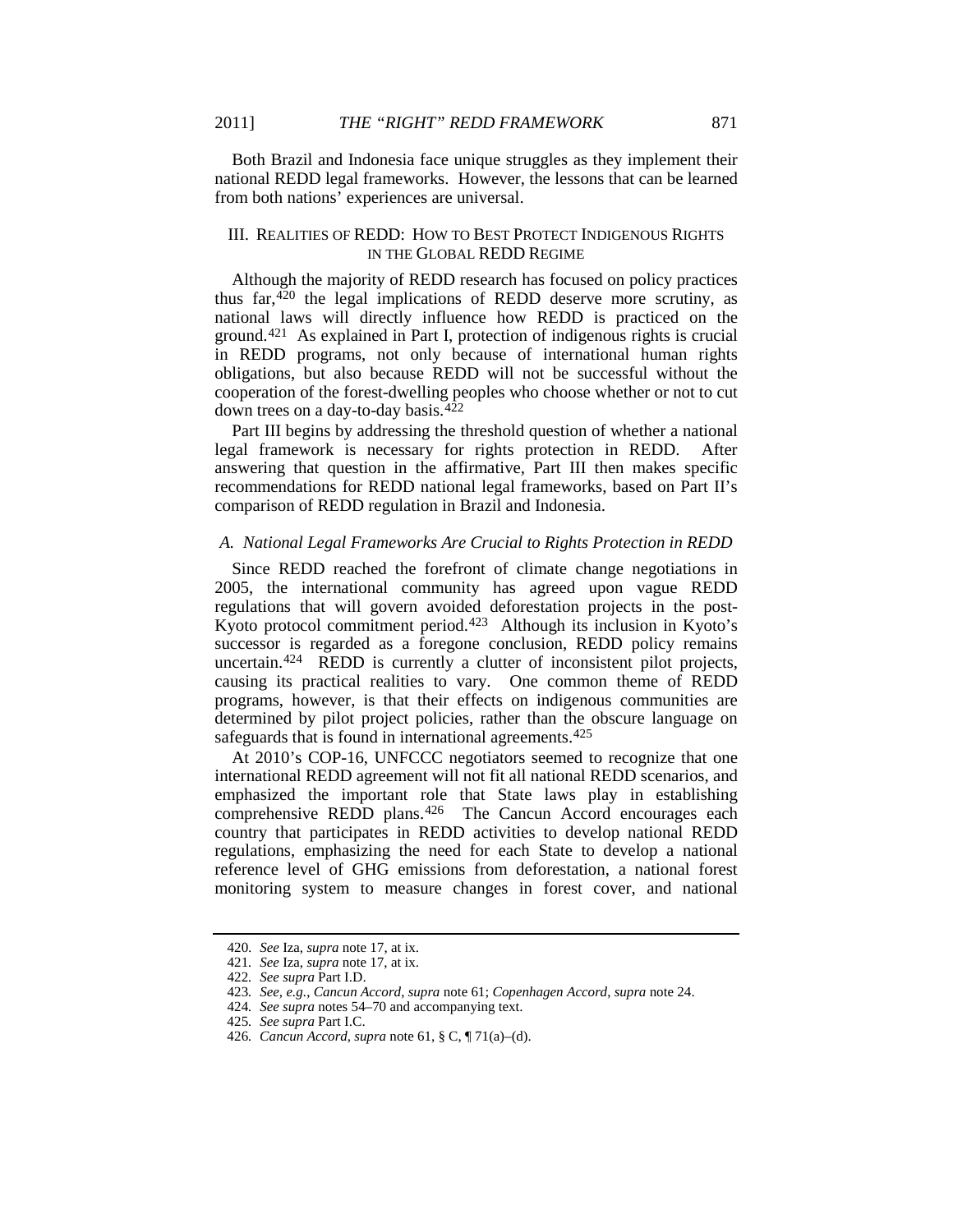safeguards to protect the rights of indigenous peoples.<sup>[427](#page-52-0)</sup> Although the Cancun Accord's guidelines for rights safeguards are vague, they seem to acknowledge the precarious situation that indigenous groups are currently in as a result of REDD.[428](#page-52-1) Because international agreements do not provide strong language regarding rights protections, indigenous groups are frequently at the mercy of REDD pilot projects run by private companies who are not bound by international human rights laws.<sup>[429](#page-52-2)</sup> Currently, most voluntary REDD projects are contract based, causing indigenous peoples to be subject to terms and conditions of agreements that they may not understand.

National governments, on the other hand, are required to respect international treaty obligations. The right to property can be found in the Universal Declaration on Human Rights, which, although non-binding, is a cornerstone of rights protection and is respected across the globe. [430](#page-52-3) Additionally, the United Nations Declaration on the Rights of Indigenous Peoples specifically mentions that indigenous groups have the rights to property and the right to "free, prior, and informed consent."[431](#page-52-4) Most of the world has signed UNDRIP, demonstrating some level of respect for indigenous rights. Further, ILO Convention 169 promotes the indigenous right to self-determination.<sup>432</sup> Although only ratified by twenty nations, ILO 169 is an influential document that impacts the way governments—not private companies—treat indigenous groups. Because their fundamental rights are best protected by national governments with treaty obligations, indigenous groups are best served by national REDD frameworks that turn the principles of human rights documents into practice.[433](#page-52-6)

In addition, the lives of indigenous peoples are more directly impacted by national laws than by international agreements.[434](#page-52-7) As evidenced by the discussion of Brazil and Indonesia, national decrees impact the property rights and benefit disbursement that accompany REDD programs.<sup>[435](#page-52-8)</sup> Regardless of the text of international agreements, these specific national laws change the way forestry practices occur on the ground. Indigenous peoples are subject to national law enforcement and national benefit sharing arrangements. Thus, it is through domestic legal frameworks that true rights safeguards can be implemented, as the domestic laws will have more of an effect on the day-to-day lives of forest-dwelling peoples.

Further, indigenous groups' opportunities for participation in REDD schemes is greater at the national level than it is at the international level. The smaller the scale of REDD programs, the more likely indigenous

<span id="page-52-1"></span><span id="page-52-0"></span><sup>427</sup>*. Id.*

<sup>428</sup>*. See id.*

<span id="page-52-2"></span><sup>429</sup>*. See* Chestney, *supra* not[e 217.](#page-28-8)

<sup>430</sup>*. See* Universal Declaration on Human Rights, *supra* not[e 168.](#page-23-11)

<span id="page-52-5"></span><span id="page-52-4"></span><span id="page-52-3"></span><sup>431.</sup> UNDRIP, *supra* not[e 156,](#page-21-1) art. 10.

<sup>432</sup>*. See ILO 169*, *supra* note [150.](#page-21-0)

<span id="page-52-7"></span><span id="page-52-6"></span><sup>433</sup>*. See supra* notes 150–60.

<sup>434</sup>*. See supra* note[s 243–](#page-31-8)45.

<span id="page-52-8"></span><sup>435</sup>*. See supra* Part II.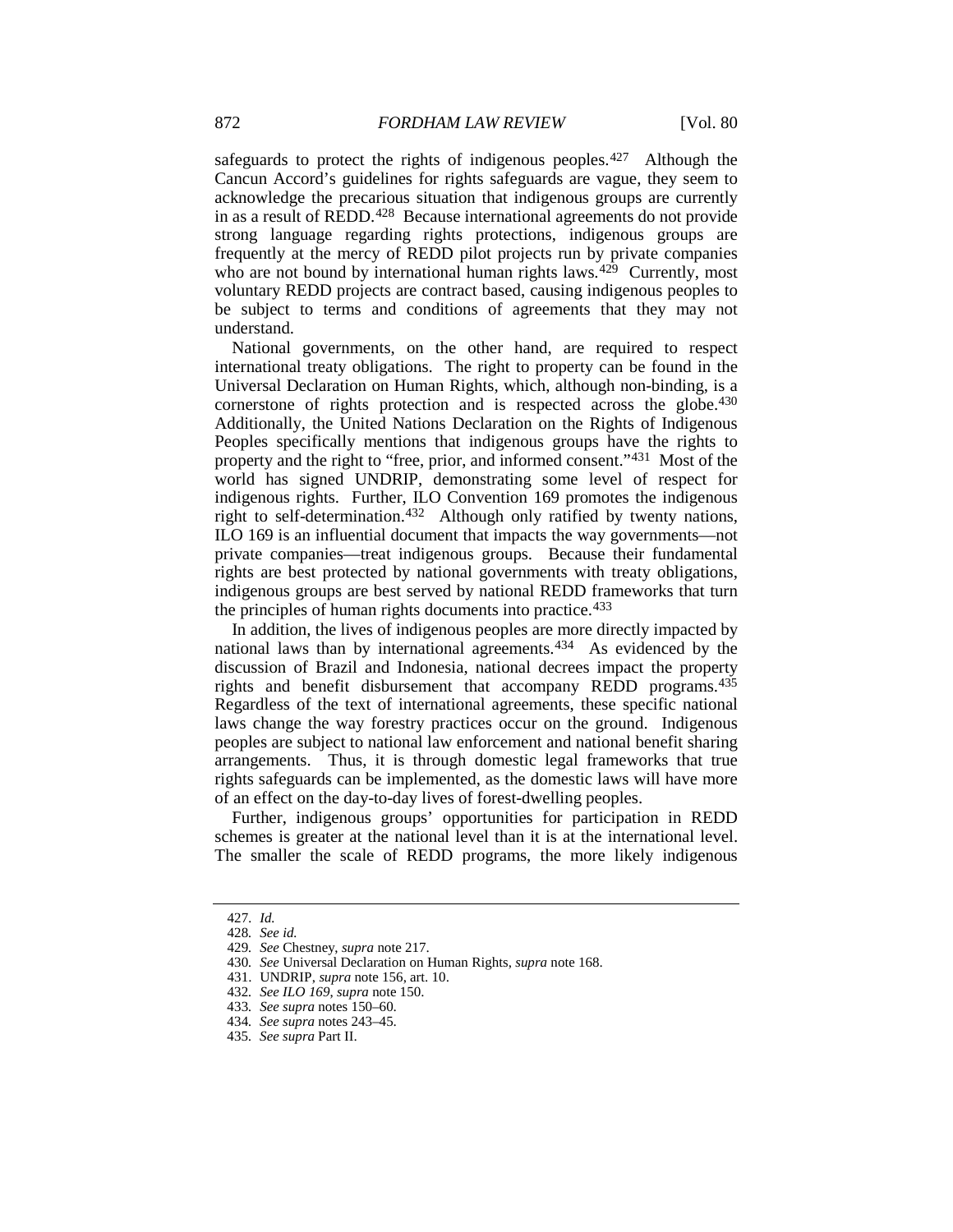peoples' voices will be heard during planning and design stages.[436](#page-53-0) Given this greater opportunity for free, prior, and informed consent, indigenous rights will inherently be better protected than they would absent national REDD legislation. Bolivia, for example, protested the vague rights language in both the Copenhagen and Cancun Accords.<sup>[437](#page-53-1)</sup> By developing a domestic REDD framework, however, Bolivia can implement tough laws to uphold indigenous freedoms.

Overall, international REDD agreements do not adequately protect indigenous rights because they use weak language and do not allow for sufficient indigenous participation at the negotiation level.<sup>[438](#page-53-2)</sup> Project-level REDD contracts also cannot offer rights protection, as they are generally signed between big companies and governments who are focused on the economics, rather than the equality, of REDD. Thus, national regulations offer indigenous groups the best chance of rights protection. Because they are obligated to uphold human rights agreements, make laws that directly impact indigenous peoples, and offer the greatest opportunity for indigenous participation during the planning and design stages of REDD, national governments can protect indigenous freedoms by creating specific legal frameworks to uphold rights in REDD.

#### *B. Recommendations for a Legal Framework that Best Protects Indigenous Rights*

Having argued that indigenous rights in REDD will be best protected under national legal frameworks, Part III now offers suggestions for the development of a pro-rights REDD regime. Reflecting on lessons learned in Brazil's and Indonesia's REDD experiences, Part III.B makes recommendations regarding forest governance, REDD financing, property rights, and benefits distribution.

# 1. Financing

Both Brazil and Indonesia use hybrid mechanisms for funding. Although Brazil's government advocates a fund-based approach to REDD, in actuality, Brazil's federalist system of government uses a hybrid mix.[439](#page-53-3) The state pilot projects use market-based REDD in order to generate more money for REDD projects, while the national government creates international voluntary REDD funds.<sup>[440](#page-53-4)</sup> Thus, in Brazil both methodsfund- and market-based—are being used simultaneously. Indonesia, by contrast, utilizes hybrid funds in a phased approach. Indonesia currently

<span id="page-53-2"></span><span id="page-53-1"></span><span id="page-53-0"></span><sup>436</sup>*. See supra* Part I.C.3 (discussing how indigenous rights are better protected under sub-national and hybrid approaches because they are on a smaller scale than national approaches).

<sup>437</sup>*. See supra* note[s 61–](#page-10-7)70 and accompanying text.

<sup>438</sup>*. See supra* notes 70–72 and accompanying text.

<span id="page-53-3"></span><sup>439</sup>*. See supra* Part II.A.2.

<span id="page-53-4"></span><sup>440</sup>*. See supra* Part II.A.2*.*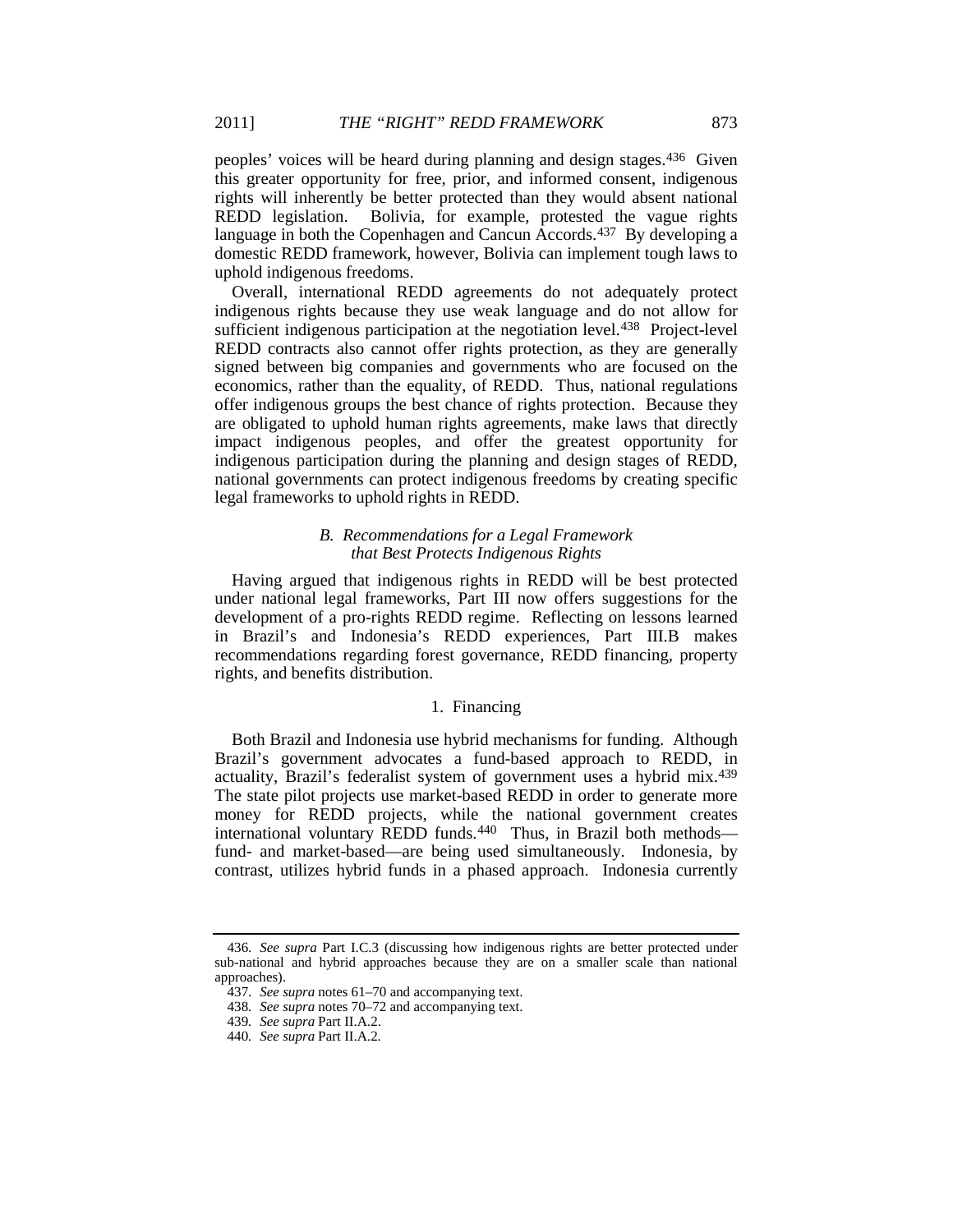uses fund-based financing, but looks towards market-based funds in the future.[441](#page-54-0)

The benefit of Indonesia's version of hybrid funds is that the nation is able to implement capacity-building programs now, to address issues of weak forest governance.<sup>442</sup> This should help protect indigenous rights throughout the REDD regime because rights issues will be taken care of before REDD is fully implemented. While capacity building is essential to rights protection in REDD, Brazil's hybrid approach is ultimately stronger than Indonesia's. By allowing for market-based REDD at the project level, Brazil is able to generate enough funds to implement REDD fully.<sup>[443](#page-54-2)</sup> In addition, by ensuring that there is a national REDD fund, supported by the international community, Brazil is both creating a deeper pocket for its REDD program and creating built-in rights protection. Because the REDD fund is monitored by the international community, there likely will be more scrutiny regarding how the funds are allocated, ensuring that there is equitable distribution to forest-dwelling peoples.

# 2. Property Rights

It is essential that each nation has a clear forest tenure system in place before implementing REDD.<sup>444</sup> Many countries are like Brazil and Indonesia, with both statutory and customary land rights. To ensure that REDD respects indigenous rights to land and resource ownership, it is essential that the legal framework clearly addresses a dual system of rights. While clear tenure is imperative, a specific right in forest carbon is not necessary for a successful REDD regime. Neither Brazil nor Indonesia recognizes a separate property right to forest carbon, and instead base their forest carbon rights on land rights.[445](#page-54-4) Indonesia's indigenous communities are not respected under REDD because their *adat* claims are generally not recognized in the country.[446](#page-54-5) In Brazil, however, customary land rights are recognized. Indigenous groups can create reserves, on which they have ownership rights.<sup>447</sup> Additionally, Brazil's REDD benefit distributions are not all based on land rights.<sup>[448](#page-54-7)</sup> Thus, indigenous groups can benefit from REDD programs even without recognized tenure.

#### 3. Benefits Distribution

As mentioned above, both Brazil and Indonesia are experimenting with a system wherein REDD benefits are distributed via PES systems. In Indonesia, a weak tenure system and governmental corruption have resulted

<sup>441</sup>*. See supra* Part II.B.2*.*

<span id="page-54-5"></span><span id="page-54-4"></span><span id="page-54-3"></span><span id="page-54-2"></span><span id="page-54-1"></span><span id="page-54-0"></span><sup>442</sup>*. See supra* Part I.D. (discussing the importance of capacity building in indigenous rights).

<sup>443</sup>*. See supra* Part II.A.

<sup>444</sup>*. See supra* Part II.A.3.

<sup>445</sup>*. See supra* Parts II.A.3, II.B.3.

<sup>446</sup>*. See supra* Part II.B.3.

<sup>447</sup>*. See supra* note[s 322](#page-39-11)[–325.](#page-39-12)

<span id="page-54-7"></span><span id="page-54-6"></span><sup>448</sup>*. See supra* Part II.A.4.